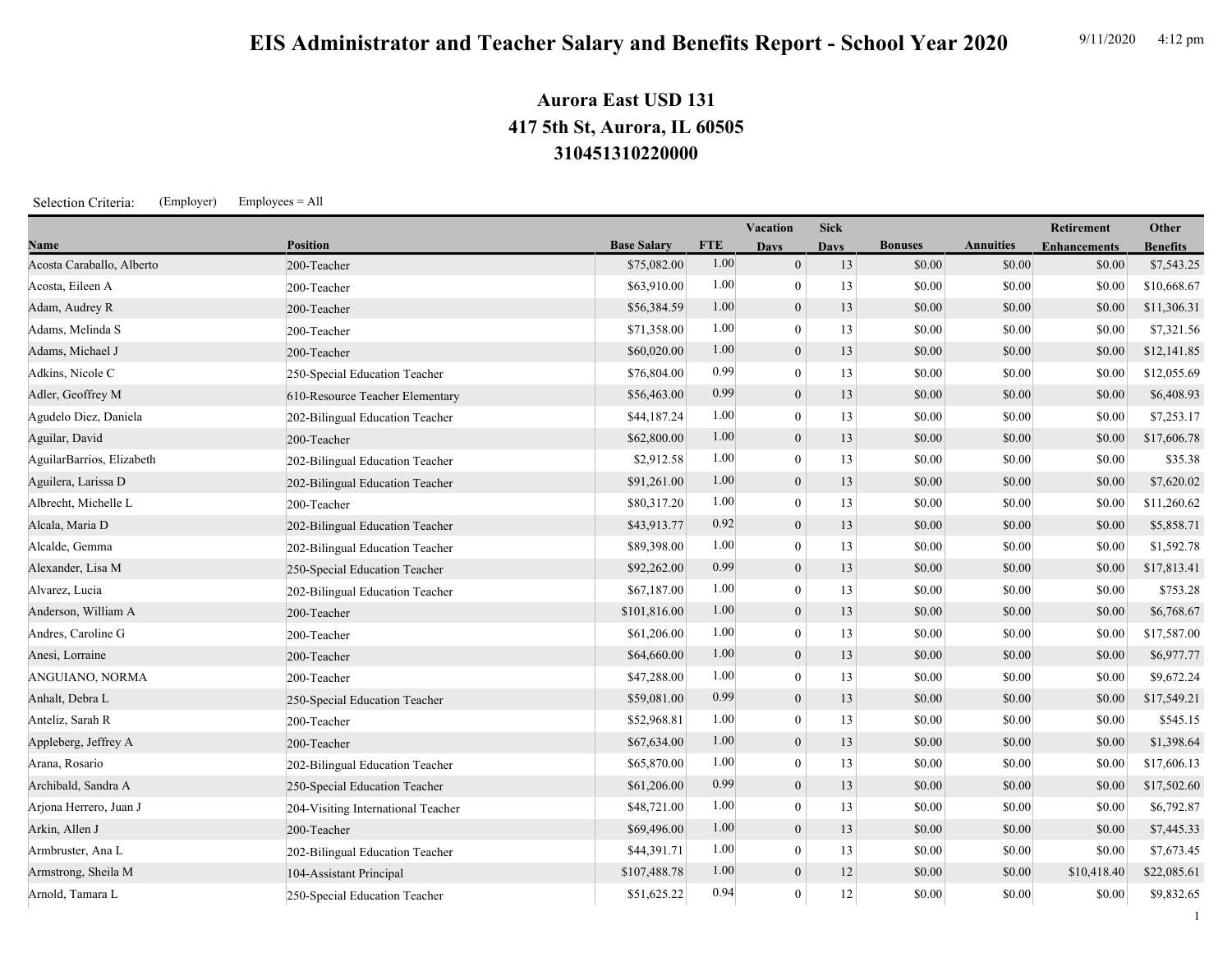|                         |                                                 |                    |            | Vacation<br><b>Sick</b> |             |                |                  | Retirement          | Other           |
|-------------------------|-------------------------------------------------|--------------------|------------|-------------------------|-------------|----------------|------------------|---------------------|-----------------|
| Name                    | <b>Position</b>                                 | <b>Base Salary</b> | <b>FTE</b> | <b>Days</b>             | <b>Days</b> | <b>Bonuses</b> | <b>Annuities</b> | <b>Enhancements</b> | <b>Benefits</b> |
| ARSHAD, AMANDA          | 200-Teacher                                     | \$47,288.00        | 1.00       | $\mathbf{0}$            | 13          | \$0.00         | \$0.00           | \$0.00              | \$488.20        |
| Avallone, Jennifer M    | 200-Teacher                                     | \$69,496.00        | 1.00       | $\mathbf{0}$            | 13          | \$0.00         | \$0.00           | \$0.00              | \$17,636.54     |
| Aye, Michael R          | 200-Teacher                                     | \$54,327.00        | 1.00       | $\boldsymbol{0}$        | 13          | \$0.00         | \$0.00           | \$0.00              | \$9,788.98      |
| Ayers, Trent D          | 200-Teacher                                     | \$71,358.00        | 1.00       | $\mathbf{0}$            | 13          | \$0.00         | \$0.00           | \$0.00              | \$11,988.25     |
| Baaske, Lindsey A       | 200-Teacher                                     | \$65,772.00        | 1.00       | $\boldsymbol{0}$        | 13          | \$0.00         | \$0.00           | \$0.00              | \$14,376.29     |
| Babyar, David J         | 200-Teacher                                     | \$67,634.00        | 1.00       | $\mathbf{0}$            | 13          | \$0.00         | \$0.00           | \$0.00              | \$15,122.30     |
| Badillo, Iokin          | 202-Bilingual Education Teacher                 | \$47,288.00        | 1.00       | $\mathbf{0}$            | 13          | \$0.00         | \$0.00           | \$0.00              | \$6,806.12      |
| Baeza, Anahi            | 200-Teacher                                     | \$48,721.00        | 1.00       | $\mathbf{0}$            | 13          | \$0.00         | \$0.00           | \$0.00              | \$7,273.08      |
| Baginski, Katherine A   | 200-Teacher                                     | \$56,463.00        | 1.00       | $\boldsymbol{0}$        | 13          | \$0.00         | \$0.00           | \$0.00              | \$7,350.76      |
| Bakas, Mandy G          | 200-Teacher                                     | \$94,382.00        | 1.00       | $\mathbf{0}$            | 13          | \$0.00         | \$0.00           | \$0.00              | \$7,696.51      |
| Baker, Samantha N       | 200-Teacher                                     | \$64,660.00        | 1.00       | $\boldsymbol{0}$        | 13          | \$0.00         | \$0.00           | \$0.00              | \$10,928.15     |
| Ballard, David R        | 103-Principal                                   | \$123,000.00       | 1.00       | 20                      | 12          | \$0.00         | \$0.00           | \$12,948.72         | \$10,855.16     |
| Ballesteros, Fatima     | 202-Bilingual Education Teacher                 | \$101,639.00       | 1.00       | $\mathbf{0}$            | 13          | \$0.00         | \$0.00           | \$0.00              | \$6,765.08      |
| Balsano, Maxwell A      | 200-Teacher                                     | \$49,208.00        | 1.00       | $\bf{0}$                | 13          | \$0.00         | \$0.00           | \$0.00              | \$7,275.66      |
| Banach, Brian S         | 200-Teacher                                     | \$65,528.00        | 1.00       | $\boldsymbol{0}$        | 13          | \$0.00         | \$0.00           | \$0.00              | \$1,366.67      |
| Barenie, Krista S       | 200-Teacher                                     | \$69,496.00        | 1.00       | $\mathbf{0}$            | 13          | \$0.00         | \$0.00           | \$0.00              | \$17,669.74     |
| Barnes, Lindsey A       | 250-Special Education Teacher                   | \$53,002.00        | 0.99       | $\mathbf{0}$            | 13          | \$0.00         | \$0.00           | \$0.00              | \$7,336.30      |
| Barraza, Jesus M        | 200-Teacher                                     | \$85,825.00        | 1.00       | $\mathbf{0}$            | 13          | \$0.00         | \$0.00           | \$0.00              | \$7,621.02      |
| Barrios, Carolina       | 202-Bilingual Education Teacher                 | \$46,820.00        | 1.00       | $\boldsymbol{0}$        | 13          | \$0.00         | \$0.00           | \$0.00              | \$7,217.45      |
| Bastian, Joseph         | 200-Teacher                                     | \$80,206.00        | 1.00       | $\mathbf{0}$            | 13          | \$0.00         | \$0.00           | \$0.00              | \$1,503.22      |
| Beager, Chad            | 250-Special Education Teacher                   | \$60,186.00        | 0.99       | $\mathbf{0}$            | 13          | \$0.00         | \$0.00           | \$0.00              | \$17,584.49     |
| Becker, Danielle M      | 200-Teacher                                     | \$71,358.00        | 1.00       | $\mathbf{0}$            | 13          | \$0.00         | \$0.00           | \$0.00              | \$7,490.63      |
| Becker, Greg            | 611-Resource Teacher Other                      | \$92,262.00        | 0.99       | $\mathbf{0}$            | 13          | \$0.00         | \$0.00           | \$0.00              | \$17,863.85     |
| Bednarik, Patrick D     | 200-Teacher                                     | \$63,910.00        | 1.00       | $\mathbf{0}$            | 13          | \$0.00         | \$0.00           | \$0.00              | \$17,597.31     |
| Bedon, Monica           | 200-Teacher                                     | \$89,549.00        | 1.00       | $\mathbf{0}$            | 13          | \$0.00         | \$0.00           | \$0.00              | \$7,656.84      |
| Bedwell, Melissa A      | 200-Teacher                                     | \$70,575.00        | 1.00       | $\overline{0}$          | 13          | \$0.00         | \$0.00           | \$0.00              | \$17,680.37     |
| Begich, Michael T       | 200-Teacher                                     | \$73,220.00        | 1.00       | $\mathbf{0}$            | 13          | \$0.00         | \$0.00           | \$0.00              | \$11,966.01     |
| Bell, Jeremy A          | 107-General Administrator or General Supervisor | \$136,000.00       | 1.00       | 20                      | 12          | \$0.00         | \$0.00           | \$14,317.43         | \$22,893.39     |
| Benavides, Cynthia L    | 200-Teacher                                     | \$91,261.00        | 1.00       | $\mathbf{0}$            | 13          | \$0.00         | \$0.00           | \$0.00              | \$15,249.00     |
| Benerjee, Susmita B     | 251-Bilingual Special Education Teacher         | \$96,742.00        | 0.99       | $\mathbf{0}$            | 13          | \$0.00         | \$0.00           | \$0.00              | \$6,730.88      |
| Benoit, Christine S     | 611-Resource Teacher Other                      | \$101,639.00       | 0.99       | $\boldsymbol{0}$        | 13          | \$0.00         | \$0.00           | \$0.00              | \$9,083.72      |
| Benson, Leonor A        | 202-Bilingual Education Teacher                 | \$67,275.53        | 1.00       | $\mathbf{0}$            | 13          | \$0.00         | \$0.00           | \$0.00              | \$680.65        |
| Bergeson, Hannah J      | 200-Teacher                                     | \$47,761.00        | 1.00       | $\mathbf{0}$            | 13          | \$0.00         | \$0.00           | \$0.00              | \$7,245.18      |
| Bernard, Traci D        | 250-Special Education Teacher                   | \$76,804.00        | 0.99       | $\mathbf{0}$            | 13          | \$0.00         | \$0.00           | \$0.00              | \$17,733.58     |
| Bertram, Elizabeth      | 200-Teacher                                     | \$60,940.00        | 1.00       | $\mathbf{0}$            | 13          | \$0.00         | \$0.00           | \$0.00              | \$8,518.07      |
| Beste, Elizabeth M      | 200-Teacher                                     | \$74,106.00        | 1.00       | $\bf{0}$                | 13          | \$0.00         | \$0.00           | \$0.00              | \$11,985.15     |
| Besteiro Vallejo, Marta | 204-Visiting International Teacher              | \$53,002.00        | $1.00\,$   | $\boldsymbol{0}$        | 13          | \$0.00         | \$0.00           | \$0.00              | \$6,778.96      |
| Billquist, Joseph       | 200-Teacher                                     | \$26,520.00        | 0.50       | $\mathbf{0}$            | 13          | \$0.00         | \$0.00           | \$0.00              | \$5,834.72      |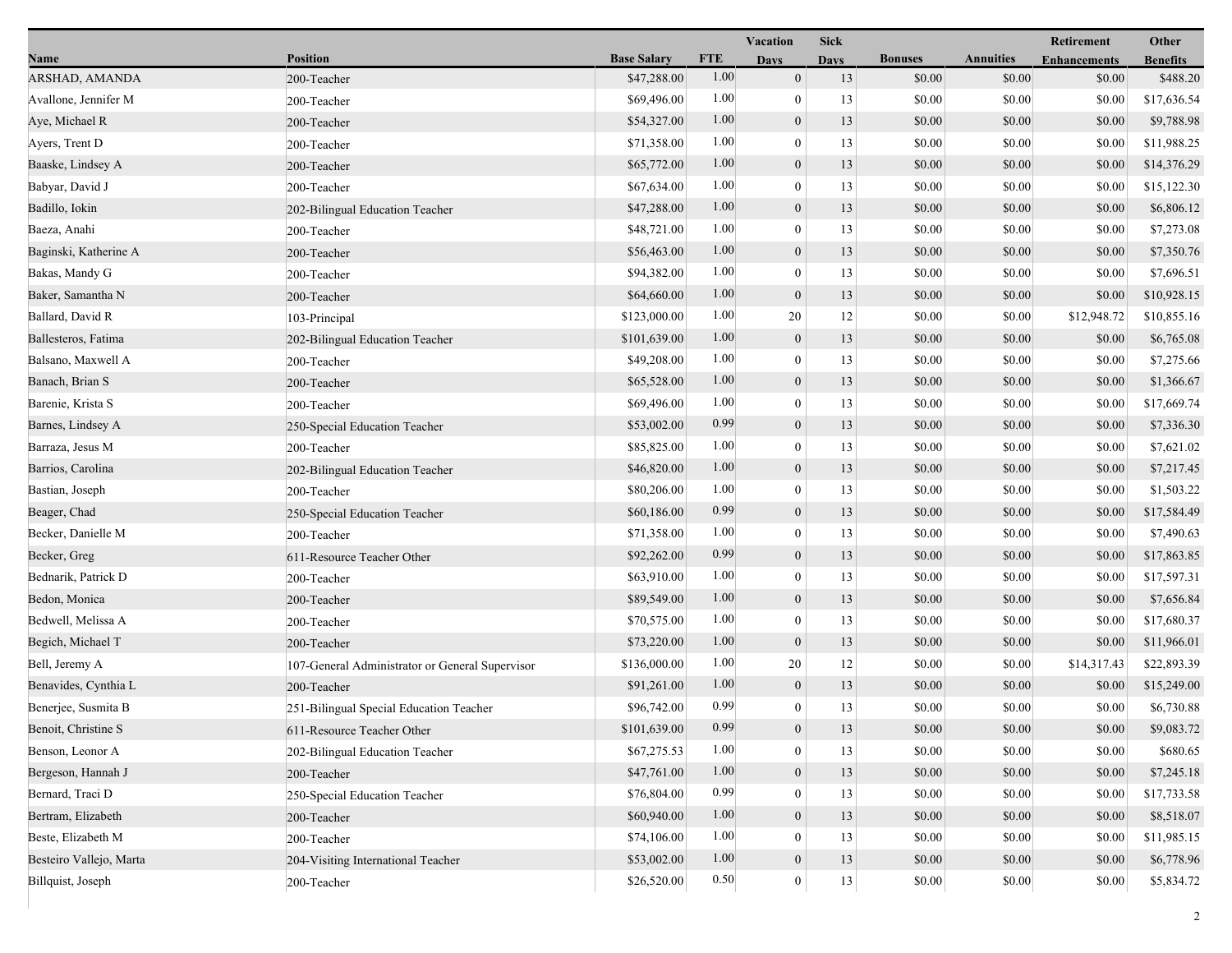|                          |                                          |                    |            | Vacation         | <b>Sick</b> |                |                  | Retirement          | Other           |
|--------------------------|------------------------------------------|--------------------|------------|------------------|-------------|----------------|------------------|---------------------|-----------------|
| Name                     | <b>Position</b>                          | <b>Base Salary</b> | <b>FTE</b> | <b>Days</b>      | <b>Days</b> | <b>Bonuses</b> | <b>Annuities</b> | <b>Enhancements</b> | <b>Benefits</b> |
| Birdsall, Sarah          | 200-Teacher                              | \$57,078.00        | 1.00       | $\mathbf{0}$     | 13          | \$0.00         | \$0.00           | \$0.00              | \$7,367.67      |
| Blackburn, Sean S        | 200-Teacher                              | \$49,700.00        | 1.00       | $\overline{0}$   | 13          | \$0.00         | \$0.00           | \$0.00              | \$526.03        |
| Blakely, Nicole R        | 200-Teacher                              | \$50,699.00        | 1.00       | $\boldsymbol{0}$ | 13          | \$0.00         | \$0.00           | \$0.00              | \$14,956.67     |
| Bockenhauer, Megan E     | 200-Teacher                              | \$72,099.00        | 1.00       | $\theta$         | 13          | \$0.00         | \$0.00           | \$0.00              | \$17,694.04     |
| Boehning, Heidi B        | 200-Teacher                              | \$72,099.00        | 1.00       | $\boldsymbol{0}$ | 13          | \$0.00         | \$0.00           | \$0.00              | \$724.64        |
| Boese, Megan K           | 200-Teacher                              | \$57,078.00        | 1.00       | $\mathbf{0}$     | 13          | \$0.00         | \$0.00           | \$0.00              | \$17,551.94     |
| Bohanek, Michelle F      | 200-Teacher                              | \$82,612.00        | 1.00       | $\mathbf{0}$     | 13          | \$0.00         | \$0.00           | \$0.00              | \$838.12        |
| Boldman, April L         | 200-Teacher                              | \$87,218.00        | 1.00       | $\overline{0}$   | 13          | \$0.00         | \$0.00           | \$0.00              | \$7,561.44      |
| Bonavolonta, Christopher | 250-Special Education Teacher            | \$55,568.00        | 0.99       | $\boldsymbol{0}$ | 13          | \$0.00         | \$0.00           | \$0.00              | \$7,298.37      |
| Bonebrake, Sarah T       | 200-Teacher                              | \$112,190.00       | 1.00       | $\overline{0}$   | 13          | \$0.00         | \$0.00           | \$0.00              | \$15,455.06     |
| Boros, Megan A           | 203-English as a Second Language Teacher | \$45,641.16        | 1.00       | $\boldsymbol{0}$ | 13          | \$0.00         | \$0.00           | \$0.00              | \$6,482.98      |
| Bortnik, Blake D         | 200-Teacher                              | \$50,945.00        | 1.00       | $\boldsymbol{0}$ | 13          | \$0.00         | \$0.00           | \$0.00              | \$7,291.03      |
| Boston, Jean E           | 200-Teacher                              | \$55,686.00        | 1.00       | $\mathbf{0}$     | 13          | \$0.00         | \$0.00           | \$0.00              | \$17,515.16     |
| Bottomley, Jennifer S    | 200-Teacher                              | \$58,325.00        | 1.00       | $\overline{0}$   | 13          | \$0.00         | \$0.00           | \$0.00              | \$15,011.08     |
| Bown, Kara A             | 200-Teacher                              | \$57,078.00        | 1.00       | $\mathbf{0}$     | 13          | \$0.00         | \$0.00           | \$0.00              | \$11,726.45     |
| Boyd, Margaret A         | 250-Special Education Teacher            | \$94,117.00        | 0.99       | $\overline{0}$   | 13          | \$0.00         | \$0.00           | \$0.00              | \$17,901.54     |
| Brainerd, Cathaline A    | 201-Reading Teacher                      | \$58,325.00        | 1.00       | $\boldsymbol{0}$ | 13          | \$0.00         | \$0.00           | \$0.00              | \$826.66        |
| Brandl, Shannon R        | 250-Special Education Teacher            | \$65,772.00        | 0.99       | $\boldsymbol{0}$ | 13          | \$0.00         | \$0.00           | \$0.00              | \$16,898.46     |
| Brandt, Jonna M          | 200-Teacher                              | \$77,870.00        | 1.00       | $\mathbf{0}$     | 13          | \$0.00         | \$0.00           | \$0.00              | \$15,171.39     |
| Braunshausen, Leslie     | 200-Teacher                              | \$48,721.00        | 1.00       | $\overline{0}$   | 13          | \$0.00         | \$0.00           | \$0.00              | \$17,495.54     |
| Bredendick, Gary E       | 200-Teacher                              | \$92,080.00        | 1.00       | $\mathbf{0}$     | 13          | \$0.00         | \$0.00           | \$0.00              | \$12,165.54     |
| Bremner, Gail H          | 201-Reading Teacher                      | \$65,883.00        | 1.00       | $\theta$         | 13          | \$0.00         | \$0.00           | \$0.00              | \$11,946.89     |
| Brennan, Stephanie D     | 103-Principal                            | \$120,500.00       | 1.00       | 20               | 12          | \$0.00         | \$0.00           | \$12,685.68         | \$15,981.71     |
| Brenner, Brooke A        | 200-Teacher                              | \$73,045.00        | 1.00       | $\mathbf{0}$     | 13          | \$0.00         | \$0.00           | \$0.00              | \$11,534.80     |
| BRIESE, ANGELICA DAWN    | 200-Teacher                              | \$52,399.11        | 0.98       | $\theta$         | 13          | \$0.00         | \$0.00           | \$0.00              | \$8,578.61      |
| Brinkman, Jennifer M     | 104-Assistant Principal                  | \$122,000.00       | 1.00       | 15               | 12          | \$0.00         | \$0.00           | \$12,843.60         | \$10,815.63     |
| Britto, April B          | 200-Teacher                              | \$56,463.00        | 1.00       | $\mathbf{0}$     | 13          | \$0.00         | \$0.00           | \$0.00              | \$16,021.97     |
| Brosius, Melissa A       | 200-Teacher                              | \$53,594.00        | 1.00       | $\overline{0}$   | 13          | \$0.00         | \$0.00           | \$0.00              | \$11,806.57     |
| Brown, Jeremy E          | 200-Teacher                              | \$63,910.00        | 1.00       | $\mathbf{0}$     | 13          | \$0.00         | \$0.00           | \$0.00              | \$11,877.47     |
| Brown, Patricia L        | 250-Special Education Teacher            | \$45,588.14        | 0.99       | $\overline{0}$   | 13          | \$0.00         | \$0.00           | \$0.00              | \$419.35        |
| Brown, Todd R            | 250-Special Education Teacher            | \$53,002.00        | 0.99       | $\mathbf{0}$     | 13          | \$0.00         | \$0.00           | \$0.00              | \$7,286.45      |
| Bruno, Susan M           | 200-Teacher                              | \$94,382.00        | 1.00       | $\mathbf{0}$     | 13          | \$0.00         | \$0.00           | \$0.00              | \$6,708.26      |
| Bryant, William L        | 200-Teacher                              | \$104,854.56       | 1.00       | $\boldsymbol{0}$ | 13          | \$0.00         | \$0.00           | \$0.00              | \$17,961.23     |
| Buckingham, Amy E        | 200-Teacher                              | \$50,910.52        | 1.00       | $\overline{0}$   | 13          | \$0.00         | \$0.00           | \$0.00              | \$7,284.12      |
| Bundra, Jessica P        | 200-Teacher                              | \$60,186.00        | 1.00       | $\mathbf{0}$     | 13          | \$0.00         | \$0.00           | \$0.00              | \$7,372.17      |
| Burback, Connie          | 200-Teacher                              | \$89,549.00        | 1.00       | $\overline{0}$   | 13          | \$0.00         | \$0.00           | \$0.00              | \$11,843.60     |
| Burge, Tristan P         | 200-Teacher                              | \$56,463.00        | 1.00       | $\boldsymbol{0}$ | 13          | \$0.00         | \$0.00           | \$0.00              | \$7,375.50      |
| Burkhalter, John E       | 200-Teacher                              | \$89,549.00        | 1.00       | $\mathbf{0}$     | $13\,$      | \$0.00         | \$0.00           | \$0.00              | \$15,300.21     |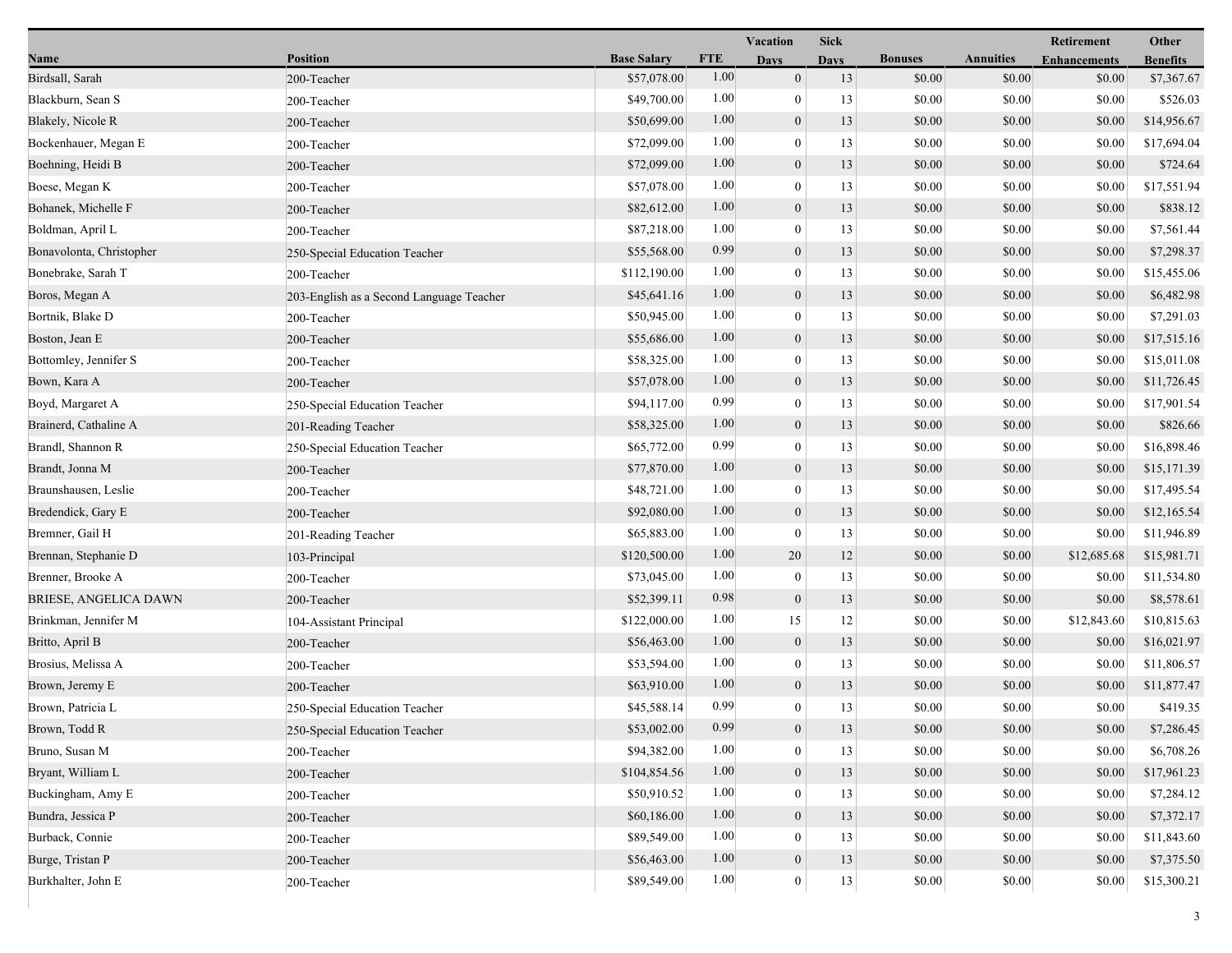|                           |                                                             |                    |            | Vacation         | <b>Sick</b>    |                |                  | Retirement          | Other           |
|---------------------------|-------------------------------------------------------------|--------------------|------------|------------------|----------------|----------------|------------------|---------------------|-----------------|
| Name                      | <b>Position</b>                                             | <b>Base Salary</b> | <b>FTE</b> | <b>Days</b>      | <b>Days</b>    | <b>Bonuses</b> | <b>Annuities</b> | <b>Enhancements</b> | <b>Benefits</b> |
| Bussman, Amanda G         | 200-Teacher                                                 | \$56,463.00        | 1.00       | $\mathbf{0}$     | 13             | \$0.00         | \$0.00           | \$0.00              | \$11,840.01     |
| Cable, Allison M          | 200-Teacher                                                 | \$58,325.00        | 1.00       | $\mathbf{0}$     | 13             | \$0.00         | \$0.00           | \$0.00              | \$17,553.82     |
| CalderonRamos, Marisol    | 202-Bilingual Education Teacher                             | \$58,325.00        | 1.00       | $\boldsymbol{0}$ | 13             | \$0.00         | \$0.00           | \$0.00              | \$3,819.38      |
| Calhoun, Jill A           | 200-Teacher                                                 | \$85,825.00        | 1.00       | $\mathbf{0}$     | 13             | \$0.00         | \$0.00           | \$0.00              | \$1,079.52      |
| Callahan, Kelly           | 200-Teacher                                                 | \$54,662.00        | 1.00       | $\boldsymbol{0}$ | 13             | \$0.00         | \$0.00           | \$0.00              | \$7,092.74      |
| Calvo, Jaime C            | 200-Teacher                                                 | \$89,017.00        | 1.00       | $\mathbf{0}$     | 13             | \$0.00         | \$0.00           | \$0.00              | \$12,114.87     |
| Campbell Saenz, Lizbeth E | 121-Administrator in a Bilingual Education<br>Program       | \$37,950.19        | 0.39       | $\theta$         | $\overline{7}$ | \$0.00         | \$0.00           | \$0.00              | \$10,393.48     |
| Campbell, Lori A          | 107-General Administrator or General Supervisor             | \$165,000.00       | 1.00       | 20               | 12             | \$0.00         | \$0.00           | \$17,370.24         | \$23,536.34     |
| Campos, Julie M           | 200-Teacher                                                 | \$82,529.00        | 1.00       | $\mathbf{0}$     | 13             | \$0.00         | \$0.00           | \$0.00              | \$12,089.39     |
| Caputo, Brianna M         | 200-Teacher                                                 | \$66,520.00        | 1.00       | $\boldsymbol{0}$ | 13             | \$0.00         | \$0.00           | \$0.00              | \$17,642.15     |
| Cardenas, Jose            | 202-Bilingual Education Teacher                             | \$65,772.00        | 1.00       | $\boldsymbol{0}$ | 13             | \$0.00         | \$0.00           | \$0.00              | \$7,694.00      |
| Caro, Joy L               | 250-Special Education Teacher                               | \$52,539.00        | 0.99       | $\mathbf{0}$     | 13             | \$0.00         | \$0.00           | \$0.00              | \$532.71        |
| Carpenter, Debbie         | 611-Resource Teacher Other                                  | \$60,020.00        | 0.99       | $\mathbf{0}$     | 13             | \$0.00         | \$0.00           | \$0.00              | \$11,885.31     |
| Carrillo, Nitza J         | 103-Principal                                               | \$135,000.00       | 1.00       | 20               | 12             | \$0.00         | \$0.00           | \$14,212.08         | \$11,123.22     |
| Carson, Arla J            | 200-Teacher                                                 | \$80,667.00        | 1.00       | $\mathbf{0}$     | 13             | \$0.00         | \$0.00           | \$0.00              | \$7,819.36      |
| Carson, Lucille M         | 202-Bilingual Education Teacher                             | \$54,327.00        | 1.00       | $\mathbf{0}$     | 13             | \$0.00         | \$0.00           | \$0.00              | \$11,552.24     |
| Casanova, Francisco       | 200-Teacher                                                 | \$69,496.00        | 1.00       | $\mathbf{0}$     | 13             | \$0.00         | \$0.00           | \$0.00              | \$683.45        |
| Case, Lisa M              | 200-Teacher                                                 | \$60,186.00        | 1.00       | $\mathbf{0}$     | 13             | \$0.00         | \$0.00           | \$0.00              | \$17,575.38     |
| Castillo, Elizabeth A     | 202-Bilingual Education Teacher                             | \$62,800.00        | 1.00       | $\boldsymbol{0}$ | 13             | \$0.00         | \$0.00           | \$0.00              | \$639.85        |
| Castro, Jorge             | 200-Teacher                                                 | \$48,239.00        | 1.00       | $\mathbf{0}$     | 13             | \$0.00         | \$0.00           | \$0.00              | \$5,967.70      |
| Caylor, Matthew A         | 200-Teacher                                                 | \$80,667.00        | 1.00       | $\mathbf{0}$     | 13             | \$0.00         | \$0.00           | \$0.00              | \$7,602.85      |
| Cazares, Haydee           | 202-Bilingual Education Teacher                             | \$72,099.00        | 1.00       | $\mathbf{0}$     | 13             | \$0.00         | \$0.00           | \$0.00              | \$17,624.84     |
| Cebi, Gretchen M          | 200-Teacher                                                 | \$78,805.00        | 1.00       | $\mathbf{0}$     | 13             | \$0.00         | \$0.00           | \$0.00              | \$11,463.54     |
| Cecchi, Eraina L          | 611-Resource Teacher Other                                  | \$101,816.00       | 0.99       | $\mathbf{0}$     | 13             | \$0.00         | \$0.00           | \$0.00              | \$7,755.47      |
| Cepeda, Kyle A            | 125-Head of Gen Ed (Depart chair admin<br>endorsement held) | \$95,000.00        | 1.00       | $\boldsymbol{0}$ | 12             | \$0.00         | \$0.00           | \$10,001.10         | \$19,226.51     |
| Cepek, Crystal A          | 250-Special Education Teacher                               | \$82,529.00        | 0.99       | $\boldsymbol{0}$ | 13             | \$0.00         | \$0.00           | \$0.00              | \$6,620.41      |
| Cerda, Jesus              | 200-Teacher                                                 | \$47,761.00        | 1.00       | $\boldsymbol{0}$ | 13             | \$0.00         | \$0.00           | \$0.00              | \$471.09        |
| Cerny, Caitlyn M          | 200-Teacher                                                 | \$47,288.00        | 1.00       | $\mathbf{0}$     | 13             | \$0.00         | \$0.00           | \$0.00              | \$6,028.70      |
| Cerutti, Elizabeth A      | 200-Teacher                                                 | \$94,382.00        | 1.00       | $\overline{0}$   | 13             | \$0.00         | \$0.00           | \$0.00              | \$6,710.98      |
| Charniauskaya, Zhanna V   | 200-Teacher                                                 | \$65,883.00        | 1.00       | $\boldsymbol{0}$ | 13             | \$0.00         | \$0.00           | \$0.00              | \$17,616.55     |
| Chatman, Kristin M        | 200-Teacher                                                 | \$56,227.74        | 1.00       | $\boldsymbol{0}$ | 13             | \$0.00         | \$0.00           | \$0.00              | \$17,547.62     |
| Chaussey, Amanda L        | 200-Teacher                                                 | \$73,959.00        | 1.00       | $\mathbf{0}$     | 13             | \$0.00         | \$0.00           | \$0.00              | \$15,162.10     |
| Chavez, Laura F           | 202-Bilingual Education Teacher                             | \$72,726.00        | 1.00       | $\boldsymbol{0}$ | 13             | \$0.00         | \$0.00           | \$0.00              | \$7,515.89      |
| CHAVOYA, ADRIANA G        | 202-Bilingual Education Teacher                             | \$46,559.90        | 1.00       | $\mathbf{0}$     | 13             | \$0.00         | \$0.00           | \$0.00              | \$11,173.20     |
| Cherwin, Joseph J         | 200-Teacher                                                 | \$48,239.00        | 1.00       | $\boldsymbol{0}$ | 13             | \$0.00         | \$0.00           | \$0.00              | \$7,061.82      |
| Chiros, David J           | 200-Teacher                                                 | \$49,700.00        | 1.00       | $\mathbf{0}$     | 13             | \$0.00         | \$0.00           | \$0.00              | \$7,143.82      |
| Cho, Jane M               | 200-Teacher                                                 | \$75,819.00        | $1.00\,$   | $\boldsymbol{0}$ | 13             | \$0.00         | \$0.00           | \$0.00              | \$7,530.80      |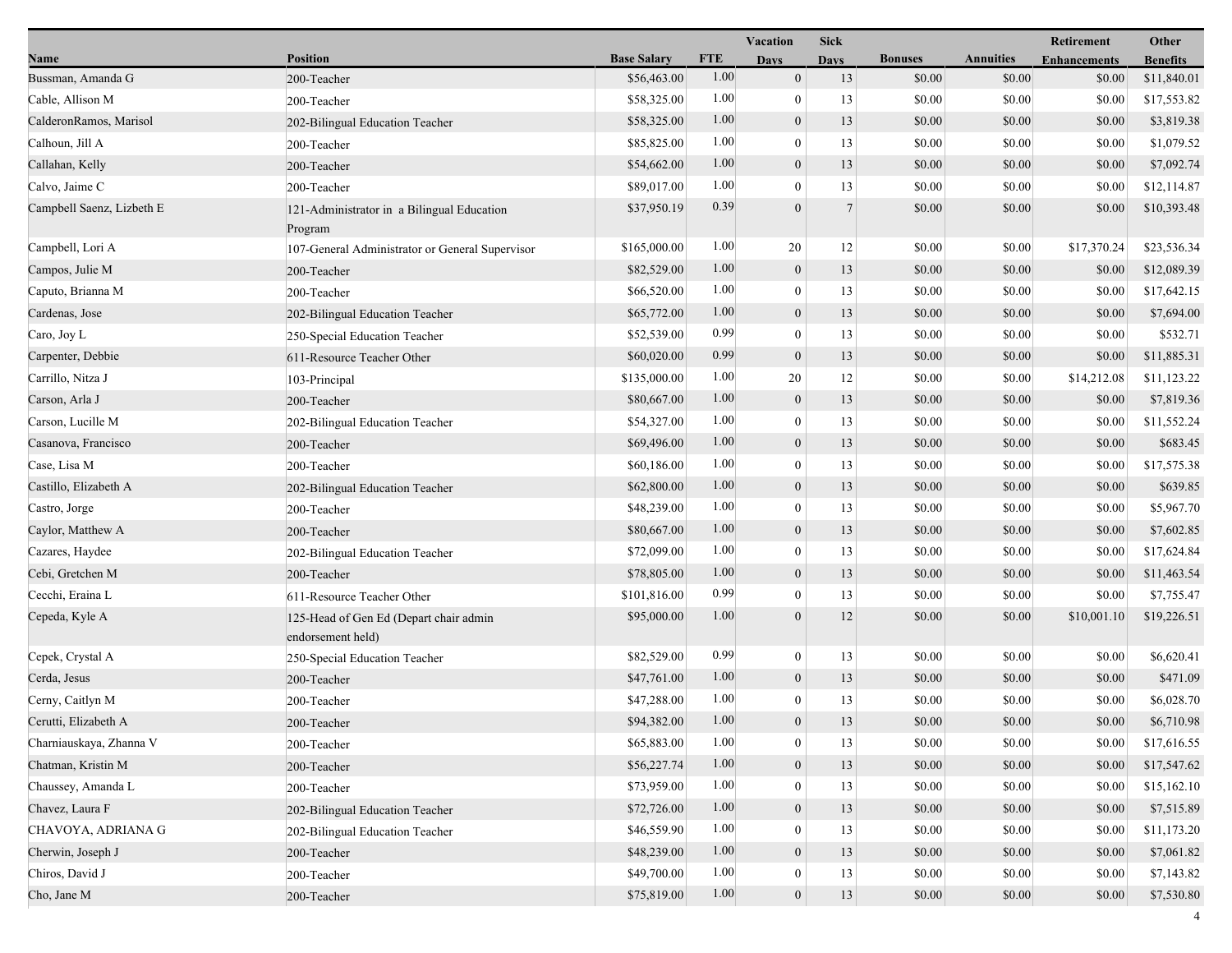|                                   |                                                 |                    |            | <b>Vacation</b>  | <b>Sick</b> |                |                  | Retirement          | Other           |
|-----------------------------------|-------------------------------------------------|--------------------|------------|------------------|-------------|----------------|------------------|---------------------|-----------------|
| Name                              | <b>Position</b>                                 | <b>Base Salary</b> | <b>FTE</b> | <b>Days</b>      | <b>Days</b> | <b>Bonuses</b> | <b>Annuities</b> | <b>Enhancements</b> | <b>Benefits</b> |
| Cholewa, Joseph J                 | 200-Teacher                                     | \$54,327.00        | 1.00       | $\mathbf{0}$     | 13          | \$0.00         | \$0.00           | \$0.00              | \$640.23        |
| Cholewa, Megan M                  | 200-Teacher                                     | \$48,239.00        | 1.00       | $\boldsymbol{0}$ | 13          | \$0.00         | \$0.00           | \$0.00              | \$7,311.45      |
| Cifuentes Martinez, Maria Yolanda | 202-Bilingual Education Teacher                 | \$101,639.00       | 1.00       | $\boldsymbol{0}$ | 13          | \$0.00         | \$0.00           | \$0.00              | \$10,281.03     |
| Clabough, Hailey A                | 250-Special Education Teacher                   | \$50,193.00        | 0.99       | $\mathbf{0}$     | 13          | \$0.00         | \$0.00           | \$0.00              | \$3,614.95      |
| Clark, Amanda                     | 103-Principal                                   | \$106,272.90       | 0.91       | 20               | 12          | \$0.00         | \$0.00           | \$11,187.87         | \$9,399.07      |
| Clarke, Nicole R                  | 200-Teacher                                     | \$101,639.00       | 1.00       | $\mathbf{0}$     | 13          | \$0.00         | \$0.00           | \$0.00              | \$17,951.81     |
| CLEMENT, TINA M                   | 107-General Administrator or General Supervisor | \$54,430.35        | 0.66       | $\mathbf{0}$     | $\,8\,$     | \$0.00         | \$0.00           | \$5,730.15          | \$1,466.08      |
| Clow, Stephanie                   | 250-Special Education Teacher                   | \$57,078.00        | 0.99       | $\mathbf{0}$     | 13          | \$0.00         | \$0.00           | \$0.00              | \$11,711.11     |
| Clucas, Mara A                    | 200-Teacher                                     | \$47,761.00        | 1.00       | $\boldsymbol{0}$ | 13          | \$0.00         | \$0.00           | \$0.00              | \$730.05        |
| Cochrane, Brandon M               | 152-Special Education Director                  | \$115,958.41       | 1.00       | 20               | 12          | \$0.00         | \$0.00           | \$12,135.20         | \$21,671.00     |
| Cody, Jennifer R                  | 250-Special Education Teacher                   | \$60,186.00        | 0.99       | $\bf{0}$         | 13          | \$0.00         | \$0.00           | \$0.00              | \$11,889.13     |
| Coleman, Tricia D                 | 200-Teacher                                     | \$59,081.00        | 1.00       | $\boldsymbol{0}$ | 13          | \$0.00         | \$0.00           | \$0.00              | \$1,271.57      |
| Collins, Patricia L               | 200-Teacher                                     | \$92,262.00        | 1.00       | $\mathbf{0}$     | 13          | \$0.00         | \$0.00           | \$0.00              | \$10,150.23     |
| Colton, Alma R                    | 250-Special Education Teacher                   | \$53,002.00        | 0.99       | $\mathbf{0}$     | 13          | \$0.00         | \$0.00           | \$0.00              | \$6,340.01      |
| Condon, Brooke                    | 250-Special Education Teacher                   | \$67,634.00        | 0.99       | $\boldsymbol{0}$ | 13          | \$0.00         | \$0.00           | \$0.00              | \$755.15        |
| Conrad, Sheila D                  | 200-Teacher                                     | \$44,381.68        | 0.63       | $\,8\,$          | 196         | \$0.00         | \$0.00           | \$0.00              | \$4,563.22      |
| Conrad, Sheila D                  | 103-Principal                                   | \$44,381.68        | 0.39       | 8                | 12          | \$0.00         | \$0.00           | \$4,672.26          | \$3,719.76      |
| Contreras, Antonio                | 200-Teacher                                     | \$48,721.00        | 1.00       | $\boldsymbol{0}$ | 13          | \$0.00         | \$0.00           | \$0.00              | \$7,288.91      |
| Contreras, Hermelinda R           | 202-Bilingual Education Teacher                 | \$101,639.00       | 1.00       | $\boldsymbol{0}$ | 13          | \$0.00         | \$0.00           | \$0.00              | \$1,333.15      |
| Cook, Vanessa T                   | 250-Special Education Teacher                   | \$71,962.00        | 0.99       | $\mathbf{0}$     | 13          | \$0.00         | \$0.00           | \$0.00              | \$17,254.46     |
| Cooper, Deanne S                  | 610-Resource Teacher Elementary                 | \$85,825.00        | 0.99       | $\boldsymbol{0}$ | 13          | \$0.00         | \$0.00           | \$0.00              | \$7,628.12      |
| Cooper, Kaitlin R                 | 200-Teacher                                     | \$41,008.95        | 1.00       | $\mathbf{0}$     | 13          | \$0.00         | \$0.00           | \$0.00              | \$17,400.73     |
| CORDINA, TIMOTHY D                | 103-Principal                                   | \$109,465.65       | 0.91       | 20               | 12          | \$0.00         | \$0.00           | \$11,523.83         | \$19,662.76     |
| Cornelissen, Sheryl A             | 200-Teacher                                     | \$95,058.00        | 1.00       | $\mathbf{0}$     | 13          | \$0.00         | \$0.00           | \$0.00              | \$12,209.11     |
| Corral, Rosalia                   | 202-Bilingual Education Teacher                 | \$78,805.00        | 1.00       | $\boldsymbol{0}$ | 13          | \$0.00         | \$0.00           | \$0.00              | \$12,067.74     |
| Cortez, Elizabeth A               | 200-Teacher                                     | \$73,045.00        | 1.00       | $\mathbf{0}$     | 13          | \$0.00         | \$0.00           | \$0.00              | \$17,682.57     |
| Cortez, Janis G                   | 200-Teacher                                     | \$82,612.00        | 1.00       | $\mathbf{0}$     | 13          | \$0.00         | \$0.00           | \$0.00              | \$9,766.32      |
| Cortez, Stephen                   | 200-Teacher                                     | \$54,662.00        | 1.00       | $\boldsymbol{0}$ | 13          | \$0.00         | \$0.00           | \$0.00              | \$574.16        |
| Cortright, Kristy L               | 200-Teacher                                     | \$110,522.00       | 1.00       | $\boldsymbol{0}$ | 13          | \$0.00         | \$0.00           | \$0.00              | \$18,006.19     |
| Cotter, Elizabeth Pigatti         | 200-Teacher                                     | \$100,401.90       | 1.00       | $\mathbf{0}$     | 13          | \$0.00         | \$0.00           | \$0.00              | \$17,940.53     |
| Cowan, Natella                    | 250-Special Education Teacher                   | \$48,239.00        | 0.99       | $\theta$         | 13          | \$0.00         | \$0.00           | \$0.00              | \$9,605.68      |
| Cowger, Nicholas B                | 200-Teacher                                     | \$60,186.00        | 1.00       | $\mathbf{0}$     | 13          | \$0.00         | \$0.00           | \$0.00              | \$7,155.26      |
| Cox, Kathleen C                   | 107-General Administrator or General Supervisor | \$118,857.33       | 1.00       | 20               | 12          | \$0.00         | \$0.00           | \$12,512.69         | \$16,588.28     |
| Cozzens, Samuel J                 | 200-Teacher                                     | \$73,045.00        | 1.00       | $\mathbf{0}$     | 13          | \$0.00         | \$0.00           | \$0.00              | \$11,958.24     |
| Cramer, Sarah L                   | 200-Teacher                                     | \$48,239.00        | 1.00       | $\theta$         | 13          | \$0.00         | \$0.00           | \$0.00              | \$7,043.34      |
| Creed, Cheryl A                   | 610-Resource Teacher Elementary                 | \$86,972.00        | 0.99       | $\boldsymbol{0}$ | 13          | \$0.00         | \$0.00           | \$0.00              | \$11,123.69     |
| Crossen, Terry L                  | 200-Teacher                                     | \$111,352.00       | 1.00       | $\boldsymbol{0}$ | 13          | \$0.00         | \$0.00           | \$0.00              | \$12,606.55     |
| Crump, Taveras J                  | 103-Principal                                   | \$111,000.00       | 1.00       | $20\,$           | 12          | \$0.00         | \$0.00           | \$11,685.60         | \$22,286.88     |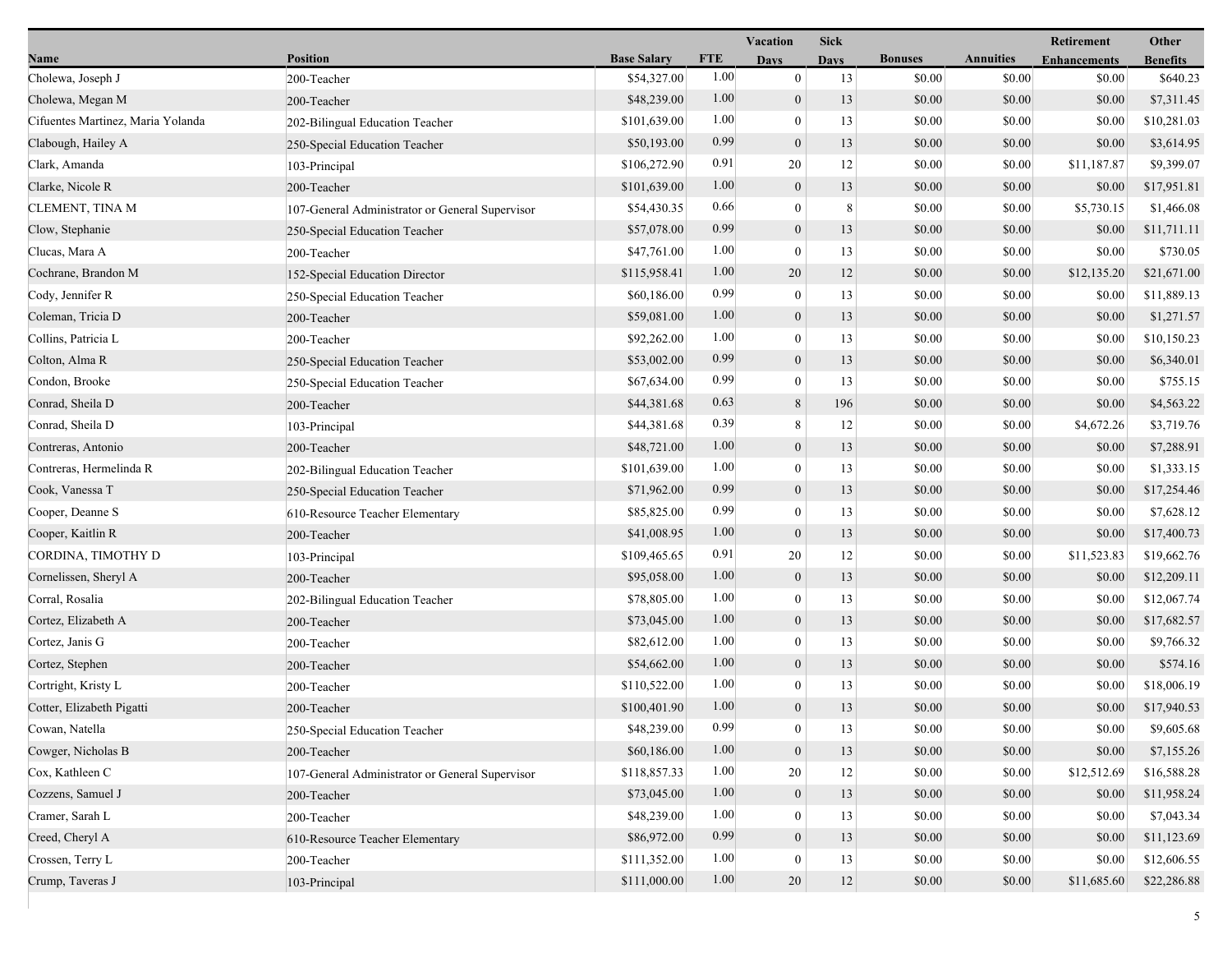|                           |                                                        |                    |            | <b>Vacation</b>  | <b>Sick</b> |                |                  | Retirement          | Other           |  |
|---------------------------|--------------------------------------------------------|--------------------|------------|------------------|-------------|----------------|------------------|---------------------|-----------------|--|
| Name                      | <b>Position</b>                                        | <b>Base Salary</b> | <b>FTE</b> | <b>Days</b>      | Davs        | <b>Bonuses</b> | <b>Annuities</b> | <b>Enhancements</b> | <b>Benefits</b> |  |
| Cudebec, Jacquelyn R      | 200-Teacher                                            | \$48,239.00        | 1.00       | $\overline{0}$   | 13          | \$0.00         | \$0.00           | \$0.00              | \$758.85        |  |
| Cunningham, Susan         | 200-Teacher                                            | \$65,772.00        | 1.00       | $\mathbf{0}$     | 13          | \$0.00         | \$0.00           | \$0.00              | \$17,590.40     |  |
| Currie, Rosalyn K         | 200-Teacher                                            | \$96,969.00        | 1.00       | $\mathbf{0}$     | 13          | \$0.00         | \$0.00           | \$0.00              | \$15,355.74     |  |
| Curry, Heather F          | 200-Teacher                                            | \$82,529.00        | 1.00       | $\mathbf{0}$     | 13          | \$0.00         | \$0.00           | \$0.00              | \$12,101.52     |  |
| Curtis, Eric S            | 200-Teacher                                            | \$57,078.00        | 1.00       | $\overline{0}$   | 13          | \$0.00         | \$0.00           | \$0.00              | \$17,530.16     |  |
| Czaja, Lauren A           | 200-Teacher                                            | \$49,700.00        | 1.00       | $\boldsymbol{0}$ | 13          | \$0.00         | \$0.00           | \$0.00              | \$16,955.36     |  |
| Dakan, Michele A          | 250-Special Education Teacher                          | \$65,772.00        | 0.99       | $\theta$         | 13          | \$0.00         | \$0.00           | \$0.00              | \$11,931.20     |  |
| DAKINS, JOSHUA            | 104-Assistant Principal                                | \$109,618.14       | 0.96       | $\mathbf{0}$     | 12          | \$0.00         | \$0.00           | \$11,539.93         | \$2,710.80      |  |
| Dallacqua, Lisa M         | 107-General Administrator or General Supervisor        | \$135,500.00       | 1.00       | 20               | 12          | \$0.00         | \$0.00           | \$14,264.65         | \$16,334.54     |  |
| Dalrymple, Jennifer       | 107-General Administrator or General Supervisor        | \$7,061.07         | 0.08       | 15               | 12          | \$0.00         | \$0.00           | \$743.36            | \$183.72        |  |
| Dalrymple, Jennifer       | 104-Assistant Principal                                | \$103,274.26       | 1.00       | 15               | 12          | \$0.00         | \$0.00           | \$10,872.19         | \$2,535.36      |  |
| Damm, Courtney A          | 250-Special Education Teacher                          | \$51,206.00        | 0.99       | $\boldsymbol{0}$ | 13          | \$0.00         | \$0.00           | \$0.00              | \$16,175.89     |  |
| Damore, John O            | 200-Teacher                                            | \$63,910.00        | 1.00       | $\overline{0}$   | 13          | \$0.00         | \$0.00           | \$0.00              | \$837.51        |  |
| Danos, Anne M             | 200-Teacher                                            | \$58,325.00        | 1.00       | $\mathbf{0}$     | 13          | \$0.00         | \$0.00           | \$0.00              | \$17,539.68     |  |
| Darce, Lorrie A           | 200-Teacher                                            | \$89,549.00        | 1.00       | $\mathbf{0}$     | 13          | \$0.00         | \$0.00           | \$0.00              | \$7,661.18      |  |
| Davila Snyder, Aymette    | 200-Teacher                                            | \$99,160.00        | 1.00       | $\mathbf{0}$     | 13          | \$0.00         | \$0.00           | \$0.00              | \$0.00          |  |
| Davis, Jeffrey A          | 200-Teacher                                            | \$50,193.00        | 1.00       | $\theta$         | 13          | \$0.00         | \$0.00           | \$0.00              | \$6,717.81      |  |
| Davis, Tonetta Q          | 103-Principal                                          | \$120,000.00       | 1.00       | 20               | 12          | \$0.00         | \$0.00           | \$12,633.12         | \$10,761.42     |  |
| Davis, Zachary R          | 200-Teacher                                            | \$48,721.00        | 1.00       | $\overline{0}$   | 13          | \$0.00         | \$0.00           | \$0.00              | \$7,279.69      |  |
| De Biase, Michelle        | 200-Teacher                                            | \$91,349.00        | 1.00       | $\mathbf{0}$     | 13          | \$0.00         | \$0.00           | \$0.00              | \$17,865.44     |  |
| De Cicco, Wesley L        | 200-Teacher                                            | \$76,944.00        | 1.00       | $\mathbf{0}$     | 13          | \$0.00         | \$0.00           | \$0.00              | \$13,142.37     |  |
| De La RosaSabina, Luis A  | 200-Teacher                                            | \$112,190.00       | 1.00       | $\overline{0}$   | 13          | \$0.00         | \$0.00           | \$0.00              | \$12,285.26     |  |
| De Los Santos, Francisco  | 124-Dean of Students Admin (admin<br>endorsement held) | \$86,729.09        | 1.00       | $\theta$         | 12          | \$0.00         | \$0.00           | \$9,130.30          | \$15,252.50     |  |
| De Nood, Julia A          | 200-Teacher                                            | \$92,433.00        | 1.00       | $\mathbf{0}$     | 13          | \$0.00         | \$0.00           | \$0.00              | \$12,186.26     |  |
| De Prado Dieguez, Maria D | 200-Teacher                                            | \$52,539.00        | 1.00       | $\overline{0}$   | 13          | \$0.00         | \$0.00           | \$0.00              | \$520.96        |  |
| Del Fiacco, Kari L        | 200-Teacher                                            | \$57,078.00        | 1.00       | $\mathbf{0}$     | 13          | \$0.00         | \$0.00           | \$0.00              | \$17,551.94     |  |
| Delatorre, Brenda E       | 202-Bilingual Education Teacher                        | \$47,126.84        | 1.00       | $\bf{0}$         | 4           | \$0.00         | \$0.00           | \$0.00              | \$11,762.24     |  |
| Denovellis, Brenda Sue    | 200-Teacher                                            | \$104,806.00       | 1.00       | $\boldsymbol{0}$ | 13          | \$0.00         | \$0.00           | \$0.00              | \$10,311.30     |  |
| DeSantiago, Ivan          | 250-Special Education Teacher                          | \$52,539.00        | 0.99       | $\overline{0}$   | 13          | \$0.00         | \$0.00           | \$0.00              | \$6,337.62      |  |
| Desrosiers, Lillian       | 200-Teacher                                            | \$37,932.88        | 1.00       | $\mathbf{0}$     | 13          | $\$0.00$       | $\$0.00$         | \$0.00              | \$443.50        |  |
| Diaz, Janet L             | 200-Teacher                                            | \$79,538.00        | 1.00       | $\mathbf{0}$     | 13          | \$0.00         | \$0.00           | \$0.00              | \$10,029.14     |  |
| Difabio, Vincent C        | 200-Teacher                                            | \$54,327.00        | 1.00       | $\mathbf{0}$     | 13          | \$0.00         | \$0.00           | \$0.00              | \$7,310.24      |  |
| Dillard, Scott E          | 200-Teacher                                            | \$65,883.00        | 1.00       | $\theta$         | 13          | \$0.00         | \$0.00           | \$0.00              | \$7,256.88      |  |
| Dioro, Lisa T             | 200-Teacher                                            | \$61,206.00        | 1.00       | $\mathbf{0}$     | 13          | \$0.00         | \$0.00           | \$0.00              | \$11,868.11     |  |
| Dispensa, Julie A         | 610-Resource Teacher Elementary                        | \$82,529.00        | 0.99       | $\Omega$         | 13          | \$0.00         | \$0.00           | \$0.00              | \$10,124.17     |  |
| Donivan, Molly E          | 155-Supervisor of One School Support Personnel<br>Area | \$75,082.00        | 0.99       | $\overline{0}$   | 13          | \$0.00         | \$0.00           | \$0.00              | \$7,533.29      |  |
| Donovan, Courtney L       | 250-Special Education Teacher                          | \$68,380.00        | 0.99       | $\bf{0}$         | 13          | \$0.00         | \$0.00           | \$0.00              | \$11,886.11     |  |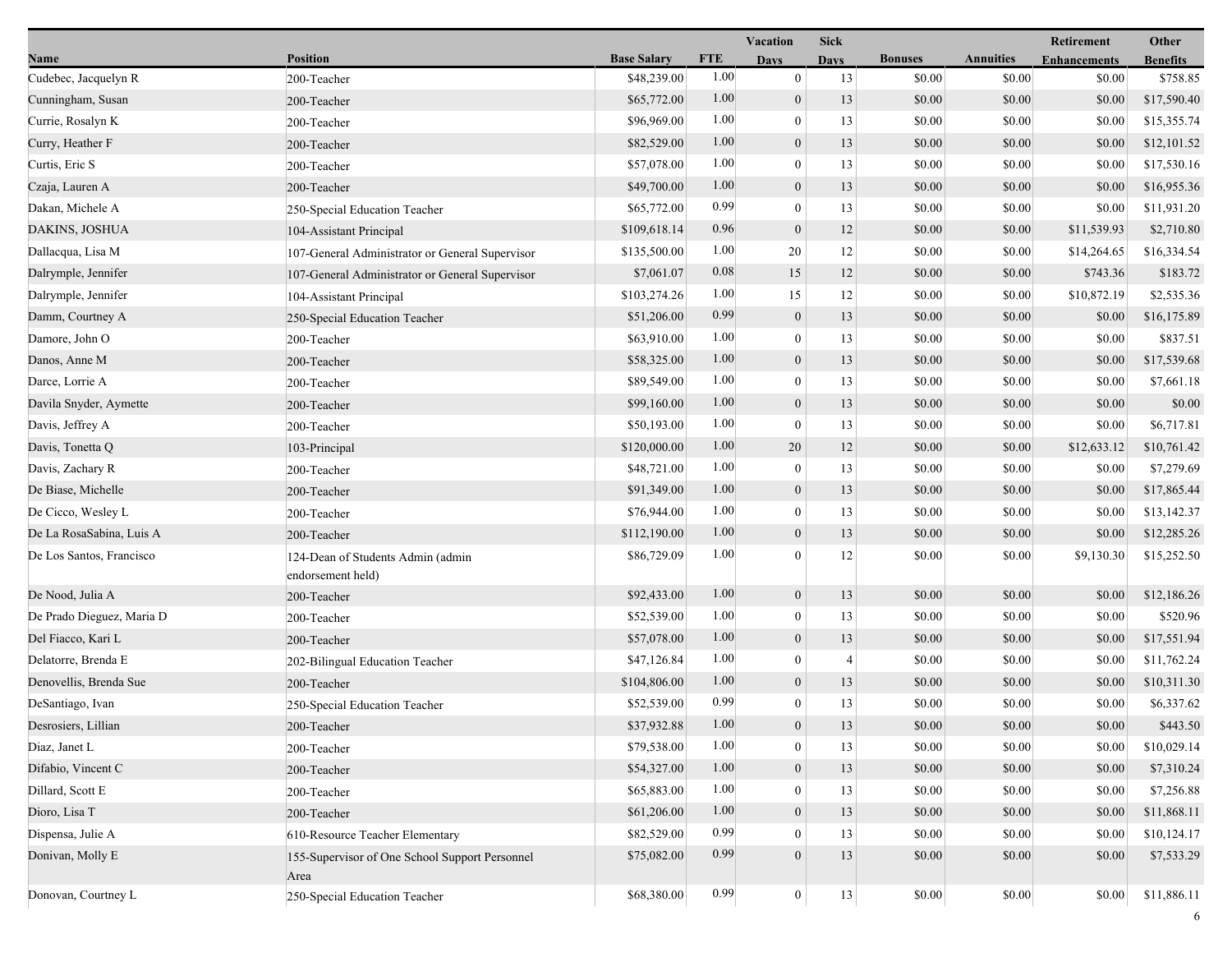|                             |                                                 |                    |            | <b>Vacation</b>  | <b>Sick</b> |                |                  | Retirement          | Other           |
|-----------------------------|-------------------------------------------------|--------------------|------------|------------------|-------------|----------------|------------------|---------------------|-----------------|
| Name                        | <b>Position</b>                                 | <b>Base Salary</b> | <b>FTE</b> | <b>Days</b>      | <b>Days</b> | <b>Bonuses</b> | <b>Annuities</b> | <b>Enhancements</b> | <b>Benefits</b> |
| Dorsey, Catrina M           | 250-Special Education Teacher                   | \$94,382.00        | 0.99       | $\mathbf{0}$     | 13          | \$0.00         | \$0.00           | \$0.00              | \$15,334.77     |
| Doucette, Kristin M         | 200-Teacher                                     | \$79,538.00        | 1.00       | $\bf{0}$         | 13          | \$0.00         | \$0.00           | \$0.00              | \$17,725.79     |
| Douglass, Kiel C            | 250-Special Education Teacher                   | \$74,106.00        | 0.99       | $\boldsymbol{0}$ | 13          | \$0.00         | \$0.00           | \$0.00              | \$17,719.53     |
| Doyle, Jill M               | 611-Resource Teacher Other                      | \$104,180.00       | 0.99       | $\mathbf{0}$     | 13          | \$0.00         | \$0.00           | \$0.00              | \$1,003.02      |
| Driessen, Kathleen          | 200-Teacher                                     | \$72,099.00        | 1.00       | $\boldsymbol{0}$ | 13          | \$0.00         | \$0.00           | \$0.00              | \$726.09        |
| Drummond-Winters, Cynthia M | 202-Bilingual Education Teacher                 | \$68,188.00        | 1.00       | $\overline{0}$   | 13          | \$0.00         | \$0.00           | \$0.00              | \$7,596.31      |
| Durrant-Samii, Angela M     | 250-Special Education Teacher                   | \$80,667.00        | 0.99       | $\mathbf{0}$     | 13          | \$0.00         | \$0.00           | \$0.00              | \$17,744.06     |
| Eadens, Beth R              | 200-Teacher                                     | \$63,910.00        | 1.00       | $\bf{0}$         | 13          | \$0.00         | \$0.00           | \$0.00              | \$17,594.03     |
| ECKHARDT, KARA E            | 200-Teacher                                     | \$46,820.00        | 1.00       | $\boldsymbol{0}$ | 13          | \$0.00         | \$0.00           | \$0.00              | \$16,981.29     |
| Eisenman, Elizabeth         | 200-Teacher                                     | \$99,160.00        | 1.00       | $\mathbf{0}$     | 13          | \$0.00         | \$0.00           | \$0.00              | \$17,937.59     |
| Ek, Paula                   | 103-Principal                                   | \$121,000.00       | 1.00       | 20               | 12          | \$0.00         | \$0.00           | \$12,738.23         | \$22,519.08     |
| Elkins, John D              | 200-Teacher                                     | \$87,687.00        | 1.00       | $\mathbf{0}$     | 13          | \$0.00         | \$0.00           | \$0.00              | \$17,805.69     |
| Elliott, Apryll M           | 107-General Administrator or General Supervisor | \$27,480.92        | 0.31       | 15               | 12          | \$0.00         | \$0.00           | \$2,893.05          | \$5,241.17      |
| Elliott, Jacqueline         | 200-Teacher                                     | \$96,328.00        | 1.00       | $\bf{0}$         | 13          | \$0.00         | \$0.00           | \$0.00              | \$10,183.98     |
| Enders, Colette E           | 200-Teacher                                     | \$64,578.00        | 1.00       | $\boldsymbol{0}$ | 13          | \$0.00         | \$0.00           | \$0.00              | \$17,612.61     |
| Enders, Terence J           | 200-Teacher                                     | \$57,352.91        | 1.00       | $\overline{0}$   | 13          | \$0.00         | \$0.00           | \$0.00              | \$7,364.38      |
| England, Crystal M          | 611-Resource Teacher Other                      | \$113,316.00       | 0.99       | $\mathbf{0}$     | 13          | \$0.00         | \$0.00           | \$0.00              | \$12,363.44     |
| Ensminger, Candy K          | 200-Teacher                                     | \$71,246.58        | 1.00       | $\overline{0}$   | 13          | \$0.00         | \$0.00           | \$0.00              | \$6,273.91      |
| Eppenstein, Jodi L          | 200-Teacher                                     | \$89,549.00        | 1.00       | $\overline{0}$   | 13          | \$0.00         | \$0.00           | \$0.00              | \$12,148.72     |
| ERAZO, NAYELI               | 202-Bilingual Education Teacher                 | \$46,820.00        | 1.00       | $\overline{0}$   | 13          | \$0.00         | \$0.00           | \$0.00              | \$417.19        |
| Escalante, Gladys G         | 202-Bilingual Education Teacher                 | \$87,097.00        | 1.00       | $\mathbf{0}$     | 13          | \$0.00         | \$0.00           | \$0.00              | \$12,091.13     |
| Estep, Todd M               | 200-Teacher                                     | \$12,205.59        | 0.26       | $\overline{0}$   | 3           | \$0.00         | \$0.00           | \$0.00              | \$2,041.26      |
| Evensen, Stephanie C        | 200-Teacher                                     | \$48,721.00        | 1.00       | $\mathbf{0}$     | 13          | \$0.00         | \$0.00           | \$0.00              | \$7,290.01      |
| Fair, Garett J              | 200-Teacher                                     | \$49,208.00        | 1.00       | $\mathbf{0}$     | 13          | \$0.00         | \$0.00           | \$0.00              | \$509.25        |
| Fane, Diane                 | 200-Teacher                                     | \$72,726.00        | 1.00       | $\overline{0}$   | 13          | \$0.00         | \$0.00           | \$0.00              | \$7,524.97      |
| Felgenhauer, Sarah          | 200-Teacher                                     | \$47,761.00        | 1.00       | $\overline{0}$   | 13          | \$0.00         | \$0.00           | \$0.00              | \$7,279.62      |
| Ferguson, Jennifer M        | 200-Teacher                                     | \$72,726.00        | 1.00       | $\mathbf{0}$     | 13          | \$0.00         | \$0.00           | \$0.00              | \$7,553.01      |
| Fernandez Alonso, Jesus M   | 202-Bilingual Education Teacher                 | \$50,945.00        | 1.00       | $\overline{0}$   | 13          | \$0.00         | \$0.00           | \$0.00              | \$7,293.36      |
| Fernandez, Michael          | 200-Teacher                                     | \$65,528.00        | 1.00       | $\mathbf{0}$     | 13          | \$0.00         | \$0.00           | \$0.00              | \$11,918.46     |
| Fichtel, Leann R            | 200-Teacher                                     | \$99,160.00        | 1.00       | $\mathbf{0}$     | 13          | \$0.00         | \$0.00           | \$0.00              | \$7,773.34      |
| Field, Alison M             | 200-Teacher                                     | \$48,239.00        | $1.00\,$   | $\boldsymbol{0}$ | 13          | \$0.00         | \$0.00           | \$0.00              | \$7,284.17      |
| Figueroa, Nancy             | 202-Bilingual Education Teacher                 | \$69,496.00        | 1.00       | $\theta$         | 13          | \$0.00         | \$0.00           | \$0.00              | \$17,174.19     |
| Fishleigh, Amanda L         | 200-Teacher                                     | \$49,700.00        | 1.00       | $\mathbf{0}$     | 13          | \$0.00         | \$0.00           | \$0.00              | \$17,442.64     |
| Fitzsimmons, Nicki          | 200-Teacher                                     | \$50,945.00        | 1.00       | $\mathbf{0}$     | 13          | \$0.00         | \$0.00           | \$0.00              | \$7,308.13      |
| Flauter, Sean P             | 103-Principal                                   | \$47,137.40        | 0.36       | 20               | 12          | \$0.00         | \$0.00           | \$4,962.30          | \$4,272.27      |
| Flores, Margarita           | 202-Bilingual Education Teacher                 | \$65,772.00        | 1.00       | $\theta$         | 13          | \$0.00         | \$0.00           | \$0.00              | \$6,459.48      |
| Flores, Rosario             | 202-Bilingual Education Teacher                 | \$55,000.00        | 1.00       | $\boldsymbol{0}$ | 13          | \$0.00         | \$0.00           | \$0.00              | \$11,837.49     |
| Fogle, Danielle             | 200-Teacher                                     | \$21,849.33        | 0.47       | $\mathbf{0}$     | 6           | \$0.00         | \$0.00           | \$0.00              | \$170.05        |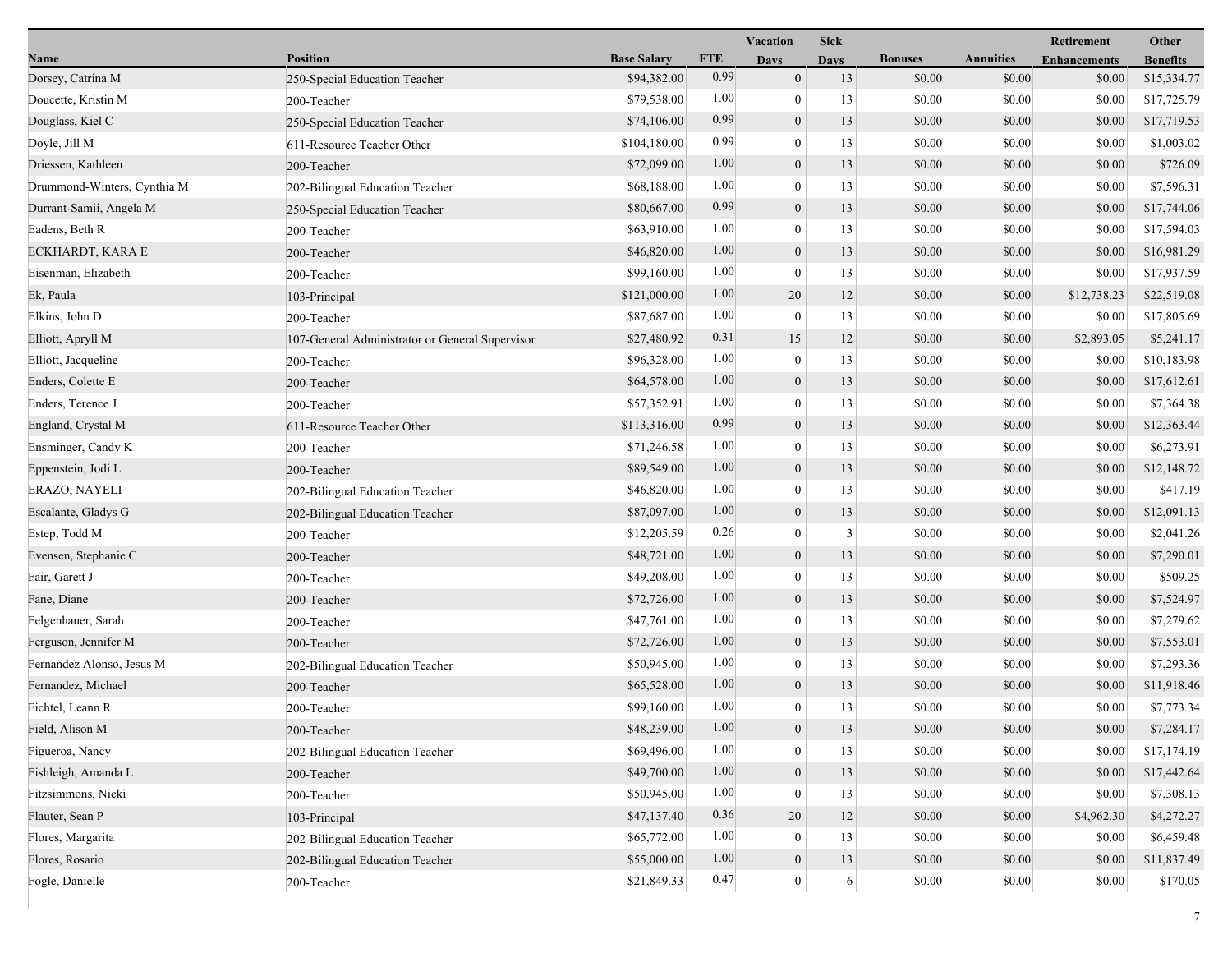|                         |                                                             |                    |            | <b>Vacation</b>  | <b>Sick</b> |                |                  | <b>Retirement</b>   | Other           |
|-------------------------|-------------------------------------------------------------|--------------------|------------|------------------|-------------|----------------|------------------|---------------------|-----------------|
| Name                    | <b>Position</b>                                             | <b>Base Salary</b> | <b>FTE</b> | <b>Days</b>      | <b>Days</b> | <b>Bonuses</b> | <b>Annuities</b> | <b>Enhancements</b> | <b>Benefits</b> |
| Forgwe, Elizabeth       | 200-Teacher                                                 | \$46,820.00        | 1.00       | $\overline{0}$   | 13          | \$0.00         | \$0.00           | \$0.00              | \$14,067.40     |
| Forsberg, Diana P       | 201-Reading Teacher                                         | \$54,662.00        | 1.00       | $\theta$         | 13          | \$0.00         | \$0.00           | \$0.00              | \$11,204.47     |
| Foster, Christina L     | 200-Teacher                                                 | \$48,720.00        | 1.00       | $\boldsymbol{0}$ | 13          | \$0.00         | \$0.00           | \$0.00              | \$6,289.37      |
| Franzen, Kristie        | 200-Teacher                                                 | \$49,208.00        | 1.00       | $\overline{0}$   | 13          | \$0.00         | \$0.00           | \$0.00              | \$17,477.63     |
| Frauenhoff, Coleen M    | 200-Teacher                                                 | \$96,328.00        | 1.00       | $\mathbf{0}$     | 13          | \$0.00         | \$0.00           | \$0.00              | \$17,884.71     |
| Fredres, Julia          | 200-Teacher                                                 | \$50,193.00        | 1.00       | $\boldsymbol{0}$ | 13          | \$0.00         | \$0.00           | \$0.00              | \$14,872.00     |
| Fredres, Patricia L     | 610-Resource Teacher Elementary                             | \$113,033.00       | 0.99       | $\mathbf{0}$     | 13          | \$0.00         | \$0.00           | \$0.00              | \$10,319.98     |
| Freese, Airen L         | 200-Teacher                                                 | \$74,106.00        | 1.00       | 0                | 13          | \$0.00         | \$0.00           | \$0.00              | \$11,985.93     |
| French, Valerie         | 200-Teacher                                                 | \$89,549.00        | 1.00       | $\boldsymbol{0}$ | 13          | \$0.00         | \$0.00           | \$0.00              | \$10,113.50     |
| Frer, Carolyn M         | 200-Teacher                                                 | \$83,258.00        | 1.00       | $\overline{0}$   | 13          | \$0.00         | \$0.00           | \$0.00              | \$12,086.02     |
| Frontera, Nelida M      | 202-Bilingual Education Teacher                             | \$109,770.49       | 1.00       | $\boldsymbol{0}$ | 13          | \$0.00         | \$0.00           | \$0.00              | \$17,127.48     |
| Frost, Beth A           | 611-Resource Teacher Other                                  | \$64,660.00        | 0.99       | $\overline{0}$   | 13          | \$0.00         | \$0.00           | \$0.00              | \$12,189.80     |
| Fu, Xiaofen             | 200-Teacher                                                 | \$60,186.00        | 1.00       | $\overline{0}$   | 13          | \$0.00         | \$0.00           | \$0.00              | \$597.56        |
| Furr, Elizabeth A       | 202-Bilingual Education Teacher                             | \$58,505.00        | 1.00       | $\theta$         | 13          | \$0.00         | \$0.00           | \$0.00              | \$7,099.68      |
| Galat, Esther Jo        | 200-Teacher                                                 | \$97,694.00        | 1.00       | $\boldsymbol{0}$ | 13          | \$0.00         | \$0.00           | \$0.00              | \$1,298.63      |
| Gallego, Maria          | 203-English as a Second Language Teacher                    | \$96,742.00        | 1.00       | $\bf{0}$         | 13          | \$0.00         | \$0.00           | \$0.00              | \$4,194.48      |
| <b>GALLIONE, JOHN</b>   | 200-Teacher                                                 | \$46,820.00        | 1.00       | $\overline{0}$   | 13          | \$0.00         | \$0.00           | \$0.00              | \$7,018.31      |
| Galloway, Tanya N       | 200-Teacher                                                 | \$63,910.00        | 1.00       | $\boldsymbol{0}$ | 13          | \$0.00         | \$0.00           | \$0.00              | \$6,603.75      |
| Galow, Brittany A       | 200-Teacher                                                 | \$53,002.00        | 1.00       | $\overline{0}$   | 13          | \$0.00         | \$0.00           | \$0.00              | \$17,260.08     |
| Gannaway, Kristin       | 200-Teacher                                                 | \$81,398.00        | 1.00       | $\theta$         | 13          | \$0.00         | \$0.00           | \$0.00              | \$17,763.20     |
| Garcia Esquivel, Raquel | 202-Bilingual Education Teacher                             | \$58,325.00        | 1.00       | $\boldsymbol{0}$ | 13          | \$0.00         | \$0.00           | \$0.00              | \$6,489.59      |
| Garcia, Alexa A         | 104-Assistant Principal                                     | \$106,000.00       | 1.00       | $\overline{0}$   | 12          | \$0.00         | \$0.00           | \$10,804.83         | \$21,969.97     |
| Garcia, Caridad         | 107-General Administrator or General Supervisor             | \$109,963.48       | 0.96       | 20               | 12          | \$0.00         | \$0.00           | \$11,576.40         | \$21,499.26     |
| Garcia, Isabella A      | 202-Bilingual Education Teacher                             | \$48,239.00        | 1.00       | $\boldsymbol{0}$ | 13          | \$0.00         | \$0.00           | \$0.00              | \$7,043.35      |
| Garcia, Jennifer M      | 200-Teacher                                                 | \$87,687.00        | 1.00       | $\mathbf{0}$     | 13          | \$0.00         | \$0.00           | \$0.00              | \$12,145.50     |
| Garcia, Marisela S      | 104-Assistant Principal                                     | \$105,500.00       | 1.00       | $\mathbf{0}$     | 12          | \$0.00         | \$0.00           | \$11,106.49         | \$18,760.10     |
| Garciacano, Lorraine    | 200-Teacher                                                 | \$76,944.00        | 1.00       | $\boldsymbol{0}$ | 13          | \$0.00         | \$0.00           | \$0.00              | \$15,190.32     |
| Garwood, Nancy A        | 200-Teacher                                                 | \$16,532.76        | 0.24       | $\boldsymbol{0}$ | 13          | \$0.00         | \$0.00           | \$0.00              | \$3,587.83      |
| Gasca, Jose A           | 202-Bilingual Education Teacher                             | \$63,621.00        | 1.00       | $\mathbf{0}$     | 13          | \$0.00         | \$0.00           | \$0.00              | \$15,055.84     |
| Gear, Christine L       | 200-Teacher                                                 | \$88,541.00        | 1.00       | $\boldsymbol{0}$ | 13          | \$0.00         | \$0.00           | \$0.00              | \$7,877.26      |
| Gentile, Jennifer G     | 200-Teacher                                                 | \$112,470.00       | 1.00       | $\mathbf{0}$     | $13\,$      | $\$0.00$       | \$0.00           | \$0.00              | \$18,017.41     |
| Gentry, Patricia C      | 200-Teacher                                                 | \$50,699.00        | 1.00       | $\mathbf{0}$     | 13          | \$0.00         | \$0.00           | \$0.00              | \$16,821.99     |
| <b>GEOCARIS, JOSEPH</b> | 125-Head of Gen Ed (Depart chair admin<br>endorsement held) | \$91,793.25        | 0.97       | $\overline{0}$   | 12          | \$0.00         | \$0.00           | \$9,663.50          | \$18,802.71     |
| Gerhard, Luke D         | 200-Teacher                                                 | \$48,239.00        | 1.00       | $\boldsymbol{0}$ | 13          | \$0.00         | \$0.00           | \$0.00              | \$11,785.57     |
| Gerk, Kenneth M         | 200-Teacher                                                 | \$80,667.00        | 1.00       | $\mathbf{0}$     | 13          | \$0.00         | \$0.00           | \$0.00              | \$21,327.66     |
| Gervais, Julie A        | 200-Teacher                                                 | \$87,097.00        | 1.00       | 0                | 13          | \$0.00         | \$0.00           | \$0.00              | \$17,801.29     |
| Getting, Ruthi Anne     | 250-Special Education Teacher                               | \$80,667.00        | 0.99       | $\boldsymbol{0}$ | 13          | \$0.00         | \$0.00           | \$0.00              | \$7,583.13      |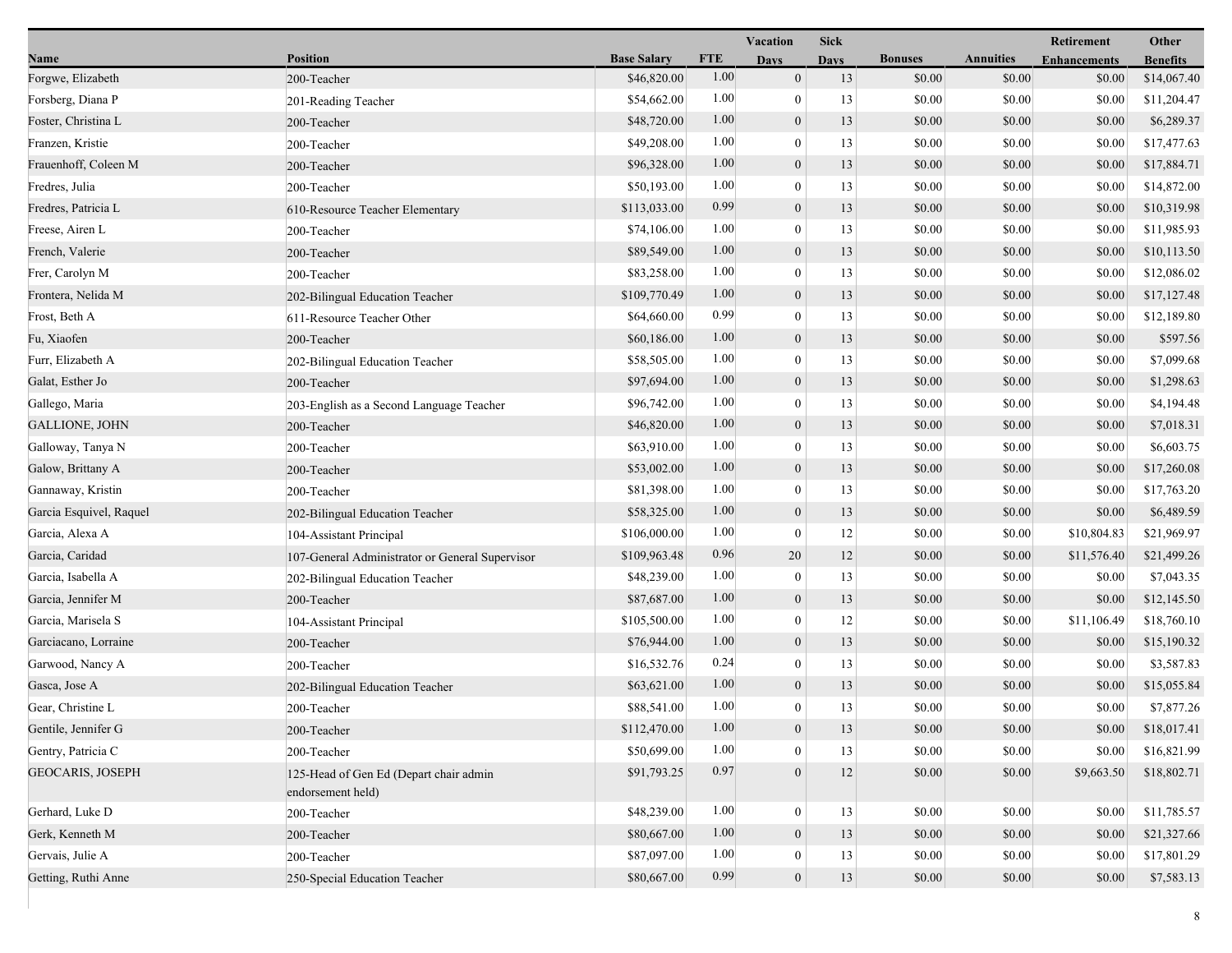|                                |                                                                  |                    |            | Vacation         | <b>Sick</b> |                  |                  | Retirement          | Other                     |
|--------------------------------|------------------------------------------------------------------|--------------------|------------|------------------|-------------|------------------|------------------|---------------------|---------------------------|
| Name                           | <b>Position</b>                                                  | <b>Base Salary</b> | <b>FTE</b> | <b>Days</b>      | <b>Days</b> | <b>Bonuses</b>   | <b>Annuities</b> | <b>Enhancements</b> | <b>Benefits</b>           |
| Gibson, Jacqueline             | 103-Principal                                                    | \$130,500.00       | 1.00       | 20               | 12          | \$0.00           | \$0.00           | \$13,738.32         | \$9,854.94                |
| Gillespie, Sarah M             | 200-Teacher                                                      | \$73,220.00        | 1.00       | $\mathbf{0}$     | 13          | \$0.00           | \$0.00           | \$0.00              | \$10,035.27               |
| Gillespie, Shane R             | 200-Teacher                                                      | \$64,578.00        | 1.00       | $\mathbf{0}$     | 13          | \$0.00           | \$0.00           | \$0.00              | \$7,451.79                |
| Goebel, Elizabeth J            | 250-Special Education Teacher                                    | \$41,615.90        | 0.99       | $\mathbf{0}$     | 13          | \$0.00           | \$0.00           | \$0.00              | \$16,556.16               |
| Goldsborough, Barbara A        | 610-Resource Teacher Elementary                                  | \$58,325.00        | 0.99       | $\mathbf{0}$     | 13          | \$0.00           | \$0.00           | \$0.00              | \$14,212.54               |
| Golike, Stephanie L            | 200-Teacher                                                      | \$50,945.00        | 1.00       | $\mathbf{0}$     | 13          | \$0.00           | \$0.00           | \$0.00              | \$17,474.22               |
| Gomez, Arlette                 | 202-Bilingual Education Teacher                                  | \$87,097.00        | 1.00       | $\theta$         | 13          | \$0.00           | \$0.00           | \$0.00              | \$856.20                  |
| Gonzalez Blank, Jesenia        | 200-Teacher                                                      | \$73,220.00        | 1.00       | $\mathbf{0}$     | 13          | \$0.00           | \$0.00           | \$0.00              | \$10,315.10               |
| Gonzalez Cruz, Beatriz         | 204-Visiting International Teacher                               | \$49,208.00        | 1.00       | $\mathbf{0}$     | 13          | \$0.00           | \$0.00           | \$0.00              | \$6,870.43                |
| Gonzalez, Brenda A             | 202-Bilingual Education Teacher                                  | \$99,160.00        | 1.00       | $\mathbf{0}$     | 13          | \$0.00           | \$0.00           | \$0.00              | \$10,191.74               |
| Gonzalez, Kaitlyn M            | 200-Teacher                                                      | \$57,078.00        | 1.00       | $\theta$         | 13          | \$0.00           | \$0.00           | \$0.00              | \$15,003.46               |
| Gorski, Alicia C               | 200-Teacher                                                      | \$64,578.00        | 1.00       | $\boldsymbol{0}$ | 13          | \$0.00           | \$0.00           | \$0.00              | \$17,596.93               |
| Grabowski, Michelle M          | 200-Teacher                                                      | \$109,293.94       | 1.00       | $\mathbf{0}$     | 13          | \$0.00           | \$0.00           | \$0.00              | \$16,295.02               |
| <b>GREEN, BRITTANY</b>         | 202-Bilingual Education Teacher                                  | \$56,463.00        | 1.00       | $\mathbf{0}$     | 13          | \$0.00           | \$0.00           | \$0.00              | \$564.52                  |
| Greenberg Lombardi, Kimberly A | 200-Teacher                                                      | \$59,081.00        | 1.00       | $\mathbf{0}$     | 13          | \$0.00           | \$0.00           | \$0.00              | \$17,549.20               |
| Greene, Vicky                  | 200-Teacher                                                      | \$48,721.00        | 1.00       | $\mathbf{0}$     | 13          | \$0.00           | \$0.00           | \$0.00              | \$509.40                  |
| Griffey, Cynthia D             | 250-Special Education Teacher                                    | \$62,048.00        | 0.99       | $\theta$         | 13          | \$0.00           | \$0.00           | \$0.00              | \$11,899.38               |
| Grossgut, Heather J            | 250-Special Education Teacher                                    | \$92,080.00        | 0.99       | $\boldsymbol{0}$ | 13          | \$0.00           | \$0.00           | \$0.00              | \$12,600.33               |
| Guerra, Jorge V                | 202-Bilingual Education Teacher                                  | \$50,945.00        | 1.00       | $\theta$         | 13          | \$0.00           | \$0.00           | \$0.00              | \$17,498.05               |
| Guerra, Yesenia                | 202-Bilingual Education Teacher                                  | \$58,325.00        | 1.00       | $\mathbf{0}$     | 13          | \$0.00           | \$0.00           | \$0.00              | \$11,850.06               |
| Guevara, Donald                | 200-Teacher                                                      | \$46,820.00        | 1.00       | $\overline{0}$   | 13          | \$0.00           | \$0.00           | \$0.00              | \$7,258.92                |
| GUNIA, JESSICA-CHRISTINE M     | 200-Teacher                                                      | \$37,976.22        | 0.81       | $\mathbf{0}$     | 10          | \$0.00           | \$0.00           | \$0.00              | \$8,798.75                |
| Gustilo, Amber M               | 200-Teacher                                                      | \$73,220.00        | 1.00       | $\theta$         | 13          | \$0.00           | \$0.00           | \$0.00              | \$10,727.12               |
| Guzman, Liliana B              | 202-Bilingual Education Teacher                                  | \$46,624.92        | 1.00       | $\mathbf{0}$     | 13          | \$0.00           | \$0.00           | \$0.00              | \$11,724.21               |
| Guzman, Rita                   | 121-Administrator in a Bilingual Education                       | \$123,000.00       | 1.00       | 20               | 12          | \$0.00           | \$0.00           | \$12,948.72         | \$22,575.34               |
| Hacker, Brenda L               | Program                                                          | \$86,805.00        | 0.99       | $\mathbf{0}$     | 13          | \$0.00           | \$0.00           | \$0.00              | \$6,879.99                |
| Hagedorn, Samantha M           | 250-Special Education Teacher<br>610-Resource Teacher Elementary | \$50,945.00        | 0.99       | $\mathbf{0}$     | 13          | \$0.00           | \$0.00           | \$0.00              | \$7,223.50                |
| Haier, Victoria A              | 200-Teacher                                                      | \$75,082.00        | 1.00       | $\mathbf{0}$     | 13          | \$0.00           | \$0.00           | \$0.00              | \$11,009.71               |
| Hall, Jonathon P               | 200-Teacher                                                      | \$51,710.00        | 1.00       | $\mathbf{0}$     | 13          | \$0.00           | \$0.00           | \$0.00              | \$11,785.49               |
| Halleran, Elaine Denise        | 200-Teacher                                                      | \$67,187.00        | 1.00       | $\mathbf{0}$     | 13          | \$0.00           | $\$0.00$         | \$0.00              | \$9,564.77                |
| Hamilton, Ashley R             | 200-Teacher                                                      | \$49,208.00        | 1.00       | $\mathbf{0}$     | 13          | \$0.00           | \$0.00           | \$0.00              | \$7,293.48                |
| Hancock, Yolanda M             |                                                                  | \$66,520.00        | 1.00       | $\mathbf{0}$     | 13          | \$0.00           | \$0.00           | \$0.00              | \$683.29                  |
| Hanna, Michelle E              | 200-Teacher                                                      | \$101,816.00       | 1.00       | $\theta$         | 13          |                  |                  |                     |                           |
| Hansen, Stephanie A            | 200-Teacher                                                      | \$71,358.00        | 1.00       | $\mathbf{0}$     | 13          | \$0.00<br>\$0.00 | \$0.00<br>\$0.00 | \$0.00<br>\$0.00    | \$9,322.17<br>\$17,654.16 |
|                                | 200-Teacher                                                      | \$89,398.00        | 1.00       | $\Omega$         | 13          |                  |                  |                     |                           |
| Hansford, Jeffrey S            | 202-Bilingual Education Teacher                                  |                    | 1.00       |                  |             | \$0.00           | \$0.00           | \$0.00              | \$17,839.11               |
| Hapner, Elissa W               | 200-Teacher                                                      | \$50,193.00        |            | $\boldsymbol{0}$ | 13          | \$0.00           | \$0.00           | \$0.00              | \$7,771.78                |
| Harding, Matthew C             | 200-Teacher                                                      | \$64,578.00        | 1.00       | $\boldsymbol{0}$ | 13          | \$0.00           | \$0.00           | \$0.00              | \$11,864.96               |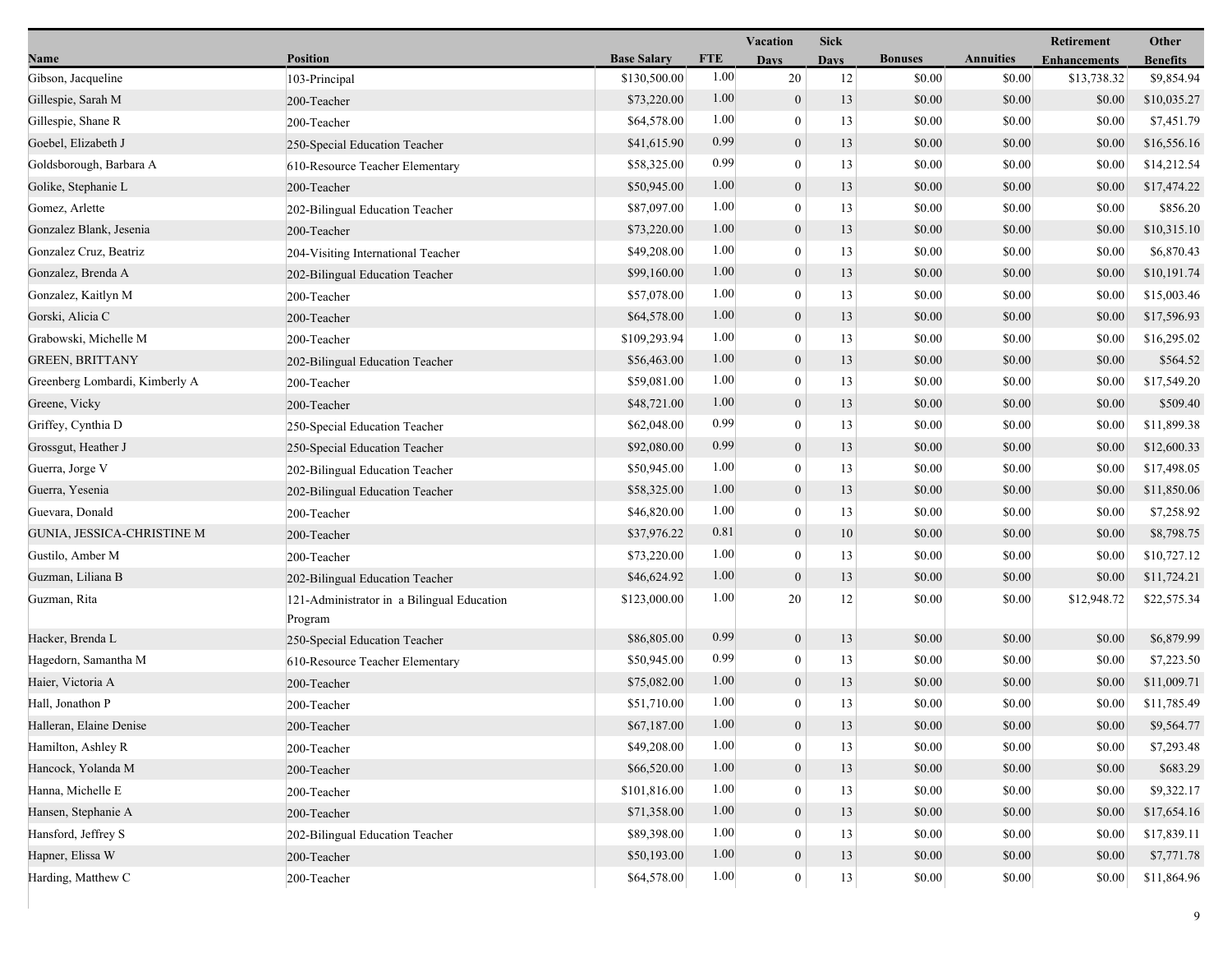|                          |                                                        |                    | <b>Vacation</b> |                  | <b>Sick</b> |                |                  | Retirement          | Other           |  |
|--------------------------|--------------------------------------------------------|--------------------|-----------------|------------------|-------------|----------------|------------------|---------------------|-----------------|--|
| Name                     | <b>Position</b>                                        | <b>Base Salary</b> | <b>FTE</b>      | Days             | <b>Days</b> | <b>Bonuses</b> | <b>Annuities</b> | <b>Enhancements</b> | <b>Benefits</b> |  |
| Harding, Melissa J       | 208-Career and Technical Educator (CTE)                | \$56,463.00        | 1.00            | $\mathbf{0}$     | 13          | \$0.00         | \$0.00           | \$0.00              | \$11,817.17     |  |
| Harmon, Joseph A         | 200-Teacher                                            | \$112,190.00       | 1.00            | $\boldsymbol{0}$ | 13          | \$0.00         | \$0.00           | \$0.00              | \$7,851.46      |  |
| Harren, Stephen V        | 200-Teacher                                            | \$106,785.00       | 1.00            | $\boldsymbol{0}$ | 13          | \$0.00         | \$0.00           | \$0.00              | \$17,992.95     |  |
| Harris, Brianna J        | 200-Teacher                                            | \$50,193.00        | 1.00            | $\boldsymbol{0}$ | 13          | \$0.00         | \$0.00           | \$0.00              | \$7,301.26      |  |
| Harris, Katherine M      | 250-Special Education Teacher                          | \$64,660.00        | 0.99            | $\boldsymbol{0}$ | 13          | \$0.00         | \$0.00           | \$0.00              | \$14,434.92     |  |
| Hart, Jennifer M         | 200-Teacher                                            | \$73,959.00        | 1.00            | $\boldsymbol{0}$ | 13          | \$0.00         | \$0.00           | \$0.00              | \$7,478.03      |  |
| Hartman, Paula A         | 155-Supervisor of One School Support Personnel<br>Area | \$44,202.34        | 0.49            | $\theta$         | 13          | \$0.00         | \$0.00           | \$0.00              | \$5,588.84      |  |
| Hasselberg, Julie K      | 250-Special Education Teacher                          | \$62,800.00        | 0.99            | $\boldsymbol{0}$ | 13          | \$0.00         | \$0.00           | \$0.00              | \$7,640.52      |  |
| Hassert Evans, Catherine | 200-Teacher                                            | \$68,380.00        | 1.00            | $\boldsymbol{0}$ | 13          | \$0.00         | \$0.00           | \$0.00              | \$17,641.03     |  |
| Hastings, Kelly G        | 200-Teacher                                            | \$82,529.00        | 1.00            | $\boldsymbol{0}$ | 13          | \$0.00         | \$0.00           | \$0.00              | \$11,912.93     |  |
| Hayes, Christopher A     | 200-Teacher                                            | \$49,208.00        | 1.00            | $\boldsymbol{0}$ | 13          | \$0.00         | \$0.00           | \$0.00              | \$7,290.46      |  |
| Hayes, Kathleen R        | 610-Resource Teacher Elementary                        | \$51,710.00        | 0.99            | $\boldsymbol{0}$ | 13          | \$0.00         | \$0.00           | \$0.00              | \$7,074.04      |  |
| HazelwoodGarcia, Bonnie  | 610-Resource Teacher Elementary                        | \$94,117.00        | 0.99            | $\boldsymbol{0}$ | 13          | \$0.00         | \$0.00           | \$0.00              | \$12,161.06     |  |
| Healy, Shirl L           | 250-Special Education Teacher                          | \$91,261.00        | 0.99            | $\theta$         | 13          | \$0.00         | \$0.00           | \$0.00              | \$7,669.91      |  |
| Hearon, Jacqueline L     | 200-Teacher                                            | \$55,686.00        | 1.00            | $\boldsymbol{0}$ | 13          | \$0.00         | \$0.00           | \$0.00              | \$553.24        |  |
| Heath, Christopher M     | 104-Assistant Principal                                | \$110,000.00       | 1.00            | 20               | 12          | \$0.00         | \$0.00           | \$0.00              | \$2,817.98      |  |
| Hekhuis, Carol C         | 610-Resource Teacher Elementary                        | \$60,186.00        | 0.99            | $\boldsymbol{0}$ | 13          | \$0.00         | \$0.00           | \$0.00              | \$7,809.12      |  |
| Helguera, Eva M          | 251-Bilingual Special Education Teacher                | \$96,742.00        | 0.99            | $\boldsymbol{0}$ | 13          | \$0.00         | \$0.00           | \$0.00              | \$7,670.36      |  |
| Henderson, Karen E       | 200-Teacher                                            | \$82,612.00        | 1.00            | $\boldsymbol{0}$ | 13          | \$0.00         | \$0.00           | \$0.00              | \$7,599.12      |  |
| Henderson, Robert R      | 200-Teacher                                            | \$72,099.00        | 1.00            | $\overline{0}$   | 6           | \$0.00         | \$0.00           | \$0.00              | \$16,385.25     |  |
| Hendricks, Brian M       | 200-Teacher                                            | \$59,967.00        | 1.00            | $\boldsymbol{0}$ | 13          | \$0.00         | \$0.00           | \$0.00              | \$7,400.70      |  |
| Hendricks, Nicolette R   | 200-Teacher                                            | \$48,721.00        | 1.00            | $\boldsymbol{0}$ | 13          | \$0.00         | \$0.00           | \$0.00              | \$1,006.26      |  |
| Henson, Michelle L       | 200-Teacher                                            | \$98,478.00        | 1.00            | $\boldsymbol{0}$ | 13          | \$0.00         | \$0.00           | \$0.00              | \$10,196.29     |  |
| Herbert, Kathryn E       | 200-Teacher                                            | \$54,327.00        | 1.00            | $\boldsymbol{0}$ | 13          | \$0.00         | \$0.00           | \$0.00              | \$11,928.13     |  |
| Herlihy, Ryan O          | 200-Teacher                                            | \$59,967.00        | 1.00            | $\boldsymbol{0}$ | 13          | \$0.00         | \$0.00           | \$0.00              | \$6,819.87      |  |
| Hernandez, Maria T       | 251-Bilingual Special Education Teacher                | \$80,667.00        | 0.99            | $\overline{0}$   | 13          | \$0.00         | \$0.00           | \$0.00              | \$15,223.06     |  |
| Hernandez, Miguel        | 610-Resource Teacher Elementary                        | \$47,288.00        | 0.99            | $\boldsymbol{0}$ | 13          | \$0.00         | \$0.00           | \$0.00              | \$6,420.30      |  |
| Hernandez, Sara L        | 200-Teacher                                            | \$92,262.00        | 1.00            | $\boldsymbol{0}$ | 13          | \$0.00         | \$0.00           | \$0.00              | \$8,747.88      |  |
| Hernandez, Sheryll H     | 200-Teacher                                            | \$46,820.00        | 1.00            | $\boldsymbol{0}$ | 13          | \$0.00         | \$0.00           | \$0.00              | \$464.60        |  |
| HernandezNunez, Angelica | 202-Bilingual Education Teacher                        | \$78,805.00        | 1.00            | $\mathbf{0}$     | 13          | $\$0.00$       | $\$0.00$         | \$0.00              | \$15,155.42     |  |
| Herrmann, Andrew K       | 200-Teacher                                            | \$50,197.00        | 1.00            | $\boldsymbol{0}$ | 13          | \$0.00         | \$0.00           | \$0.00              | \$7,319.93      |  |
| Hickey, Natalie A        | 200-Teacher                                            | \$62,048.00        | 1.00            | $\overline{0}$   | 13          | \$0.00         | \$0.00           | \$0.00              | \$15,071.50     |  |
| Hill, Chardon L          | 200-Teacher                                            | \$64,121.12        | 1.00            | $\overline{0}$   | 13          | \$0.00         | \$0.00           | \$0.00              | \$17,191.18     |  |
| Hill, Katherine B        | 200-Teacher                                            | \$62,048.00        | 1.00            | $\overline{0}$   | 13          | \$0.00         | \$0.00           | \$0.00              | \$7,561.28      |  |
| Hill, Mark H             | 200-Teacher                                            | \$89,549.00        | 1.00            | $\mathbf{0}$     | 13          | \$0.00         | \$0.00           | \$0.00              | \$14,594.93     |  |
| Hills, Kelly M           | 104-Assistant Principal                                | \$108,000.00       | 1.00            | $\mathbf{0}$     | 12          | \$0.00         | \$0.00           | \$0.00              | \$22,204.27     |  |
| Hock, Sandra L           | 151-Assistant Special Education Director               | \$91,225.00        | 1.00            | 15               | 12          | \$0.00         | \$0.00           | \$9,203.68          | \$21,831.72     |  |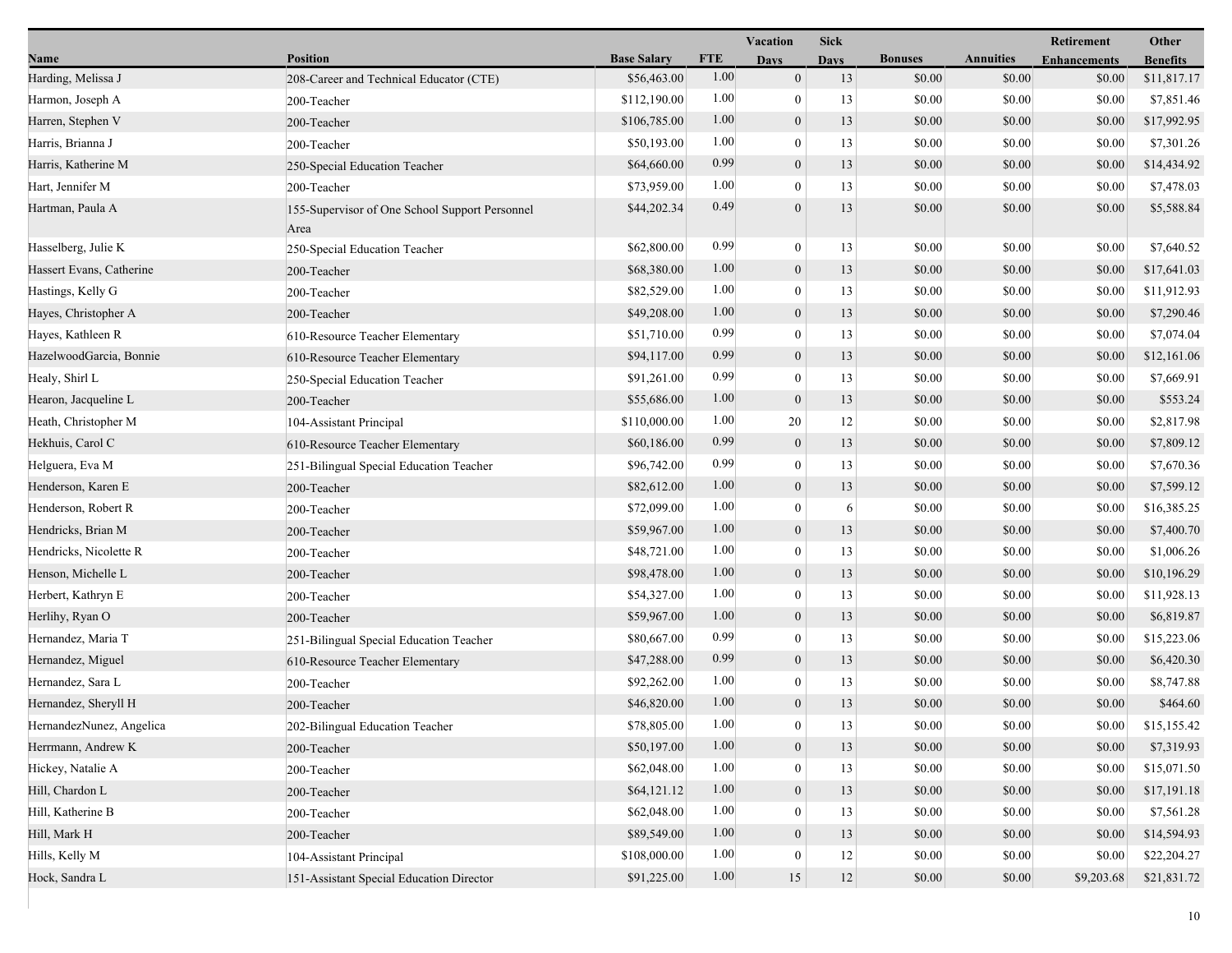|                        |                                                        |                    |            | Vacation         | <b>Sick</b> |                |                  | Retirement          | Other           |
|------------------------|--------------------------------------------------------|--------------------|------------|------------------|-------------|----------------|------------------|---------------------|-----------------|
| Name                   | <b>Position</b>                                        | <b>Base Salary</b> | <b>FTE</b> | <b>Days</b>      | <b>Days</b> | <b>Bonuses</b> | <b>Annuities</b> | <b>Enhancements</b> | <b>Benefits</b> |
| Hoddenbach, Maria      | 200-Teacher                                            | \$86,972.00        | 1.00       | $\boldsymbol{0}$ | 13          | \$0.00         | \$0.00           | \$0.00              | \$12,386.95     |
| Hodges, Tracy Lynn     | 200-Teacher                                            | \$85,177.00        | 1.00       | $\boldsymbol{0}$ | 13          | \$0.00         | \$0.00           | \$0.00              | \$9,306.20      |
| Hogg, Jenna M          | 250-Special Education Teacher                          | \$44,168.38        | 0.99       | $\mathbf{0}$     | 13          | \$0.00         | \$0.00           | \$0.00              | \$14,967.19     |
| Holhut, Daniel T       | 200-Teacher                                            | \$92,262.00        | 1.00       | $\mathbf{0}$     | 13          | \$0.00         | \$0.00           | \$0.00              | \$12,180.46     |
| Holland, Lauren P      | 103-Principal                                          | \$120,500.00       | 1.00       | 20               | 12          | \$0.00         | \$0.00           | \$12,685.68         | \$15,948.44     |
| HOLQUIST, KELLY        | 203-English as a Second Language Teacher               | \$58,325.00        | 1.00       | $\boldsymbol{0}$ | 13          | \$0.00         | \$0.00           | \$0.00              | \$7,382.01      |
| Holt, Loretta J        | 200-Teacher                                            | \$45,674.50        | 1.00       | $\overline{0}$   | 13          | \$0.00         | \$0.00           | \$0.00              | \$3,838.17      |
| Holterhaus, Michelle L | 250-Special Education Teacher                          | \$50,197.00        | 0.99       | $\boldsymbol{0}$ | 13          | \$0.00         | \$0.00           | \$0.00              | \$4,245.65      |
| Hopkins, Marie L       | 200-Teacher                                            | \$113,316.00       | 1.00       | $\mathbf{0}$     | 13          | \$0.00         | \$0.00           | \$0.00              | \$1,737.98      |
| Hopp, Christine L      | 200-Teacher                                            | \$93,185.00        | 1.00       | $\boldsymbol{0}$ | 13          | \$0.00         | \$0.00           | \$0.00              | \$17,898.79     |
| Houpis, Georgia        | 200-Teacher                                            | \$73,220.00        | 1.00       | $\overline{0}$   | 13          | \$0.00         | \$0.00           | \$0.00              | \$4,016.57      |
| Hoyt, Jane             | 200-Teacher                                            | \$89,549.00        | 1.00       | $\mathbf{0}$     | 13          | \$0.00         | \$0.00           | \$0.00              | \$17,367.68     |
| Hruska, Andrew J       | 250-Special Education Teacher                          | \$60,186.00        | 0.99       | $\overline{0}$   | 13          | \$0.00         | \$0.00           | \$0.00              | \$17,582.83     |
| Huerta, Rosa           | 200-Teacher                                            | \$48,721.00        | 1.00       | $\mathbf{0}$     | 13          | \$0.00         | \$0.00           | \$0.00              | \$7,265.36      |
| Huggins, Amy L         | 200-Teacher                                            | \$101,816.00       | 1.00       | $\mathbf{0}$     | 13          | \$0.00         | \$0.00           | \$0.00              | \$11,943.14     |
| Hughes, Bethany S      | 200-Teacher                                            | \$53,541.00        | 1.00       | $\boldsymbol{0}$ | 13          | \$0.00         | \$0.00           | \$0.00              | \$7,335.00      |
| Hughes, Emily R        | 200-Teacher                                            | \$55,361.00        | 1.00       | $\boldsymbol{0}$ | 13          | \$0.00         | \$0.00           | \$0.00              | \$8,817.81      |
| Hughes, Joseph D       | 200-Teacher                                            | \$82,529.00        | 1.00       | $\mathbf{0}$     | 13          | \$0.00         | \$0.00           | \$0.00              | \$15,121.94     |
| Hughes, Krystal J      | 611-Resource Teacher Other                             | \$48,245.83        | 0.99       | $\overline{0}$   | 13          | \$0.00         | \$0.00           | \$0.00              | \$1,238.90      |
| HUISINGA, TREVOR JAMES | 124-Dean of Students Admin (admin<br>endorsement held) | \$83,009.00        | 1.00       | $\overline{0}$   | 12          | \$0.00         | \$0.00           | \$0.00              | \$8,949.86      |
| Huizar, Rogelia        | 202-Bilingual Education Teacher                        | \$48,721.00        | 1.00       | $\boldsymbol{0}$ | 13          | \$0.00         | \$0.00           | \$0.00              | \$17,352.20     |
| Hunhoff, Jacob M       | 200-Teacher                                            | \$56,463.00        | 1.00       | $\boldsymbol{0}$ | 13          | \$0.00         | \$0.00           | \$0.00              | \$9,813.63      |
| Hvala, Kathryn M       | 200-Teacher                                            | \$67,634.00        | 1.00       | $\mathbf{0}$     | 13          | \$0.00         | \$0.00           | \$0.00              | \$7,442.70      |
| Hylla, Lisa M          | 200-Teacher                                            | \$71,300.00        | 1.00       | $\boldsymbol{0}$ | 13          | \$0.00         | \$0.00           | \$0.00              | \$12,004.09     |
| Imthurn, Sara L        | 250-Special Education Teacher                          | \$117,106.00       | 0.99       | $\mathbf{0}$     | 13          | \$0.00         | \$0.00           | \$0.00              | \$6,904.41      |
| Jackson, Sparkle P     | 200-Teacher                                            | \$48,721.00        | 1.00       | $\mathbf{0}$     | 13          | \$0.00         | \$0.00           | \$0.00              | \$11,691.30     |
| Jaquez, Alfonso I      | 200-Teacher                                            | \$58,505.00        | 1.00       | $\mathbf{0}$     | 13          | \$0.00         | \$0.00           | \$0.00              | \$15,017.60     |
| Jaros, Janel M         | 202-Bilingual Education Teacher                        | \$69,496.00        | 1.00       | $\boldsymbol{0}$ | 13          | \$0.00         | \$0.00           | \$0.00              | \$7,472.93      |
| Jarquin, Corina        | 202-Bilingual Education Teacher                        | \$95,550.00        | 1.00       | $\mathbf{0}$     | 13          | \$0.00         | \$0.00           | \$0.00              | \$12,308.44     |
| Jefferson, Aishia T    | 250-Special Education Teacher                          | \$80,206.00        | 0.99       | $\overline{0}$   | 13          | \$0.00         | \$0.00           | \$0.00              | \$795.37        |
| Jeffries, Wendell      | 200-Teacher                                            | \$80,341.00        | 1.00       | $\mathbf{0}$     | 13          | \$0.00         | \$0.00           | \$0.00              | \$7,577.65      |
| Jimoh, Stella U        | 154-Supervisor of More Than One School                 | \$99,160.00        | 0.99       | $\theta$         | 13          | \$0.00         | \$0.00           | \$0.00              | \$10,259.06     |
|                        | Support Personnel Area                                 |                    |            |                  |             |                |                  |                     |                 |
| Johnson, Amy K         | 200-Teacher                                            | \$58,325.00        | 1.00       | $\mathbf{0}$     | 13          | \$0.00         | \$0.00           | \$0.00              | \$9,561.45      |
| Johnson, Brian J       | 250-Special Education Teacher                          | \$63,655.00        | 0.99       | $\mathbf{0}$     | 13          | \$0.00         | \$0.00           | \$0.00              | \$11,913.77     |
| Johnson, Carla L       | 201-Reading Teacher                                    | \$65,279.07        | 1.00       | $\overline{0}$   | 13          | \$0.00         | \$0.00           | \$0.00              | \$7,452.51      |
| JOHNSON, ELIZABETH     | 200-Teacher                                            | \$48,720.00        | 1.00       | $\mathbf{0}$     | 13          | \$0.00         | \$0.00           | \$0.00              | \$6,918.38      |
| Johnson, Henry G       | 250-Special Education Teacher                          | \$63,384.00        | 0.99       | $\bf{0}$         | $13\,$      | \$0.00         | \$0.00           | \$0.00              | \$11,808.27     |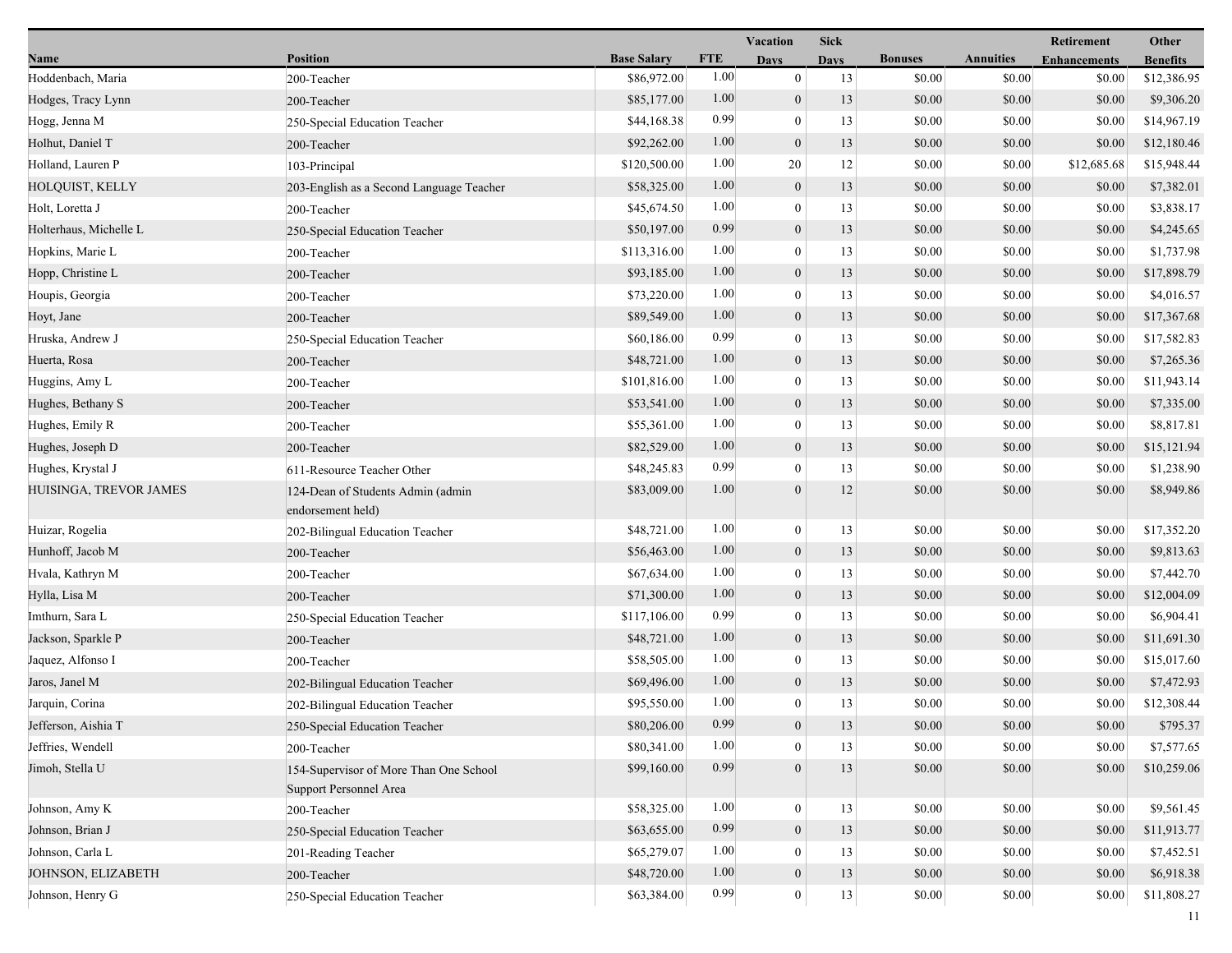|                           |                                                        |                    |            | <b>Sick</b><br>Vacation |             |                |                  | Retirement          | Other           |
|---------------------------|--------------------------------------------------------|--------------------|------------|-------------------------|-------------|----------------|------------------|---------------------|-----------------|
| Name                      | <b>Position</b>                                        | <b>Base Salary</b> | <b>FTE</b> | <b>Days</b>             | <b>Days</b> | <b>Bonuses</b> | <b>Annuities</b> | <b>Enhancements</b> | <b>Benefits</b> |
| Johnson, Jennifer L       | 611-Resource Teacher Other                             | \$62,048.00        | 0.99       | $\overline{0}$          | 13          | \$0.00         | \$0.00           | \$0.00              | \$15,044.18     |
| Johnson, Justin P         | 200-Teacher                                            | \$54,662.00        | 1.00       | $\bf{0}$                | 13          | \$0.00         | \$0.00           | \$0.00              | \$7,098.52      |
| Johnson, Katelyn A        | 200-Teacher                                            | \$47,761.00        | 1.00       | $\boldsymbol{0}$        | 13          | \$0.00         | \$0.00           | \$0.00              | \$10,075.83     |
| Johnson, Marti G          | 250-Special Education Teacher                          | \$82,529.00        | 0.99       | $\mathbf{0}$            | 13          | \$0.00         | \$0.00           | \$0.00              | \$7,600.10      |
| Johnston, Lisa M          | 200-Teacher                                            | \$73,220.00        | 1.00       | $\boldsymbol{0}$        | 13          | \$0.00         | \$0.00           | \$0.00              | \$736.79        |
| Jones, Ian Kenneth        | 200-Teacher                                            | \$49,208.00        | 1.00       | $\boldsymbol{0}$        | 13          | \$0.00         | \$0.00           | \$0.00              | \$12,531.00     |
| Jones, Kara E             | 200-Teacher                                            | \$52,333.40        | 1.00       | $\overline{0}$          | 13          | \$0.00         | \$0.00           | \$0.00              | \$17,579.21     |
| Jones, Kristin J          | 200-Teacher                                            | \$91,261.00        | 1.00       | $\boldsymbol{0}$        | 13          | \$0.00         | \$0.00           | \$0.00              | \$15,304.15     |
| Jones, Regana D           | 200-Teacher                                            | \$85,177.00        | 1.00       | $\boldsymbol{0}$        | 13          | \$0.00         | \$0.00           | \$0.00              | \$825.60        |
| Jordan, Lauran M          | 200-Teacher                                            | \$70,239.00        | 1.00       | $\mathbf{0}$            | 13          | \$0.00         | \$0.00           | \$0.00              | \$10,030.56     |
| Jorjorian, Isabel F       | 202-Bilingual Education Teacher                        | \$58,505.00        | 1.00       | $\boldsymbol{0}$        | 13          | \$0.00         | \$0.00           | \$0.00              | \$14,973.98     |
| Joyce, Jessica M          | 200-Teacher                                            | \$50,699.00        | 1.00       | $\bf{0}$                | 13          | \$0.00         | \$0.00           | \$0.00              | \$11,799.05     |
| Juarez Ortega, Angelica M | 202-Bilingual Education Teacher                        | \$89,398.00        | 1.00       | $\overline{0}$          | 13          | \$0.00         | \$0.00           | \$0.00              | \$6,661.37      |
| Juarez, Arlena            | 200-Teacher                                            | \$48,721.00        | 1.00       | $\boldsymbol{0}$        | 13          | \$0.00         | \$0.00           | \$0.00              | \$7,282.72      |
| Julien, Veronica K        | 200-Teacher                                            | \$92,895.00        | 1.00       | $\boldsymbol{0}$        | 13          | \$0.00         | \$0.00           | \$0.00              | \$17,851.40     |
| Kafka, Brooke N           | 200-Teacher                                            | \$53,275.00        | 1.00       | $\overline{0}$          | 13          | \$0.00         | \$0.00           | \$0.00              | \$17,459.64     |
| Kale, Christina M         | 107-General Administrator or General Supervisor        | \$52,500.00        | 0.90       | $\mathbf{0}$            | 12          | \$0.00         | \$0.00           | \$5,526.70          | \$6,754.29      |
| Kandl, Michele M          | 104-Assistant Principal                                | \$110,000.00       | 1.00       | $\boldsymbol{0}$        | 12          | \$0.00         | \$0.00           | \$0.00              | \$11,957.64     |
| KASPARI, LILIANA          | 202-Bilingual Education Teacher                        | \$1,820.78         | 0.06       | $\mathbf{0}$            | 13          | \$0.00         | \$0.00           | \$0.00              | \$16.75         |
| Kastel, Amy K             | 200-Teacher                                            | \$39,690.49        | 1.00       | $\boldsymbol{0}$        | 13          | \$0.00         | \$0.00           | \$0.00              | \$9,890.49      |
| Kats, Meghan M            | 200-Teacher                                            | \$48,239.00        | 1.00       | $\boldsymbol{0}$        | 13          | \$0.00         | \$0.00           | \$0.00              | \$7,007.35      |
| Katula, Sandra M          | 200-Teacher                                            | \$101,816.00       | 1.00       | $\overline{0}$          | 13          | \$0.00         | \$0.00           | \$0.00              | \$15,359.98     |
| Kehoe, Denise             | 200-Teacher                                            | \$90,312.00        | 1.00       | $\boldsymbol{0}$        | 13          | \$0.00         | \$0.00           | \$0.00              | \$7,668.39      |
| Keller, Bonnie L          | 200-Teacher                                            | \$80,341.00        | 1.00       | $\boldsymbol{0}$        | 13          | \$0.00         | \$0.00           | \$0.00              | \$12,072.63     |
| Kelley, Kathryn L         | 200-Teacher                                            | \$53,590.00        | 1.00       | $\mathbf{0}$            | 13          | \$0.00         | \$0.00           | \$0.00              | \$14,826.22     |
| Kellison, Fleur E         | 250-Special Education Teacher                          | \$51,710.00        | 0.99       | $\boldsymbol{0}$        | 13          | \$0.00         | \$0.00           | \$0.00              | \$509.68        |
| Kelly, Chad O             | 200-Teacher                                            | \$58,325.00        | 1.00       | $\boldsymbol{0}$        | 13          | \$0.00         | \$0.00           | \$0.00              | \$7,378.55      |
| Kelly, Kristin A          | 250-Special Education Teacher                          | \$67,634.00        | 0.99       | $\boldsymbol{0}$        | 13          | \$0.00         | \$0.00           | \$0.00              | \$7,468.59      |
| Kelner, Jessica A         | 200-Teacher                                            | \$64,660.00        | 1.00       | $\mathbf{0}$            | 13          | \$0.00         | \$0.00           | \$0.00              | \$656.04        |
| Keltz, Sierra M           | 200-Teacher                                            | \$46,820.00        | 1.00       | $\mathbf{0}$            | 13          | \$0.00         | \$0.00           | \$0.00              | \$6,282.82      |
| Kendall, Lisa Marie       | 200-Teacher                                            | \$60,186.00        | $1.00\,$   | $\theta$                | 13          | \$0.00         | \$0.00           | \$0.00              | \$11,848.08     |
| Kendell, Carolyn M        | 200-Teacher                                            | \$62,048.00        | 1.00       | 0                       | 13          | \$0.00         | \$0.00           | \$0.00              | \$12,998.25     |
| Kennedy, Wesley R         | 202-Bilingual Education Teacher                        | \$50,193.00        | 1.00       | $\overline{0}$          | 13          | \$0.00         | \$0.00           | \$0.00              | \$17,444.45     |
| Kenney, Cassandra L       | 200-Teacher                                            | \$63,910.00        | 1.00       | $\theta$                | 13          | \$0.00         | \$0.00           | \$0.00              | \$719.47        |
| Kereluik, Kimberly        | 155-Supervisor of One School Support Personnel<br>Area | \$75,082.00        | 0.99       | $\theta$                | 13          | \$0.00         | \$0.00           | \$0.00              | \$7,292.47      |
| Kermer, Lynn M            | 200-Teacher                                            | \$57,221.00        | 1.00       | $\boldsymbol{0}$        | 13          | \$0.00         | \$0.00           | \$0.00              | \$17,427.58     |
| Kershaw, Trevor L         | 200-Teacher                                            | \$59,967.00        | 1.00       | $\boldsymbol{0}$        | 13          | \$0.00         | \$0.00           | \$0.00              | \$17,587.33     |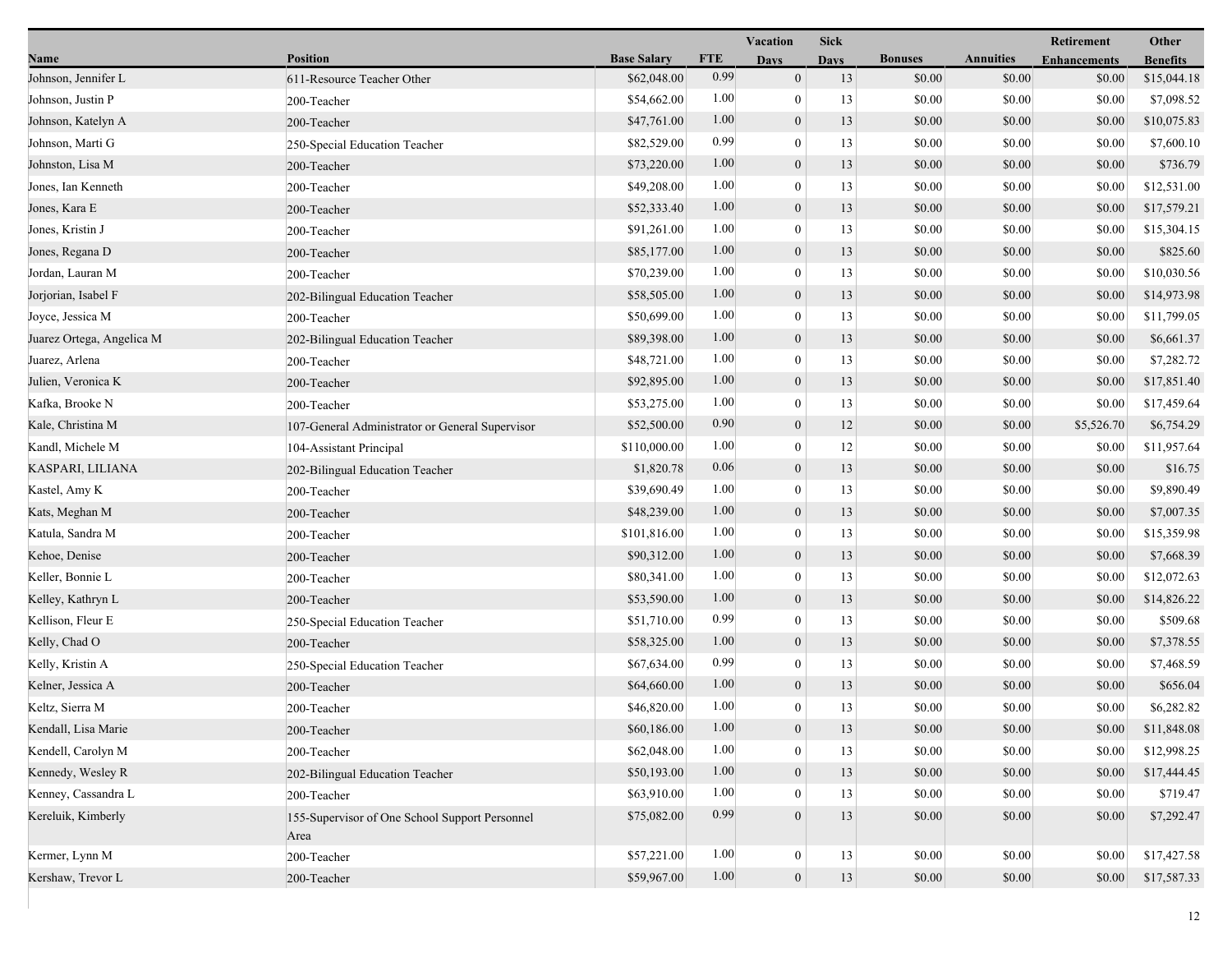|                                |                                                        |                    |            | <b>Vacation</b>  | <b>Sick</b> |                |                  | Retirement          | Other           |
|--------------------------------|--------------------------------------------------------|--------------------|------------|------------------|-------------|----------------|------------------|---------------------|-----------------|
| Name                           | <b>Position</b>                                        | <b>Base Salary</b> | <b>FTE</b> | <b>Days</b>      | <b>Days</b> | <b>Bonuses</b> | <b>Annuities</b> | <b>Enhancements</b> | <b>Benefits</b> |
| Khan, Amtulfatima S            | 250-Special Education Teacher                          | \$56,463.00        | 0.99       | $\mathbf{0}$     | 13          | \$0.00         | \$0.00           | \$0.00              | \$17,540.65     |
| Kickert, Lindsey E             | 250-Special Education Teacher                          | \$51,710.00        | 0.99       | $\boldsymbol{0}$ | 13          | \$0.00         | \$0.00           | \$0.00              | \$7,059.54      |
| Kilgore, Maria M               | 200-Teacher                                            | \$71,358.00        | 1.00       | $\mathbf{0}$     | 13          | \$0.00         | \$0.00           | \$0.00              | \$17,686.05     |
| Kim, Molly E                   | 200-Teacher                                            | \$60,186.00        | 1.00       | $\mathbf{0}$     | 13          | \$0.00         | \$0.00           | \$0.00              | \$17,575.37     |
| Kincaid, Heather A             | 101-Assistant/Associate District Superintendent        | \$8,587.79         | 0.06       | 20               | 12          | \$0.00         | \$0.00           | \$904.08            | \$1,642.20      |
| King, Susan J                  | 200-Teacher                                            | \$74,106.00        | 1.00       | $\mathbf{0}$     | 13          | \$0.00         | \$0.00           | \$0.00              | \$11,316.21     |
| Kingston, Alicia               | 200-Teacher                                            | \$53,590.00        | 1.00       | $\theta$         | 13          | \$0.00         | \$0.00           | \$0.00              | \$538.49        |
| Kinsella, Brian W              | 200-Teacher                                            | \$49,208.00        | 1.00       | $\mathbf{0}$     | 13          | \$0.00         | \$0.00           | \$0.00              | \$7,048.30      |
| Kinstner, Rhonda S             | 200-Teacher                                            | \$71,962.00        | 1.00       | $\mathbf{0}$     | 13          | \$0.00         | \$0.00           | \$0.00              | \$17,663.62     |
| Kivisto, Robert W              | 250-Special Education Teacher                          | \$117,106.00       | 0.99       | $\mathbf{0}$     | 13          | \$0.00         | \$0.00           | \$0.00              | \$15,491.52     |
| Klasinski Ahng, Mary Angellica | 200-Teacher                                            | \$58,325.00        | 1.00       | $\mathbf{0}$     | 13          | \$0.00         | \$0.00           | \$0.00              | \$17,566.97     |
| Kleimola, Melanie              | 200-Teacher                                            | \$66,520.00        | 1.00       | $\mathbf{0}$     | 13          | \$0.00         | \$0.00           | \$0.00              | \$11,942.19     |
| Klepec, Alexandra              | 250-Special Education Teacher                          | \$47,761.00        | 0.99       | $\theta$         | 13          | \$0.00         | \$0.00           | \$0.00              | \$7,032.80      |
| Klotz, Diane Y                 | 200-Teacher                                            | \$71,358.00        | 1.00       | $\mathbf{0}$     | 13          | \$0.00         | \$0.00           | \$0.00              | \$6,997.81      |
| Kmiec, Jennifer L              | 200-Teacher                                            | \$85,090.00        | 1.00       | $\mathbf{0}$     | 13          | \$0.00         | \$0.00           | \$0.00              | \$15,260.66     |
| Knoepfle, Corey R              | 250-Special Education Teacher                          | \$65,772.00        | 0.99       | $\mathbf{0}$     | 13          | \$0.00         | \$0.00           | \$0.00              | \$17,477.81     |
| Koch, Walter E                 | 200-Teacher                                            | \$88,541.00        | 1.00       | $\mathbf{0}$     | 13          | \$0.00         | \$0.00           | \$0.00              | \$6,664.60      |
| Kocsis, Jill K                 | 200-Teacher                                            | \$72,726.00        | 1.00       | $\boldsymbol{0}$ | 13          | \$0.00         | \$0.00           | \$0.00              | \$12,270.08     |
| Kolodziejek, Janet M           | 200-Teacher                                            | \$101,639.00       | 1.00       | $\theta$         | 13          | \$0.00         | \$0.00           | \$0.00              | \$7,722.91      |
| Kopke, Nicholas F              | 200-Teacher                                            | \$64,578.00        | 1.00       | $\mathbf{0}$     | 13          | \$0.00         | \$0.00           | \$0.00              | \$17,361.14     |
| Kordalewski, Adam M            | 124-Dean of Students Admin (admin<br>endorsement held) | \$91,000.00        | 1.00       | $\Omega$         | 12          | \$0.00         | \$0.00           | \$9,180.91          | \$21,823.09     |
| Koslovsky, Ryan K              | 200-Teacher                                            | \$82,612.00        | 1.00       | $\boldsymbol{0}$ | 13          | \$0.00         | \$0.00           | \$0.00              | \$17,778.57     |
| Kowallis, Tod A                | 200-Teacher                                            | \$70,575.00        | 1.00       | $\theta$         | 13          | \$0.00         | \$0.00           | \$0.00              | \$15,131.90     |
| Kozurek, Kathleen M            | 200-Teacher                                            | \$83,258.00        | 1.00       | $\mathbf{0}$     | 13          | \$0.00         | \$0.00           | \$0.00              | \$12,065.02     |
| Krantz, Andrea E               | 200-Teacher                                            | \$68,380.00        | 1.00       | $\theta$         | 13          | \$0.00         | \$0.00           | \$0.00              | \$7,710.29      |
| Kuehl, Jennifer L              | 200-Teacher                                            | \$75,819.00        | 1.00       | $\mathbf{0}$     | 13          | \$0.00         | \$0.00           | \$0.00              | \$12,268.69     |
| Kuehl, Jonathon R              | 200-Teacher                                            | \$54,327.00        | 1.00       | $\overline{0}$   | 13          | \$0.00         | \$0.00           | \$0.00              | \$7,233.70      |
| Kukuc, Nicholas T              | 200-Teacher                                            | \$49,208.00        | 1.00       | $\mathbf{0}$     | 13          | \$0.00         | \$0.00           | \$0.00              | \$7,269.81      |
| Kulick, Joseph P               | 200-Teacher                                            | \$50,945.00        | 1.00       | $\mathbf{0}$     | 13          | \$0.00         | \$0.00           | \$0.00              | \$6,064.95      |
| Kuyper, Jennifer               | 103-Principal                                          | \$132,000.00       | 1.00       | 20               | 12          | \$0.00         | $\$0.00$         | \$0.00              | \$22,805.48     |
| Kwasny, Danielle M             | 200-Teacher                                            | \$65,772.00        | 1.00       | $\bf{0}$         | 13          | \$0.00         | \$0.00           | \$0.00              | \$17,635.29     |
| Lach, Elizabeth M              | 200-Teacher                                            | \$93,961.00        | 1.00       | $\mathbf{0}$     | 13          | \$0.00         | \$0.00           | \$0.00              | \$7,700.13      |
| Laciura, Briana L              | 200-Teacher                                            | \$65,772.00        | 1.00       | $\theta$         | 13          | \$0.00         | \$0.00           | \$0.00              | \$9,900.05      |
| Lacny, Chelsie J               | 200-Teacher                                            | \$48,720.00        | 1.00       | $\boldsymbol{0}$ | 13          | \$0.00         | \$0.00           | \$0.00              | \$9,636.93      |
| Ladewig, Joyce L               | 200-Teacher                                            | \$55,686.00        | 1.00       | $\Omega$         | 13          | \$0.00         | \$0.00           | \$0.00              | \$7,113.59      |
| Lang, Linda G                  | 200-Teacher                                            | \$85,177.00        | 1.00       | $\mathbf{0}$     | 13          | \$0.00         | \$0.00           | \$0.00              | \$15,263.27     |
| Larsen, Tiffany D              | 200-Teacher                                            | \$82,529.00        | 1.00       | $\boldsymbol{0}$ | 13          | \$0.00         | \$0.00           | \$0.00              | \$17,788.53     |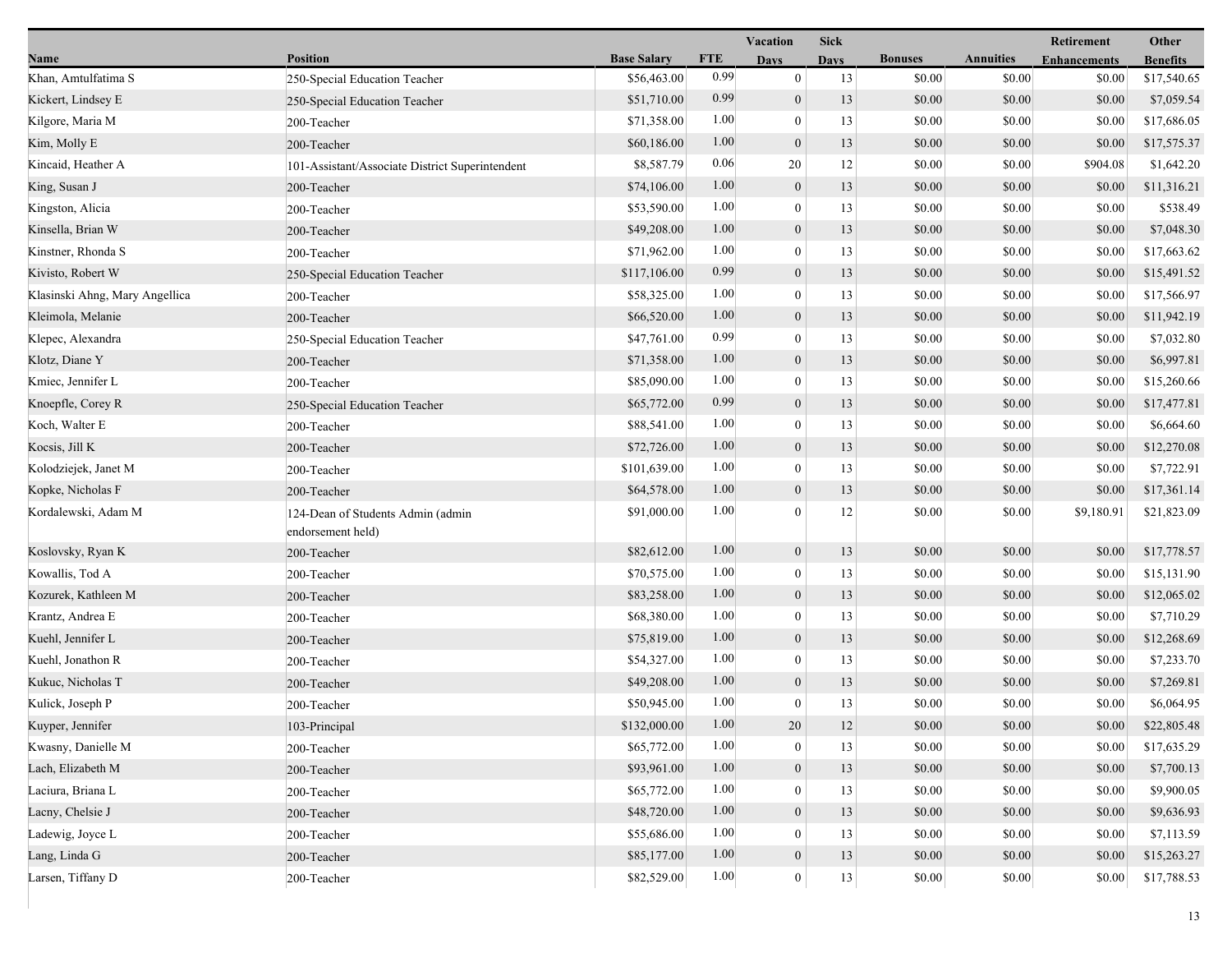|                        |                                          |                    |            | Vacation         | <b>Sick</b> |                |                  | Retirement          | Other           |
|------------------------|------------------------------------------|--------------------|------------|------------------|-------------|----------------|------------------|---------------------|-----------------|
| Name                   | <b>Position</b>                          | <b>Base Salary</b> | <b>FTE</b> | <b>Days</b>      | <b>Days</b> | <b>Bonuses</b> | <b>Annuities</b> | <b>Enhancements</b> | <b>Benefits</b> |
| Lassandrello, Thomas A | 200-Teacher                              | \$52,230.00        | 1.00       | $\mathbf{0}$     | 13          | \$0.00         | \$0.00           | \$0.00              | \$11,295.56     |
| LAUREANO, FREDDY       | 200-Teacher                              | \$52,645.39        | 0.87       | $\bf{0}$         | 11          | \$0.00         | \$0.00           | \$0.00              | \$877.75        |
| Lawrence, Jason L      | 200-Teacher                              | \$53,275.00        | 1.00       | $\boldsymbol{0}$ | 13          | \$0.00         | \$0.00           | \$0.00              | \$5,212.87      |
| Lawrence, Pamela A     | 200-Teacher                              | \$67,673.00        | 1.00       | $\overline{0}$   | 13          | \$0.00         | \$0.00           | \$0.00              | \$4,736.25      |
| Layman, Stephanie S    | 200-Teacher                              | \$85,825.00        | 1.00       | $\overline{0}$   | 13          | \$0.00         | \$0.00           | \$0.00              | \$12,367.01     |
| Leadbetter, Charles C  | 200-Teacher                              | \$82,529.00        | 1.00       | $\bf{0}$         | 13          | \$0.00         | \$0.00           | \$0.00              | \$12,073.38     |
| Ledbetter, John E      | 200-Teacher                              | \$68,188.00        | 1.00       | $\overline{0}$   | 13          | \$0.00         | \$0.00           | \$0.00              | \$1,395.80      |
| Lee, Min Goo           | 200-Teacher                              | \$56,463.00        | 1.00       | $\bf{0}$         | 13          | \$0.00         | \$0.00           | \$0.00              | \$7,361.39      |
| Leemans, Sarah E       | 200-Teacher                              | \$48,239.00        | 1.00       | $\boldsymbol{0}$ | 13          | \$0.00         | \$0.00           | \$0.00              | \$13,393.99     |
| LEIFHEIT, KORTNI J     | 200-Teacher                              | \$49,208.00        | 1.00       | $\overline{0}$   | 13          | \$0.00         | \$0.00           | \$0.00              | \$7,295.01      |
| Lemus, Maria C         | 202-Bilingual Education Teacher          | \$77,460.00        | 1.00       | $\overline{0}$   | 13          | \$0.00         | \$0.00           | \$0.00              | \$17,738.55     |
| Leporini, Elisa L      | 151-Assistant Special Education Director | \$7,494.27         | 0.08       | 15               | 12          | \$0.00         | \$0.00           | \$788.95            | \$1,328.95      |
| Leverence, Michael P   | 200-Teacher                              | \$55,686.00        | 1.00       | $\mathbf{0}$     | 13          | \$0.00         | \$0.00           | \$0.00              | \$17,110.60     |
| Levi, Mark A           | 200-Teacher                              | \$54,517.00        | 1.00       | $\bf{0}$         | 13          | \$0.00         | \$0.00           | \$0.00              | \$17,532.81     |
| Lewis, Cheryl C        | 200-Teacher                              | \$82,612.00        | 1.00       | $\boldsymbol{0}$ | 13          | \$0.00         | \$0.00           | \$0.00              | \$17,769.26     |
| Lewis, Noelani         | 202-Bilingual Education Teacher          | \$47,761.00        | 1.00       | $\overline{0}$   | 13          | \$0.00         | \$0.00           | \$0.00              | \$6,068.36      |
| Lierman, Lorey L       | 200-Teacher                              | \$57,745.00        | 1.00       | $\overline{0}$   | 13          | \$0.00         | \$0.00           | \$0.00              | \$7,367.70      |
| Liggins, Ashley A      | 200-Teacher                              | \$48,000.00        | 1.00       | $\boldsymbol{0}$ | 13          | \$0.00         | \$0.00           | \$0.00              | \$6,640.96      |
| Lihosit, Lauren A      | 200-Teacher                              | \$48,721.00        | 1.00       | $\mathbf{0}$     | 13          | \$0.00         | \$0.00           | \$0.00              | \$7,288.93      |
| Linares, Elias J       | 202-Bilingual Education Teacher          | \$56,463.00        | 1.00       | $\overline{0}$   | 13          | \$0.00         | \$0.00           | \$0.00              | \$2,937.66      |
| LINARES, ESTEBAN N     | 200-Teacher                              | \$31,408.41        | 0.67       | $\boldsymbol{0}$ | 19          | \$0.00         | \$0.00           | \$0.00              | \$4,689.40      |
| Linares, Lauren E      | 200-Teacher                              | \$75,819.00        | 1.00       | $\overline{0}$   | 13          | \$0.00         | \$0.00           | \$0.00              | \$11,543.15     |
| Linden, Paul A         | 200-Teacher                              | \$82,684.00        | 1.00       | $\boldsymbol{0}$ | 13          | \$0.00         | \$0.00           | \$0.00              | \$15,196.97     |
| Lipscomb, Jennifer E   | 200-Teacher                              | \$87,097.00        | 1.00       | $\overline{0}$   | 13          | \$0.00         | \$0.00           | \$0.00              | \$7,639.75      |
| Liska, Brian G         | 200-Teacher                              | \$75,082.00        | 1.00       | $\mathbf{0}$     | 13          | \$0.00         | \$0.00           | \$0.00              | \$17,721.71     |
| Little, Noah R         | 103-Principal                            | \$121,633.60       | 1.00       | 20               | 12          | \$0.00         | \$0.00           | \$12,804.95         | \$22,536.86     |
| Lody, Mitchell J       | 200-Teacher                              | \$47,288.00        | 1.00       | $\mathbf{0}$     | 13          | \$0.00         | \$0.00           | \$0.00              | \$468.36        |
| Lojewski, Sara A       | 200-Teacher                              | \$83,258.00        | 1.00       | $\overline{0}$   | 13          | \$0.00         | \$0.00           | \$0.00              | \$15,235.13     |
| Lopez, Maiden          | 202-Bilingual Education Teacher          | \$85,825.00        | 1.00       | $\mathbf{0}$     | 13          | \$0.00         | \$0.00           | \$0.00              | \$15,267.66     |
| Lopez-Argueta, Diane   | 200-Teacher                              | \$87,687.00        | 1.00       | $\overline{0}$   | 13          | \$0.00         | \$0.00           | \$0.00              | \$7,767.85      |
| Los, Donna M           | 200-Teacher                              | \$78,805.00        | 1.00       | $\bf{0}$         | 13          | \$0.00         | \$0.00           | \$0.00              | \$7,492.20      |
| Los, James P           | 104-Assistant Principal                  | \$113,500.00       | 1.00       | $\overline{0}$   | 12          | \$0.00         | \$0.00           | \$0.00              | \$2,815.53      |
| Lower, Melissa R       | 200-Teacher                              | \$66,520.00        | 1.00       | $\boldsymbol{0}$ | 13          | \$0.00         | \$0.00           | \$0.00              | \$17,594.88     |
| Luna, Argelia B        | 104-Assistant Principal                  | \$105,000.00       | 1.00       | $\theta$         | 12          | \$0.00         | \$0.00           | \$0.00              | \$18,299.36     |
| Lynch, Valerie E       | 200-Teacher                              | \$49,774.72        | 1.00       | $\overline{0}$   | 13          | \$0.00         | \$0.00           | \$0.00              | \$12,937.52     |
| Lyons, Mark A          | 200-Teacher                              | \$87,687.00        | 1.00       | 0                | 13          | \$0.00         | \$0.00           | \$0.00              | \$7,669.42      |
| Macaione, Andrew J     | 200-Teacher                              | \$63,910.00        | 1.00       | $\mathbf{0}$     | 13          | \$0.00         | \$0.00           | \$0.00              | \$11,907.81     |
| Macatangay, Sherri A   | 200-Teacher                              | \$49,208.00        | 1.00       | $\mathbf{0}$     | 13          | \$0.00         | \$0.00           | \$0.00              | \$7,293.47      |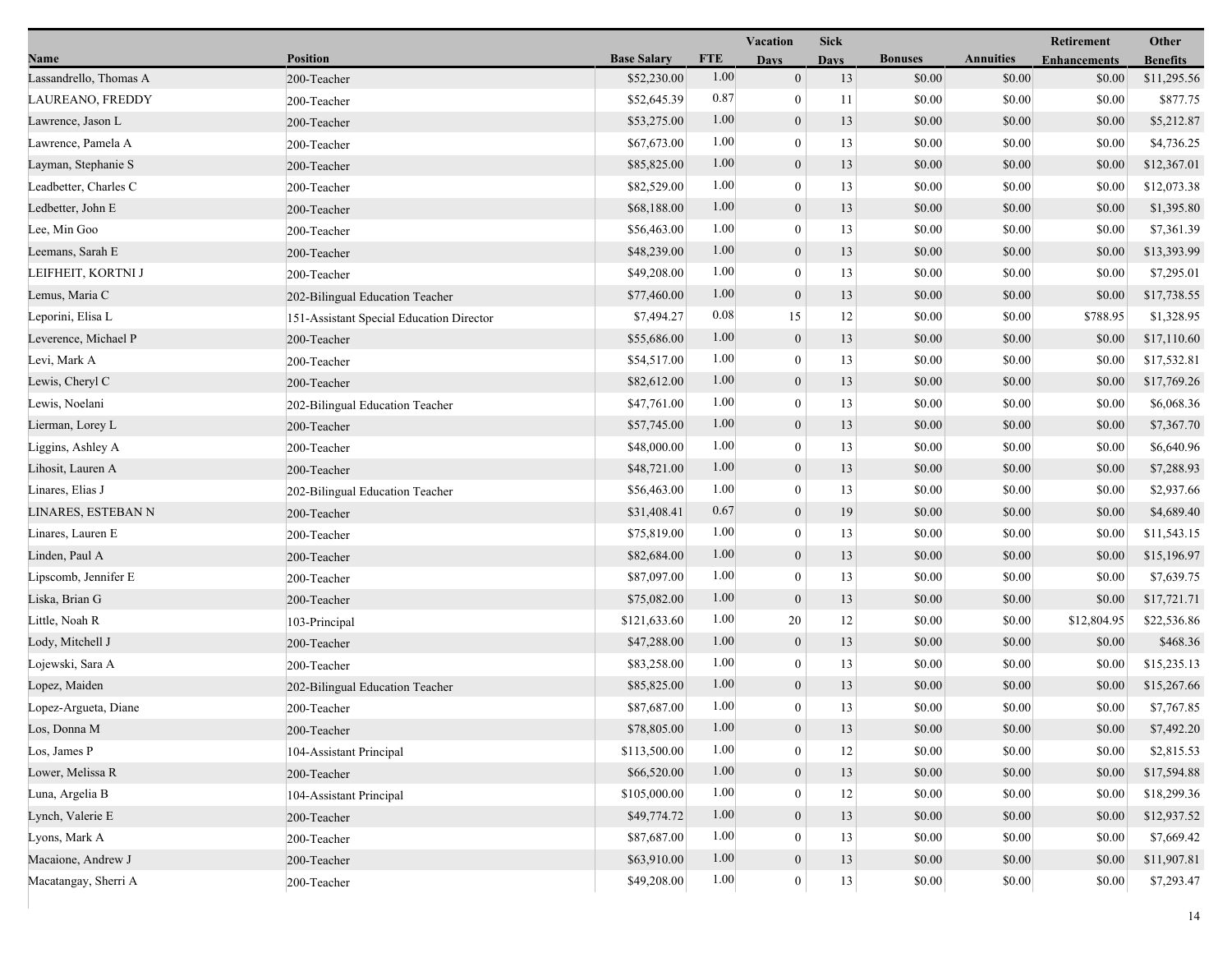|                          |                                                             |                    |            | Vacation         | <b>Sick</b> |                |                  | Retirement          | Other           |
|--------------------------|-------------------------------------------------------------|--------------------|------------|------------------|-------------|----------------|------------------|---------------------|-----------------|
| Name                     | <b>Position</b>                                             | <b>Base Salary</b> | <b>FTE</b> | <b>Days</b>      | <b>Days</b> | <b>Bonuses</b> | <b>Annuities</b> | <b>Enhancements</b> | <b>Benefits</b> |
| Macias Contador, Pablo M | 204-Visiting International Teacher                          | \$69,817.00        | 1.00       | $\overline{0}$   | 13          | \$0.00         | \$0.00           | \$0.00              | \$7,249.52      |
| Madden, Andrew J         | 200-Teacher                                                 | \$73,045.00        | 1.00       | $\overline{0}$   | 13          | \$0.00         | \$0.00           | \$0.00              | \$17,716.20     |
| Madera, Paula M          | 203-English as a Second Language Teacher                    | \$96,742.00        | 1.00       | $\boldsymbol{0}$ | 13          | \$0.00         | \$0.00           | \$0.00              | \$15,368.84     |
| Magana, Wendy M          | 202-Bilingual Education Teacher                             | \$65,772.00        | 1.00       | $\overline{0}$   | 13          | \$0.00         | \$0.00           | \$0.00              | \$11,935.23     |
| Maldonado, Amy K         | 200-Teacher                                                 | \$80,667.00        | 1.00       | $\overline{0}$   | 13          | \$0.00         | \$0.00           | \$0.00              | \$12,062.51     |
| Malone, Kathleen L       | 200-Teacher                                                 | \$68,380.00        | 1.00       | $\mathbf{0}$     | 13          | \$0.00         | \$0.00           | \$0.00              | \$11,911.92     |
| Manade, Kaitlyn A        | 250-Special Education Teacher                               | \$57,434.00        | 0.99       | $\overline{0}$   | 13          | \$0.00         | \$0.00           | \$0.00              | \$7,364.34      |
| Manzanos Somoza, Laura   | 202-Bilingual Education Teacher                             | \$82,612.00        | 1.00       | $\boldsymbol{0}$ | 13          | \$0.00         | \$0.00           | \$0.00              | \$7,588.20      |
| Manzella, Francesca M    | 200-Teacher                                                 | \$93,826.00        | 1.00       | $\overline{0}$   | 13          | \$0.00         | \$0.00           | \$0.00              | \$953.69        |
| Marten, Kevin Richard    | 125-Head of Gen Ed (Depart chair admin<br>endorsement held) | \$98,500.00        | 1.00       | 0                | 12          | \$0.00         | \$0.00           | \$10,369.55         | \$19,417.16     |
| Martensen, Amy L         | 200-Teacher                                                 | \$69,496.00        | 1.00       | $\boldsymbol{0}$ | 13          | \$0.00         | \$0.00           | \$0.00              | \$11,946.37     |
| Martin, Stacey Lynn      | 200-Teacher                                                 | \$90,444.00        | 1.00       | $\overline{0}$   | 13          | \$0.00         | \$0.00           | \$0.00              | \$10,190.40     |
| Martinez, Christine      | 251-Bilingual Special Education Teacher                     | \$104,180.00       | 0.99       | $\overline{0}$   | 13          | \$0.00         | \$0.00           | \$0.00              | \$6,978.64      |
| Martinez, Cynthia C      | 200-Teacher                                                 | \$75,082.00        | 1.00       | $\overline{0}$   | 13          | \$0.00         | \$0.00           | \$0.00              | \$17,688.52     |
| Martinez, Edith N        | 202-Bilingual Education Teacher                             | \$50,197.00        | 1.00       | $\boldsymbol{0}$ | 13          | \$0.00         | \$0.00           | \$0.00              | \$17,462.09     |
| Martinez, Eliseo         | 200-Teacher                                                 | \$57,078.00        | 1.00       | $\overline{0}$   | 13          | \$0.00         | \$0.00           | \$0.00              | \$12,108.44     |
| Martinez, Heather L      | 200-Teacher                                                 | \$65,772.00        | 1.00       | $\mathbf{0}$     | 13          | \$0.00         | \$0.00           | \$0.00              | \$1,304.20      |
| Martinez, Isaias         | 104-Assistant Principal                                     | \$106,500.00       | 1.00       | $\mathbf{0}$     | 12          | \$0.00         | \$0.00           | \$0.00              | \$22,165.88     |
| Martinez, Jalitza A      | 103-Principal                                               | \$130,000.00       | 1.00       | 20               | 12          | \$0.00         | \$0.00           | \$13,685.52         | \$11,211.52     |
| Martinez, Lupita         | 200-Teacher                                                 | \$67,634.00        | 1.00       | $\bf{0}$         | 13          | \$0.00         | \$0.00           | \$0.00              | \$6,961.58      |
| Martinez, Magaly         | 104-Assistant Principal                                     | \$110,500.00       | 1.00       | $\boldsymbol{0}$ | 12          | \$0.00         | \$0.00           | \$0.00              | \$22,264.97     |
| Martinez, Maira J        | 202-Bilingual Education Teacher                             | \$46,292.83        | 1.00       | $\overline{0}$   | 13          | \$0.00         | \$0.00           | \$0.00              | \$489.38        |
| Martinez, Mandy          | 200-Teacher                                                 | \$58,325.00        | 1.00       | $\overline{0}$   | 13          | \$0.00         | \$0.00           | \$0.00              | \$17,570.26     |
| Martinez, Traci          | 200-Teacher                                                 | \$86,505.00        | 1.00       | $\boldsymbol{0}$ | 13          | \$0.00         | \$0.00           | \$0.00              | \$12,073.15     |
| Mascha, Cynthia A        | 250-Special Education Teacher                               | \$55,000.00        | 0.99       | $\overline{0}$   | 13          | \$0.00         | \$0.00           | \$0.00              | \$17,500.34     |
| Masten, Sean A           | 125-Head of Gen Ed (Depart chair admin<br>endorsement held) | \$96,000.00        | 1.00       | $\theta$         | 12          | \$0.00         | \$0.00           | \$10,106.16         | \$12,213.30     |
| Mathewson, Patricia E    | 250-Special Education Teacher                               | \$70,575.00        | 0.99       | $\overline{0}$   | 13          | \$0.00         | \$0.00           | \$0.00              | \$6,503.07      |
| Matuch, Joseph B         | 200-Teacher                                                 | \$66,520.00        | 1.00       | $\overline{0}$   | 13          | \$0.00         | \$0.00           | \$0.00              | \$15,093.68     |
| Mauer, Scott T           | 200-Teacher                                                 | \$48,721.00        | 1.00       | $\overline{0}$   | 13          | \$0.00         | \$0.00           | \$0.00              | \$11,790.33     |
| McArdle, Darren          | 200-Teacher                                                 | \$91,349.00        | 1.00       | $\boldsymbol{0}$ | 13          | \$0.00         | \$0.00           | \$0.00              | \$18,354.48     |
| McCabe, Jenifer E        | 200-Teacher                                                 | \$59,967.00        | 1.00       | $\boldsymbol{0}$ | 13          | \$0.00         | \$0.00           | \$0.00              | \$12,101.88     |
| McCarron, Susan M        | 200-Teacher                                                 | \$76,944.00        | 1.00       | $\overline{0}$   | 13          | \$0.00         | \$0.00           | \$0.00              | \$7,549.46      |
| McCue, John E            | 250-Special Education Teacher                               | \$51,710.00        | 0.99       | $\overline{0}$   | 13          | \$0.00         | \$0.00           | \$0.00              | \$3,727.65      |
| McDonald, Amy J          | 200-Teacher                                                 | \$50,197.00        | 1.00       | $\overline{0}$   | 13          | \$0.00         | \$0.00           | \$0.00              | \$514.10        |
| McEwen, Megan Danielle   | 151-Assistant Special Education Director                    | \$64,122.14        | 0.74       | 12               | 10          | \$0.00         | \$0.00           | \$9,407.93          | \$12,848.30     |
| McFarland, Rhonda K      | 200-Teacher                                                 | \$80,206.00        | 1.00       | $\bf{0}$         | 13          | \$0.00         | \$0.00           | \$0.00              | \$17,719.42     |
| McGary, John             | 200-Teacher                                                 | \$80,341.00        | 1.00       | $\boldsymbol{0}$ | 13          | \$0.00         | \$0.00           | \$0.00              | \$15,216.03     |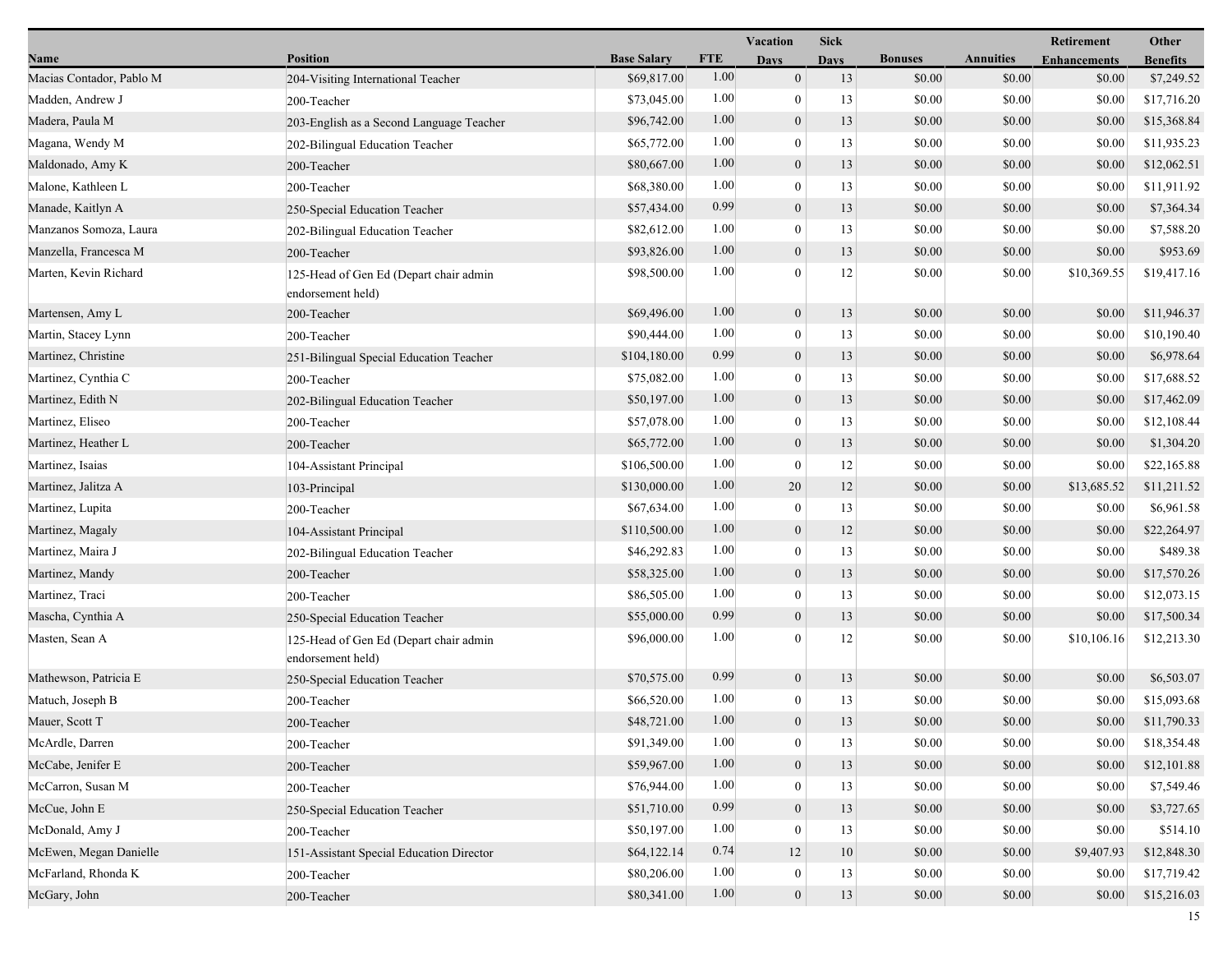|                        |                                                 |                    |            | Vacation         | <b>Sick</b> |                |                  | Retirement          | Other           |
|------------------------|-------------------------------------------------|--------------------|------------|------------------|-------------|----------------|------------------|---------------------|-----------------|
| Name                   | <b>Position</b>                                 | <b>Base Salary</b> | <b>FTE</b> | Days             | <b>Days</b> | <b>Bonuses</b> | <b>Annuities</b> | <b>Enhancements</b> | <b>Benefits</b> |
| McGee, Lindsey E       | 200-Teacher                                     | \$60,186.00        | 1.00       | $\boldsymbol{0}$ | 13          | \$0.00         | \$0.00           | \$0.00              | \$589.27        |
| McGinnis, Emily S      | 200-Teacher                                     | \$53,002.00        | 1.00       | $\boldsymbol{0}$ | 13          | \$0.00         | \$0.00           | \$0.00              | \$12,674.39     |
| McGoldrick, Debra L    | 200-Teacher                                     | \$62,048.00        | 1.00       | $\boldsymbol{0}$ | 13          | \$0.00         | \$0.00           | \$0.00              | \$17,151.55     |
| McGrath, Stephanie J   | 200-Teacher                                     | \$48,721.00        | 1.00       | $\boldsymbol{0}$ | 13          | \$0.00         | \$0.00           | \$0.00              | \$9,637.51      |
| McKay, Camille A       | 200-Teacher                                     | \$49,208.00        | 1.00       | $\boldsymbol{0}$ | 13          | \$0.00         | \$0.00           | \$0.00              | \$7,298.54      |
| McMahon, Annette R     | 103-Principal                                   | \$121,500.00       | 1.00       | 20               | 12          | \$0.00         | \$0.00           | \$12,791.04         | \$14,640.59     |
| MCNEILLY, ROBERT T     | 200-Teacher                                     | \$50,945.00        | 1.00       | $\overline{0}$   | 13          | \$0.00         | \$0.00           | \$0.00              | \$12,990.67     |
| MCPHEETERS, RACHEL ANN | 200-Teacher                                     | \$58,325.00        | 1.00       | $\boldsymbol{0}$ | 13          | \$0.00         | \$0.00           | \$0.00              | \$7,390.81      |
| McRae, Kimberly S      | 200-Teacher                                     | \$68,531.00        | 1.00       | $\boldsymbol{0}$ | 13          | \$0.00         | \$0.00           | \$0.00              | \$1,112.32      |
| McVey, Stephanie R     | 200-Teacher                                     | \$65,772.00        | 1.00       | $\boldsymbol{0}$ | 13          | \$0.00         | \$0.00           | \$0.00              | \$17,631.31     |
| Meador, Alexandra M    | 200-Teacher                                     | \$63,910.00        | 1.00       | $\boldsymbol{0}$ | 13          | \$0.00         | \$0.00           | \$0.00              | \$7,429.80      |
| Medgyesi, Erika L      | 250-Special Education Teacher                   | \$49,208.00        | 0.99       | $\boldsymbol{0}$ | 13          | \$0.00         | \$0.00           | \$0.00              | \$1,201.80      |
| Meek, Patrick K        | 200-Teacher                                     | \$51,710.00        | 1.00       | $\overline{0}$   | 13          | \$0.00         | \$0.00           | \$0.00              | \$7,314.88      |
| Meeks, Jonelle E       | 250-Special Education Teacher                   | \$52,539.00        | 0.99       | $\boldsymbol{0}$ | 13          | \$0.00         | \$0.00           | \$0.00              | \$7,303.01      |
| Megazzini, Steven A    | 101-Assistant/Associate District Superintendent | \$156,000.00       | 1.00       | 20               | 12          | \$0.00         | \$0.00           | \$16,422.96         | \$23,349.71     |
| Mejia, Norma           | 202-Bilingual Education Teacher                 | \$76,042.00        | 1.00       | $\boldsymbol{0}$ | 13          | \$0.00         | \$0.00           | \$0.00              | \$17,648.81     |
| Melin, Elizabeth A     | 200-Teacher                                     | \$75,082.00        | 1.00       | $\boldsymbol{0}$ | 13          | \$0.00         | \$0.00           | \$0.00              | \$6,544.51      |
| Mendoza, Marissa S     | 200-Teacher                                     | \$53,002.00        | 1.00       | $\boldsymbol{0}$ | 13          | \$0.00         | \$0.00           | \$0.00              | \$9,849.04      |
| Mendoza, Obed          | 202-Bilingual Education Teacher                 | \$64,578.00        | 1.00       | $\overline{0}$   | 13          | \$0.00         | \$0.00           | \$0.00              | \$632.39        |
| Mengler, Debra L       | 250-Special Education Teacher                   | \$55,361.00        | 0.99       | $\boldsymbol{0}$ | 13          | \$0.00         | \$0.00           | \$0.00              | \$1,011.38      |
| Merlo, Jessica M       | 202-Bilingual Education Teacher                 | \$80,539.00        | 1.00       | $\boldsymbol{0}$ | 13          | \$0.00         | \$0.00           | \$0.00              | \$879.29        |
| Mestek, Gerald         | 200-Teacher                                     | \$101,816.00       | 1.00       | $\boldsymbol{0}$ | 13          | \$0.00         | \$0.00           | \$0.00              | \$12,263.73     |
| Mick, Ryan M           | 200-Teacher                                     | \$48,721.00        | 1.00       | $\boldsymbol{0}$ | 13          | \$0.00         | \$0.00           | \$0.00              | \$7,282.72      |
| Mickelson, Mary B      | 200-Teacher                                     | \$47,288.00        | 1.00       | $\boldsymbol{0}$ | 13          | \$0.00         | \$0.00           | \$0.00              | \$11,678.62     |
| Milinovich, Joseph M   | 200-Teacher                                     | \$63,003.00        | 1.00       | $\overline{0}$   | 13          | \$0.00         | \$0.00           | \$0.00              | \$11,905.79     |
| Miller, Alexandra A    | 200-Teacher                                     | \$48,677.62        | 1.00       | $\overline{0}$   | 13          | \$0.00         | \$0.00           | \$0.00              | \$14,837.03     |
| Miller, Jennifer K     | 250-Special Education Teacher                   | \$51,710.00        | 0.99       | $\overline{0}$   | 13          | \$0.00         | \$0.00           | \$0.00              | \$16,629.79     |
| Miller, Melissa J      | 154-Supervisor of More Than One School          | \$64,660.00        | 0.99       | $\theta$         | 13          | \$0.00         | \$0.00           | \$0.00              | \$7,435.68      |
|                        | Support Personnel Area                          |                    |            |                  |             |                |                  |                     |                 |
| Miller, Michelle R     | 200-Teacher                                     | \$85,090.00        | 1.00       | $\overline{0}$   | 13          | \$0.00         | \$0.00           | \$0.00              | \$7,621.57      |
| Miller, Pamela M       | 200-Teacher                                     | \$67,634.00        | 1.00       | $\mathbf{0}$     | 13          | \$0.00         | $\$0.00$         | \$0.00              | \$6,448.81      |
| Milz, Patrick S        | 200-Teacher                                     | \$69,496.00        | 1.00       | $\bf{0}$         | 13          | \$0.00         | \$0.00           | \$0.00              | \$698.21        |
| Mirabelli, Mindy C     | 200-Teacher                                     | \$78,622.00        | 1.00       | $\overline{0}$   | 13          | \$0.00         | \$0.00           | \$0.00              | \$7,569.26      |
| Mitchell, Callie H     | 200-Teacher                                     | \$48,239.00        | 1.00       | $\boldsymbol{0}$ | 13          | \$0.00         | \$0.00           | \$0.00              | \$11,785.57     |
| Mocny, Susan S         | 610-Resource Teacher Elementary                 | \$113,237.00       | 0.99       | $\boldsymbol{0}$ | 13          | \$0.00         | \$0.00           | \$0.00              | \$6,876.60      |
| Moeller, Joshua        | 200-Teacher                                     | \$49,208.00        | 1.00       | $\Omega$         | 13          | \$0.00         | \$0.00           | \$0.00              | \$7,036.89      |
| Monaco, Jennifer L     | 200-Teacher                                     | \$65,870.00        | 1.00       | $\boldsymbol{0}$ | 13          | \$0.00         | \$0.00           | \$0.00              | \$7,198.67      |
| Moore, Christine L     | 200-Teacher                                     | \$75,602.00        | 1.00       | $\mathbf{0}$     | $13\,$      | \$0.00         | \$0.00           | \$0.00              | \$17,141.05     |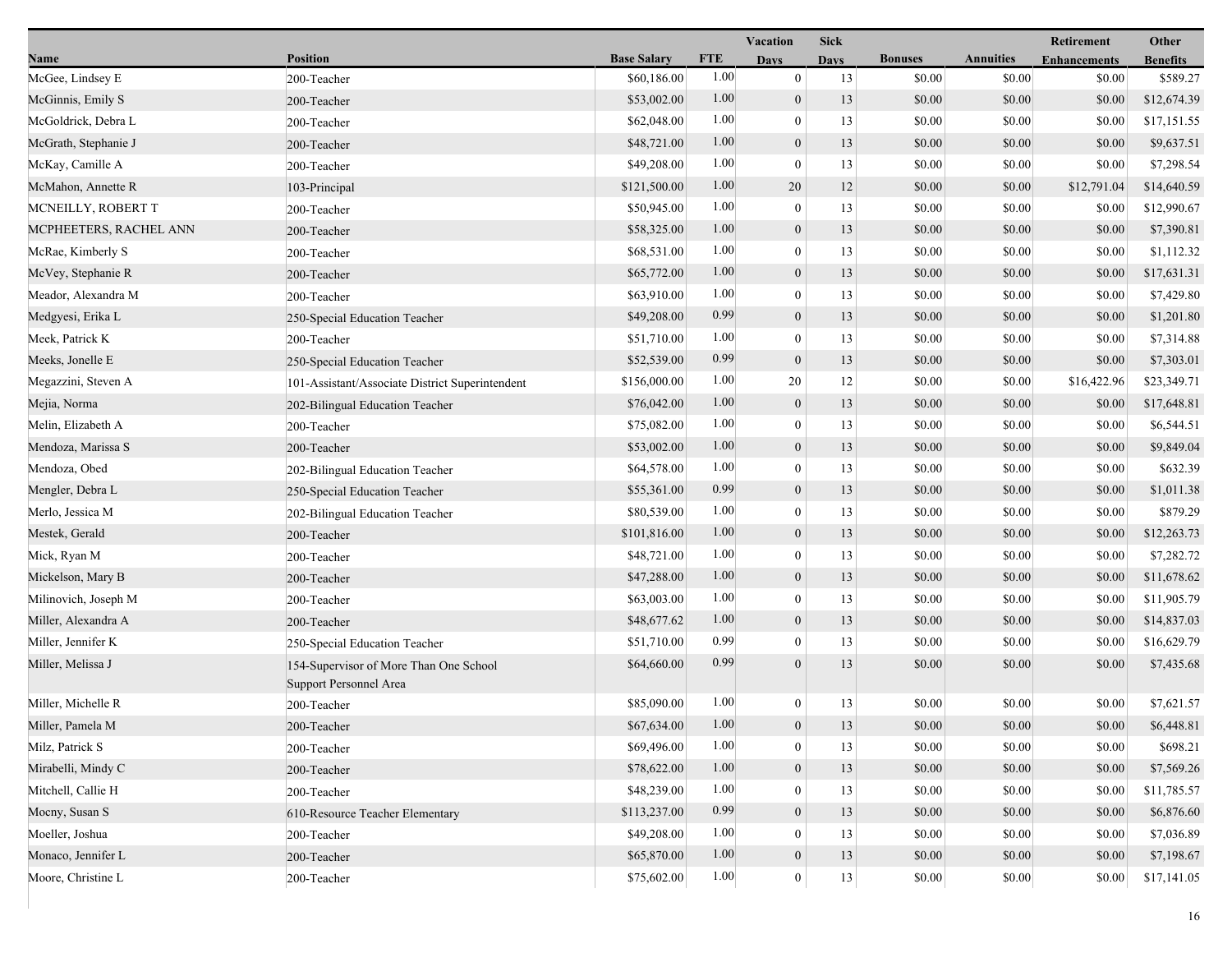|                               |                                                        |                    |            | <b>Vacation</b>  | <b>Sick</b>      |                |                  | Retirement          | Other           |
|-------------------------------|--------------------------------------------------------|--------------------|------------|------------------|------------------|----------------|------------------|---------------------|-----------------|
| Name                          | <b>Position</b>                                        | <b>Base Salary</b> | <b>FTE</b> | <b>Days</b>      | <b>Days</b>      | <b>Bonuses</b> | <b>Annuities</b> | <b>Enhancements</b> | <b>Benefits</b> |
| Morales, Deanna A             | 202-Bilingual Education Teacher                        | \$61,195.00        | 1.00       | $\mathbf{0}$     | 13               | \$0.00         | \$0.00           | \$0.00              | \$7,377.76      |
| Morales, Kristy R             | 200-Teacher                                            | \$58,325.00        | 1.00       | $\bf{0}$         | 13               | \$0.00         | \$0.00           | \$0.00              | \$7,569.61      |
| Morales, Wilson               | 104-Assistant Principal                                | \$112,000.00       | 1.00       | $\boldsymbol{0}$ | 12               | \$0.00         | \$0.00           | \$0.00              | \$16,867.34     |
| Morgan, Katharine D           | 200-Teacher                                            | \$60,186.00        | 1.00       | $\mathbf{0}$     | 13               | \$0.00         | \$0.00           | \$0.00              | \$11,881.98     |
| Morrell, Jeanne E             | 610-Resource Teacher Elementary                        | \$92,895.00        | 0.99       | $\boldsymbol{0}$ | 13               | \$0.00         | \$0.00           | \$0.00              | \$10,583.97     |
| Morris, Karen Sr              | 200-Teacher                                            | \$117,106.00       | 1.00       | $\overline{0}$   | 13               | \$0.00         | \$0.00           | \$0.00              | \$7,786.87      |
| Morrisey, Tracy               | 200-Teacher                                            | \$52,539.00        | 1.00       | $\mathbf{0}$     | 13               | \$0.00         | \$0.00           | \$0.00              | \$7,520.35      |
| Morton, Bethany M             | 200-Teacher                                            | \$80,667.00        | 1.00       | $\bf{0}$         | 13               | \$0.00         | \$0.00           | \$0.00              | \$1,471.59      |
| Mosher, Ashlei R              | 200-Teacher                                            | \$62,048.00        | 1.00       | $\boldsymbol{0}$ | 13               | \$0.00         | \$0.00           | \$0.00              | \$12,176.55     |
| Moshinsky, Susan M            | 200-Teacher                                            | \$94,767.00        | 1.00       | $\mathbf{0}$     | 13               | \$0.00         | \$0.00           | \$0.00              | \$12,168.46     |
| MOSQUERA, DANIELLE M          | 610-Resource Teacher Elementary                        | \$46,677.37        | 0.99       | $\boldsymbol{0}$ | 3                | \$0.00         | \$0.00           | \$0.00              | \$425.18        |
| Motter, Ann M                 | 200-Teacher                                            | \$58,325.00        | 1.00       | $\mathbf{0}$     | 13               | \$0.00         | \$0.00           | \$0.00              | \$11,165.05     |
| Muckerheide, Lynn A           | 200-Teacher                                            | \$64,578.00        | 1.00       | $\mathbf{0}$     | 13               | \$0.00         | \$0.00           | \$0.00              | \$7,633.41      |
| Mueller, Karen S              | 610-Resource Teacher Elementary                        | \$66,520.00        | 0.99       | $\bf{0}$         | 13               | \$0.00         | \$0.00           | \$0.00              | \$7,453.66      |
| Mueller, Karl K               | 200-Teacher                                            | \$67,634.00        | 1.00       | $\mathbf{0}$     | 13               | \$0.00         | \$0.00           | \$0.00              | \$915.93        |
| Murray, Megan                 | 124-Dean of Students Admin (admin<br>endorsement held) | \$92,000.00        | 1.00       | $\Omega$         | 12               | \$0.00         | \$0.00           | \$9,281.65          | \$10,117.70     |
| Musaraca, Kristine D          | 200-Teacher                                            | \$76,354.00        | 1.00       | $\mathbf{0}$     | 13               | \$0.00         | \$0.00           | \$0.00              | \$1,474.39      |
| Musser, Adam J                | 200-Teacher                                            | \$49,208.00        | 1.00       | $\mathbf{0}$     | 13               | \$0.00         | \$0.00           | \$0.00              | \$11,733.61     |
| Najera, Angelica              | 200-Teacher                                            | \$78,805.00        | 1.00       | $\boldsymbol{0}$ | 13               | \$0.00         | \$0.00           | \$0.00              | \$1,483.75      |
| Narayanan, Amy J              | 200-Teacher                                            | \$85,090.00        | 1.00       | $\overline{0}$   | 13               | \$0.00         | \$0.00           | \$0.00              | \$15,259.78     |
| Nash, Karie L                 | 200-Teacher                                            | \$73,959.00        | 1.00       | $\mathbf{0}$     | 13               | \$0.00         | \$0.00           | \$0.00              | \$12,022.65     |
| Navarrete, Aleli              | 202-Bilingual Education Teacher                        | \$110,522.00       | 1.00       | $\overline{0}$   | 13               | \$0.00         | \$0.00           | \$0.00              | \$7,828.56      |
| Navarrete, Maritza            | 200-Teacher                                            | \$46,820.00        | 1.00       | $\boldsymbol{0}$ | 13               | \$0.00         | \$0.00           | \$0.00              | \$7,235.58      |
| Nellinger, Michael L          | 200-Teacher                                            | \$54,327.00        | 1.00       | $\mathbf{0}$     | 13               | \$0.00         | \$0.00           | \$0.00              | \$11,811.52     |
| Nenia, Marcus P               | 200-Teacher                                            | \$57,078.00        | 1.00       | $\boldsymbol{0}$ | 13               | \$0.00         | \$0.00           | \$0.00              | \$572.17        |
| Neu, Nicole E                 | 200-Teacher                                            | \$78,805.00        | 1.00       | $\overline{0}$   | 13               | \$0.00         | \$0.00           | \$0.00              | \$7,566.34      |
| Neubauer, Amanda L            | 250-Special Education Teacher                          | \$63,384.00        | 0.99       | $\mathbf{0}$     | 13               | \$0.00         | \$0.00           | \$0.00              | \$11,918.28     |
| Neville, Joseph M             | 200-Teacher                                            | \$65,883.00        | 1.00       | $\overline{0}$   | 13               | \$0.00         | \$0.00           | \$0.00              | \$6,323.10      |
| Neville, Kyle T               | 200-Teacher                                            | \$60,186.00        | 1.00       | $\boldsymbol{0}$ | 13               | \$0.00         | \$0.00           | \$0.00              | \$11,892.72     |
| Newkirk, Cynthia M            | 200-Teacher                                            | \$99,758.00        | 1.00       | $\boldsymbol{0}$ | 13               | $\$0.00$       | $\$0.00$         | $\$0.00$            | \$10,079.27     |
| Niels, Mary J                 | 610-Resource Teacher Elementary                        | \$112,470.00       | 0.99       | $\boldsymbol{0}$ | 13               | \$0.00         | \$0.00           | \$0.00              | \$12,355.33     |
| Nightingale, Anna M           | 202-Bilingual Education Teacher                        | \$60,186.00        | 1.00       | $\mathbf{0}$     | 13               | \$0.00         | \$0.00           | \$0.00              | \$7,380.85      |
| Nobles, Amanda M              | 200-Teacher                                            | \$49,054.52        | 1.00       | $\mathbf{0}$     | 13               | \$0.00         | \$0.00           | \$0.00              | \$7,292.38      |
| Nolan, Daniel M               | 200-Teacher                                            | \$53,002.00        | 1.00       | $\overline{0}$   | 13               | \$0.00         | \$0.00           | \$0.00              | \$7,028.18      |
| Norman, Marina                | 200-Teacher                                            | \$87,687.00        | 1.00       | $\mathbf{0}$     | 13               | \$0.00         | \$0.00           | \$0.00              | \$11,472.80     |
| Norrell, Jennifer L           | 100-District Superintendent                            | \$221,450.00       | 1.00       | 0                | $\boldsymbol{0}$ | \$0.00         | \$0.00           | \$23,313.13         | \$18,321.49     |
| Novak De Los Santos, Isabel M | 104-Assistant Principal                                | \$105,000.00       | 1.00       | $\boldsymbol{0}$ | 12               | \$0.00         | \$0.00           | \$0.00              | \$2,811.65      |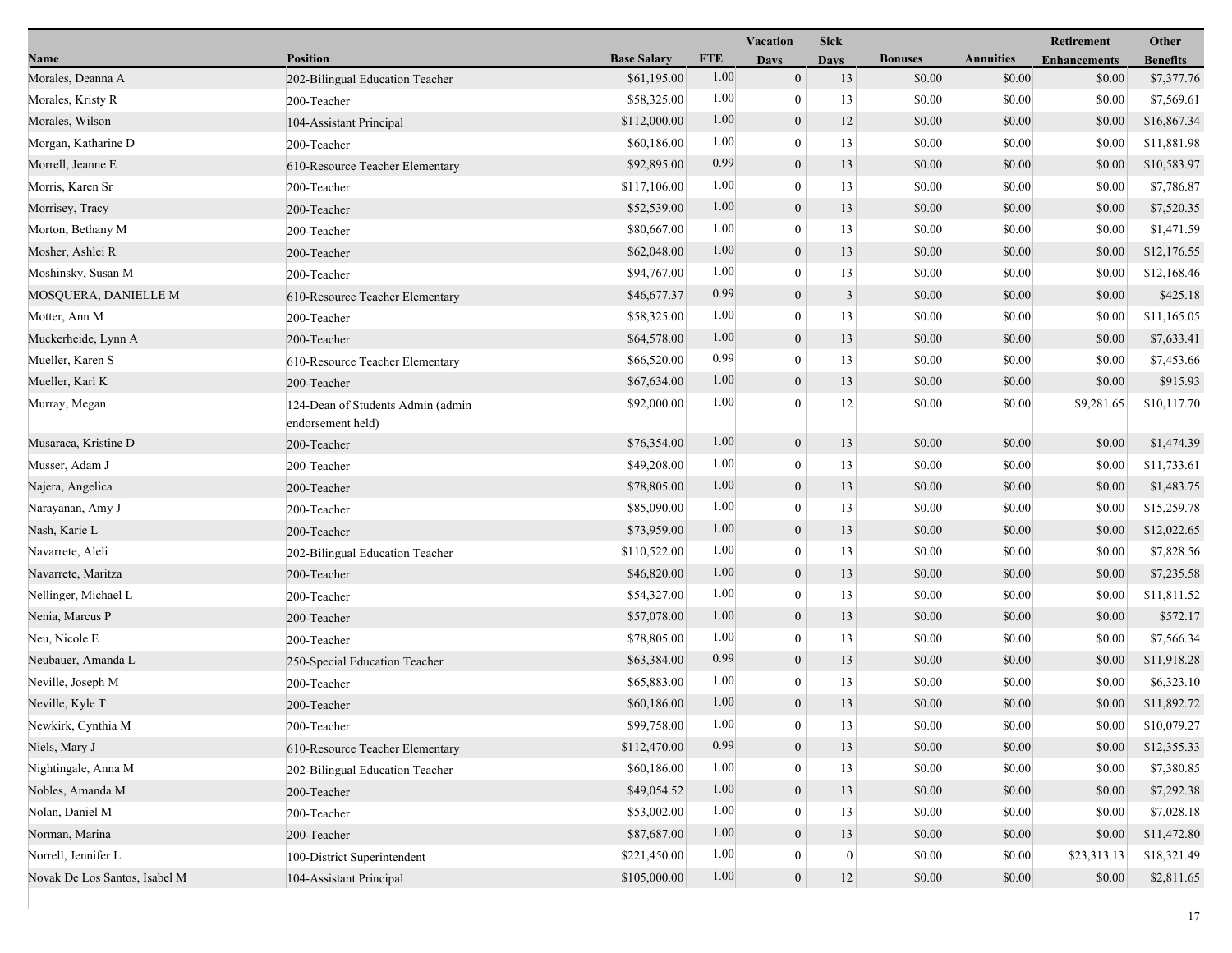|                       |                                                             |                    |            | Vacation         | <b>Sick</b>  |                |                  | Retirement          | Other           |
|-----------------------|-------------------------------------------------------------|--------------------|------------|------------------|--------------|----------------|------------------|---------------------|-----------------|
| Name                  | <b>Position</b>                                             | <b>Base Salary</b> | <b>FTE</b> | <b>Days</b>      | <b>Days</b>  | <b>Bonuses</b> | <b>Annuities</b> | <b>Enhancements</b> | <b>Benefits</b> |
| Novak, Cheryl A       | 200-Teacher                                                 | \$70,575.00        | 1.00       | $\boldsymbol{0}$ | 13           | \$0.00         | \$0.00           | \$0.00              | \$913.57        |
| Novak, Mary B         | 200-Teacher                                                 | \$89,549.00        | 1.00       | $\overline{0}$   | 13           | \$0.00         | \$0.00           | \$0.00              | \$17,830.49     |
| NunezBarron, Ana P    | 202-Bilingual Education Teacher                             | \$59,967.00        | 1.00       | $\bf{0}$         | 13           | \$0.00         | \$0.00           | \$0.00              | \$11,831.65     |
| Ocampo, Jessica L     | 611-Resource Teacher Other                                  | \$41,485.07        | 0.84       | $\overline{0}$   | 13           | \$0.00         | \$0.00           | \$0.00              | \$864.88        |
| Ochoa, Antonia        | 202-Bilingual Education Teacher                             | \$97,694.00        | 1.00       | $\boldsymbol{0}$ | 13           | \$0.00         | \$0.00           | \$0.00              | \$15,346.94     |
| Ochoa, Diana          | 202-Bilingual Education Teacher                             | \$81,798.00        | 1.00       | $\mathbf{0}$     | 13           | \$0.00         | \$0.00           | \$0.00              | \$10,099.84     |
| Ocon, Sandra          | 200-Teacher                                                 | \$50,699.00        | 1.00       | $\theta$         | 13           | \$0.00         | \$0.00           | \$0.00              | \$11,808.91     |
| ODonnell, Shawn M     | 125-Head of Gen Ed (Depart chair admin<br>endorsement held) | \$95,298.52        | 1.00       | $\overline{0}$   | 12           | \$0.00         | \$0.00           | \$10,032.41         | \$10,187.58     |
| Olivas, Saul          | 202-Bilingual Education Teacher                             | \$55,000.00        | 1.00       | $\boldsymbol{0}$ | 13           | \$0.00         | \$0.00           | \$0.00              | \$6,339.55      |
| Olsen, Francine W     | 200-Teacher                                                 | \$87,097.00        | 1.00       | $\boldsymbol{0}$ | 13           | \$0.00         | \$0.00           | \$0.00              | \$12,109.55     |
| Olzen, Morgan L       | 250-Special Education Teacher                               | \$67,634.00        | 0.99       | $\overline{0}$   | 13           | \$0.00         | \$0.00           | \$0.00              | \$17,643.45     |
| OMary, Amber A        | 200-Teacher                                                 | \$49,700.00        | 1.00       | $\mathbf{0}$     | 13           | \$0.00         | \$0.00           | \$0.00              | \$9,831.26      |
| Ontiveros, Kimberly M | 107-General Administrator or General Supervisor             | \$150,000.00       | 1.00       | 20               | 12           | \$0.00         | \$0.00           | \$15,791.28         | \$16,634.99     |
| Ontiveros, Lidia      | 202-Bilingual Education Teacher                             | \$69,496.00        | 1.00       | $\overline{0}$   | 13           | \$0.00         | \$0.00           | \$0.00              | \$17,651.54     |
| Oostman, Etta M       | 200-Teacher                                                 | \$85,825.00        | 1.00       | $\mathbf{0}$     | 13           | \$0.00         | \$0.00           | \$0.00              | \$15,277.14     |
| OReilly, Edward J     | 200-Teacher                                                 | \$57,353.00        | 1.00       | $\theta$         | $\mathbf{0}$ | \$0.00         | \$0.00           | \$0.00              | \$7,372.64      |
| Orozco, Marco A       | 202-Bilingual Education Teacher                             | \$66,520.00        | 1.00       | $\overline{0}$   | 13           | \$0.00         | \$0.00           | \$0.00              | \$7,453.74      |
| Orozco, Susan Y       | 103-Principal                                               | \$120,000.00       | 1.00       | 20               | 12           | \$0.00         | \$0.00           | \$12,633.12         | \$2,963.63      |
| Ortiz, Jennifer M     | 200-Teacher                                                 | \$79,538.00        | 1.00       | $\overline{0}$   | 13           | \$0.00         | \$0.00           | \$0.00              | \$17,750.16     |
| Owen, Cindy R         | 200-Teacher                                                 | \$94,296.00        | 1.00       | $\overline{0}$   | 13           | \$0.00         | \$0.00           | \$0.00              | \$12,173.00     |
| Pacheco, Stephanie    | 202-Bilingual Education Teacher                             | \$53,590.00        | 1.00       | $\mathbf{0}$     | 13           | \$0.00         | \$0.00           | \$0.00              | \$11,707.08     |
| Padilla, Lisa A       | 200-Teacher                                                 | \$55,686.00        | 1.00       | $\mathbf{0}$     | 13           | \$0.00         | \$0.00           | \$0.00              | \$14,990.89     |
| Padovich, Derrick E   | 200-Teacher                                                 | \$48,721.00        | 1.00       | $\mathbf{0}$     | 13           | \$0.00         | \$0.00           | \$0.00              | \$11,790.34     |
| Palarz, Ashley N      | 200-Teacher                                                 | \$58,325.00        | 1.00       | $\overline{0}$   | 13           | \$0.00         | \$0.00           | \$0.00              | \$7,366.55      |
| Palmer, Lori S        | 203-English as a Second Language Teacher                    | \$91,261.00        | 1.00       | $\overline{0}$   | 13           | \$0.00         | \$0.00           | \$0.00              | \$1,118.70      |
| Palmerin, Josefina    | 202-Bilingual Education Teacher                             | \$96,009.00        | 1.00       | $\overline{0}$   | 13           | \$0.00         | \$0.00           | \$0.00              | \$12,217.85     |
| Pang, Erica           | 202-Bilingual Education Teacher                             | \$62,048.00        | 1.00       | $\bf{0}$         | 13           | \$0.00         | \$0.00           | \$0.00              | \$7,413.36      |
| Parker, Lee           | 200-Teacher                                                 | \$92,262.00        | 1.00       | $\boldsymbol{0}$ | 13           | \$0.00         | \$0.00           | \$0.00              | \$10,150.23     |
| Parry, Nathan         | 200-Teacher                                                 | \$82,529.00        | 1.00       | $\mathbf{0}$     | 13           | \$0.00         | \$0.00           | \$0.00              | \$12,079.45     |
| Partida, Carmen L     | 202-Bilingual Education Teacher                             | \$79,538.00        | 1.00       | $\mathbf{0}$     | 13           | \$0.00         | $\$0.00$         | \$0.00              | \$17,689.34     |
| Pasturczak, Eileen M  | 200-Teacher                                                 | \$69,496.00        | 1.00       | 0                | 13           | \$0.00         | \$0.00           | \$0.00              | \$1,398.73      |
| Patel, Tracy L        | 200-Teacher                                                 | \$95,550.00        | 1.00       | $\overline{0}$   | 13           | \$0.00         | \$0.00           | \$0.00              | \$12,184.97     |
| Patrick, Victoria E   | 200-Teacher                                                 | \$68,531.00        | 1.00       | $\Omega$         | 13           | \$0.00         | \$0.00           | \$0.00              | \$17,624.87     |
| Patterson, Mechelle L | 103-Principal                                               | \$136,500.00       | 1.00       | 20               | 12           | \$0.00         | \$0.00           | \$14,370.00         | \$22,881.18     |
| Paul, Stephanie       | 202-Bilingual Education Teacher                             | \$89,017.00        | 1.00       | $\theta$         | 13           | \$0.00         | \$0.00           | \$0.00              | \$10,112.49     |
| Pauli, Lisha A        | 200-Teacher                                                 | \$71,300.00        | 1.00       | $\boldsymbol{0}$ | 13           | \$0.00         | \$0.00           | \$0.00              | \$10,017.62     |
| Pearson, Brenda J     | 201-Reading Teacher                                         | \$75,082.00        | 1.00       | $\mathbf{0}$     | $13\,$       | \$0.00         | \$0.00           | \$0.00              | \$17,721.69     |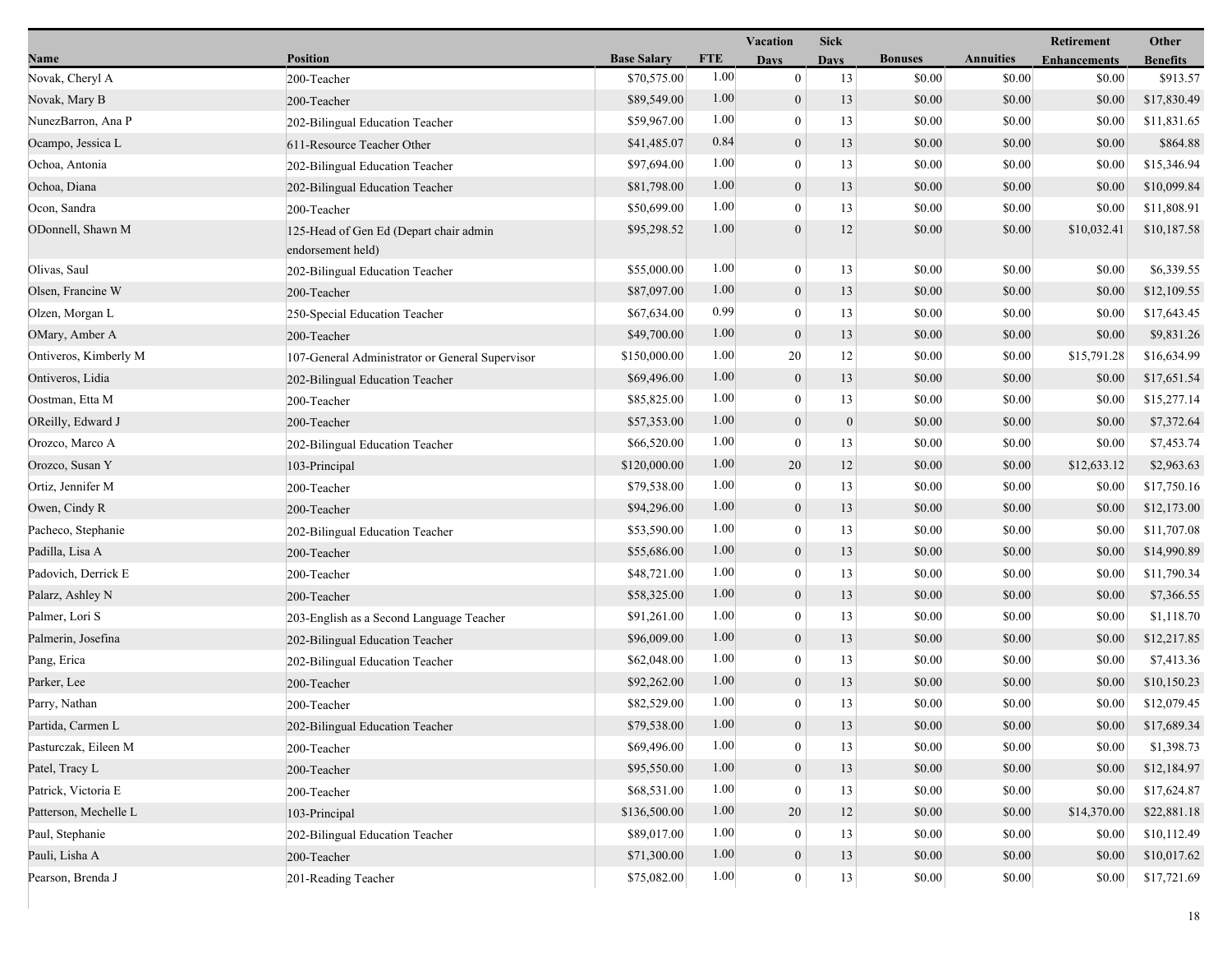|                            |                                                             |                    |            | Vacation         | <b>Sick</b> |                |                  | Retirement          | Other           |
|----------------------------|-------------------------------------------------------------|--------------------|------------|------------------|-------------|----------------|------------------|---------------------|-----------------|
| Name                       | <b>Position</b>                                             | <b>Base Salary</b> | <b>FTE</b> | <b>Days</b>      | <b>Days</b> | <b>Bonuses</b> | <b>Annuities</b> | <b>Enhancements</b> | <b>Benefits</b> |
| Pechnik, Tanya M           | 125-Head of Gen Ed (Depart chair admin<br>endorsement held) | \$93,035.69        | 1.00       | $\overline{0}$   | 12          | \$0.00         | \$0.00           | \$9,794.26          | \$15,096.21     |
| Pedroni, Guillermo E       | 200-Teacher                                                 | \$113,599.00       | 1.00       | $\mathbf{0}$     | 13          | \$0.00         | \$0.00           | \$0.00              | \$14,779.53     |
| PEKOFSKE, JACOB D          | 200-Teacher                                                 | \$48,720.00        | 1.00       | $\mathbf{0}$     | 13          | \$0.00         | \$0.00           | \$0.00              | \$433.88        |
| Pena, Lisa E               | 200-Teacher                                                 | \$101,639.00       | 1.00       | $\mathbf{0}$     | 13          | \$0.00         | \$0.00           | \$0.00              | \$7,767.02      |
| Perez, Rosalia             | 202-Bilingual Education Teacher                             | \$46,820.00        | 1.00       | $\boldsymbol{0}$ | 13          | \$0.00         | \$0.00           | \$0.00              | \$4,147.27      |
| Perez-Cancino, Tibisay     | 202-Bilingual Education Teacher                             | \$82,612.00        | 1.00       | $\overline{0}$   | 13          | \$0.00         | \$0.00           | \$0.00              | \$6,832.34      |
| Perfect, Wallis L          | 200-Teacher                                                 | \$82,612.00        | 1.00       | $\mathbf{0}$     | 13          | \$0.00         | \$0.00           | \$0.00              | \$12,100.52     |
| Perri, Jenna M             | 200-Teacher                                                 | \$49,700.00        | 1.00       | $\theta$         | 13          | \$0.00         | \$0.00           | \$0.00              | \$554.17        |
| Perry, Anna E              | 200-Teacher                                                 | \$60,940.00        | 1.00       | $\mathbf{0}$     | 13          | \$0.00         | \$0.00           | \$0.00              | \$649.41        |
| Pettersen, Kevin L         | 201-Reading Teacher                                         | \$58,325.00        | 1.00       | $\mathbf{0}$     | 13          | \$0.00         | \$0.00           | \$0.00              | \$16,710.62     |
| Pfund, Carol Gottschall    | 200-Teacher                                                 | \$107,717.00       | 1.00       | $\mathbf{0}$     | 13          | \$0.00         | \$0.00           | \$0.00              | \$12,317.39     |
| Phelps, Courtney L         | 200-Teacher                                                 | \$63,161.74        | 1.00       | $\overline{0}$   | 13          | \$0.00         | \$0.00           | \$0.00              | \$9,925.31      |
| Phillips, Christine        | 200-Teacher                                                 | \$52,230.00        | 1.00       | $\mathbf{0}$     | 13          | \$0.00         | \$0.00           | \$0.00              | \$16,268.68     |
| Phipps, Andrea             | 200-Teacher                                                 | \$76,944.00        | 1.00       | $\theta$         | 13          | \$0.00         | \$0.00           | \$0.00              | \$17,704.32     |
| PICO, GLORIA               | 202-Bilingual Education Teacher                             | \$67,634.00        | 1.00       | $\boldsymbol{0}$ | 13          | \$0.00         | \$0.00           | \$0.00              | \$7,116.55      |
| Piwowarczyk, Dina E        | 200-Teacher                                                 | \$55,686.00        | 1.00       | $\mathbf{0}$     | 13          | \$0.00         | \$0.00           | \$0.00              | \$574.87        |
| Pizzitola, Kathryn L       | 200-Teacher                                                 | \$47,761.00        | 1.00       | $\boldsymbol{0}$ | 13          | \$0.00         | \$0.00           | \$0.00              | \$7,033.78      |
| Podschweit, Kendall        | 203-English as a Second Language Teacher                    | \$43,698.67        | 0.93       | $\mathbf{0}$     | 12          | \$0.00         | \$0.00           | \$0.00              | \$390.31        |
| Pokornowski, Kristi J      | 200-Teacher                                                 | \$79,538.00        | 1.00       | $\mathbf{0}$     | 13          | \$0.00         | \$0.00           | \$0.00              | \$1,489.00      |
| Polaski, Christy           | 200-Teacher                                                 | \$111,352.00       | 1.00       | $\theta$         | 13          | \$0.00         | \$0.00           | \$0.00              | \$12,140.50     |
| POLLY, NICOLE              | 200-Teacher                                                 | \$47,288.00        | 1.00       | $\mathbf{0}$     | 13          | \$0.00         | \$0.00           | \$0.00              | \$10,668.76     |
| Pool, Katherine A          | 201-Reading Teacher                                         | \$52,539.00        | 1.00       | $\mathbf{0}$     | 13          | \$0.00         | \$0.00           | \$0.00              | \$7,320.60      |
| Posmer, Lauren Eileen      | 200-Teacher                                                 | \$60,940.00        | 1.00       | $\boldsymbol{0}$ | 13          | \$0.00         | \$0.00           | \$0.00              | \$11,798.92     |
| PowellBerger, Angela K     | 200-Teacher                                                 | \$93,185.00        | 1.00       | $\mathbf{0}$     | 13          | \$0.00         | \$0.00           | \$0.00              | \$10,153.50     |
| Powers, Samantha           | 200-Teacher                                                 | \$46,820.00        | 1.00       | $\mathbf{0}$     | 13          | \$0.00         | \$0.00           | \$0.00              | \$3,345.37      |
| Proctor, Kimberly K        | 200-Teacher                                                 | \$93,185.00        | 1.00       | $\theta$         | 13          | \$0.00         | \$0.00           | \$0.00              | \$12,193.58     |
| Pufundt, Meghan E          | 200-Teacher                                                 | \$71,358.00        | 1.00       | $\mathbf{0}$     | 13          | \$0.00         | \$0.00           | \$0.00              | \$9,963.97      |
| Quill, Alison M            | 200-Teacher                                                 | \$51,206.00        | 1.00       | $\boldsymbol{0}$ | 13          | \$0.00         | \$0.00           | \$0.00              | \$9,821.26      |
| Raab, Maya R               | 250-Special Education Teacher                               | \$70,575.00        | 0.99       | $\mathbf{0}$     | 13          | \$0.00         | \$0.00           | \$0.00              | \$10,008.45     |
| Raghuvanshi, Vandana       | 200-Teacher                                                 | \$59,137.00        | 1.00       | $\boldsymbol{0}$ | 13          | $\$0.00$       | $\$0.00$         | \$0.00              | \$598.22        |
| Rahn, Lauren M             | 200-Teacher                                                 | \$53,541.00        | 1.00       | $\boldsymbol{0}$ | 13          | \$0.00         | \$0.00           | \$0.00              | \$14,974.93     |
| Ramirez, Bonny E           | 200-Teacher                                                 | \$61,467.00        | 1.00       | $\theta$         | 13          | \$0.00         | \$0.00           | \$0.00              | \$15,034.76     |
| Ramirez, Genoveva          | 202-Bilingual Education Teacher                             | \$93,360.00        | 1.00       | $\mathbf{0}$     | 13          | \$0.00         | \$0.00           | \$0.00              | \$7,701.44      |
| Ramirez, Liliana A         | 202-Bilingual Education Teacher                             | \$48,721.00        | 1.00       | $\theta$         | 13          | \$0.00         | \$0.00           | \$0.00              | \$824.21        |
| RAMIREZ, LIRIO             | 125-Head of Gen Ed (Depart chair admin<br>endorsement held) | \$90,590.72        | 0.95       | $\theta$         | 12          | \$0.00         | \$0.00           | \$9,537.00          | \$19,237.20     |
| RamirezAlaniz, Guadalupe M | 202-Bilingual Education Teacher                             | \$47,288.00        | 1.00       | $\mathbf{0}$     | 13          | \$0.00         | \$0.00           | \$0.00              | \$7,268.77      |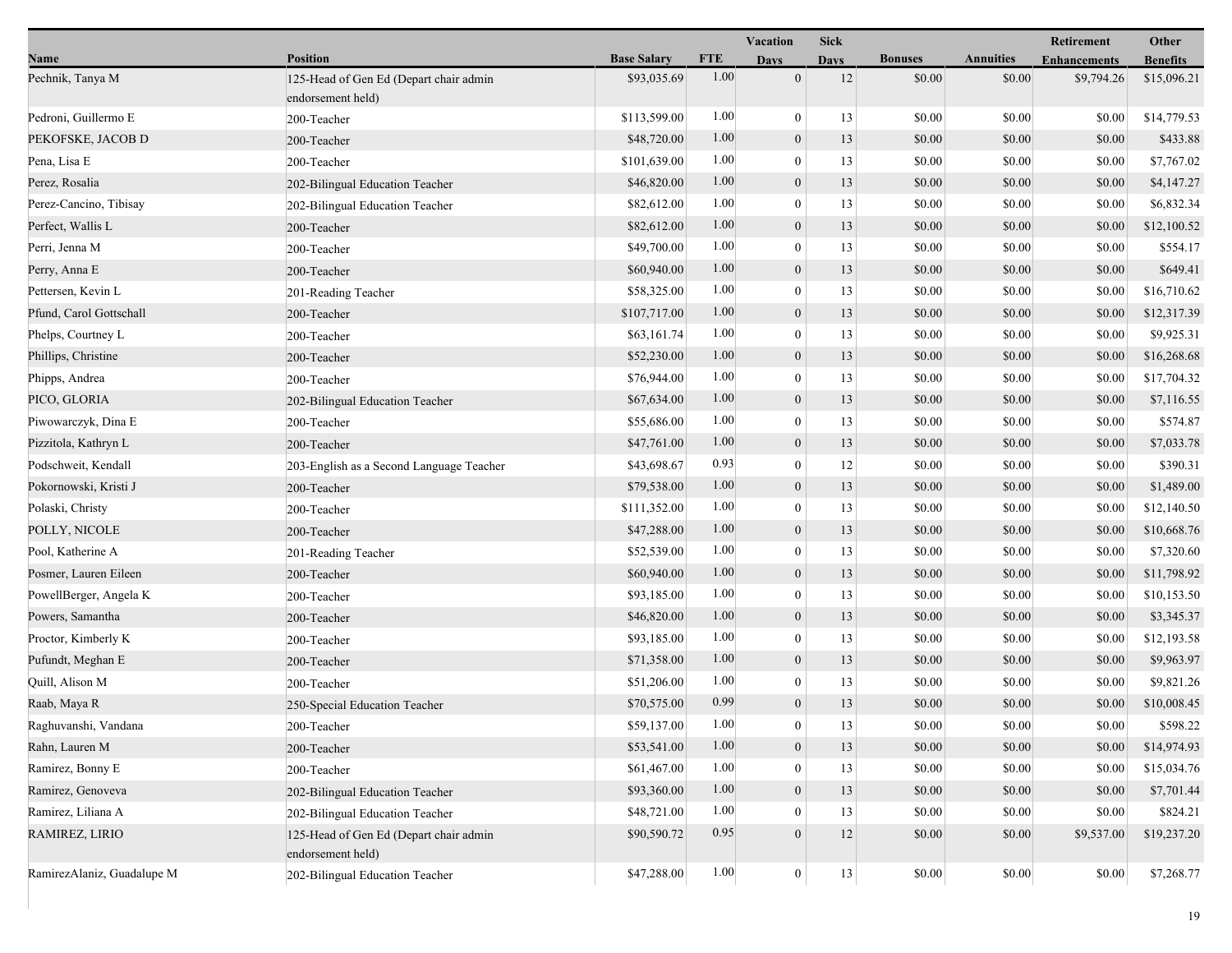|                          |                                                       |                    |            | <b>Vacation</b>  | <b>Sick</b> |                |                  | Retirement          | Other           |
|--------------------------|-------------------------------------------------------|--------------------|------------|------------------|-------------|----------------|------------------|---------------------|-----------------|
| Name                     | <b>Position</b>                                       | <b>Base Salary</b> | <b>FTE</b> | <b>Days</b>      | <b>Days</b> | <b>Bonuses</b> | <b>Annuities</b> | <b>Enhancements</b> | <b>Benefits</b> |
| Ramos, Veronica          | 121-Administrator in a Bilingual Education<br>Program | \$79,156.20        | 0.90       | $\overline{0}$   | 12          | \$0.00         | \$0.00           | \$8,333.24          | \$12,008.40     |
| Rangel, Patricia         | 103-Principal                                         | \$120,000.00       | 1.00       | 20               | 12          | \$0.00         | \$0.00           | \$12,633.12         | \$10,540.50     |
| Rathje, Andrew D         | 200-Teacher                                           | \$50,783.40        | 1.00       | $\boldsymbol{0}$ | 13          | \$0.00         | \$0.00           | \$0.00              | \$12,156.43     |
| Reed, Kristen N          | 200-Teacher                                           | \$70,239.00        | 1.00       | $\theta$         | 13          | \$0.00         | \$0.00           | \$0.00              | \$17,635.48     |
| Reimer, Janet C          | 200-Teacher                                           | \$53,541.00        | 1.00       | $\boldsymbol{0}$ | 13          | \$0.00         | \$0.00           | \$0.00              | \$11,836.39     |
| RENAUD, BRENDA K         | 200-Teacher                                           | \$67,634.00        | 1.00       | $\boldsymbol{0}$ | 13          | \$0.00         | \$0.00           | \$0.00              | \$11,387.74     |
| Rericka, David A         | 200-Teacher                                           | \$76,944.00        | 1.00       | $\mathbf{0}$     | 13          | \$0.00         | \$0.00           | \$0.00              | \$7,098.96      |
| Reyes Gonzalez, Migdalia | 200-Teacher                                           | \$81,398.00        | 1.00       | $\theta$         | 13          | \$0.00         | \$0.00           | \$0.00              | \$6,587.92      |
| Reyes, Jennifer L        | 104-Assistant Principal                               | \$124,000.00       | 1.00       | 15               | 12          | \$0.00         | \$0.00           | \$13,054.07         | \$22,615.67     |
| Richardson, Nancy N      | 200-Teacher                                           | \$62,048.00        | 1.00       | $\mathbf{0}$     | 13          | \$0.00         | \$0.00           | \$0.00              | \$633.83        |
| Rios, Antonio M          | 104-Assistant Principal                               | \$44,624.97        | 0.37       | 12               | 12          | \$0.00         | \$0.00           | \$4,697.82          | \$3,207.15      |
| Rios, Antonio M          | 103-Principal                                         | \$78,441.96        | 0.61       | 12               | 12          | \$0.00         | \$0.00           | \$8,257.95          | \$6,844.72      |
| Rios, Jorge              | 202-Bilingual Education Teacher                       | \$48,721.00        | 1.00       | $\mathbf{0}$     | 13          | \$0.00         | \$0.00           | \$0.00              | \$8,831.39      |
| Rios, Lauren J           | 200-Teacher                                           | \$47,761.00        | 1.00       | $\theta$         | 13          | \$0.00         | \$0.00           | \$0.00              | \$11,781.02     |
| Riscos, Edelmira B       | 202-Bilingual Education Teacher                       | \$67,634.00        | 1.00       | $\mathbf{0}$     | 13          | \$0.00         | \$0.00           | \$0.00              | \$17,643.45     |
| Risden, Mary Beth        | 250-Special Education Teacher                         | \$96,742.00        | 0.99       | $\boldsymbol{0}$ | 13          | \$0.00         | \$0.00           | \$0.00              | \$920.18        |
| Risley, Tiffany J        | 200-Teacher                                           | \$50,945.00        | 1.00       | $\overline{0}$   | 13          | \$0.00         | \$0.00           | \$0.00              | \$15,491.09     |
| Ritko, Kimberly          | 200-Teacher                                           | \$51,710.00        | 1.00       | $\overline{0}$   | 13          | \$0.00         | \$0.00           | \$0.00              | \$608.00        |
| Ritter, Andrea M         | 610-Resource Teacher Elementary                       | \$73,220.00        | 0.99       | $\mathbf{0}$     | 13          | \$0.00         | \$0.00           | \$0.00              | \$7,516.32      |
| Rivera, Adelina          | 202-Bilingual Education Teacher                       | \$67,831.60        | 1.00       | $\theta$         | 13          | \$0.00         | \$0.00           | \$0.00              | \$800.21        |
| Rivera, Edith O          | 202-Bilingual Education Teacher                       | \$57,078.00        | 1.00       | $\overline{0}$   | 13          | \$0.00         | \$0.00           | \$0.00              | \$11,856.12     |
| Rivera, Elizabeth        | 200-Teacher                                           | \$71,300.00        | 1.00       | $\boldsymbol{0}$ | 13          | \$0.00         | \$0.00           | \$0.00              | \$1,377.48      |
| RiveraMartinez, Aracely  | 202-Bilingual Education Teacher                       | \$92,895.00        | 1.00       | $\boldsymbol{0}$ | 13          | \$0.00         | \$0.00           | \$0.00              | \$7,689.31      |
| Rocchi Duran, Flavia V   | 204-Visiting International Teacher                    | \$51,710.00        | 1.00       | $\boldsymbol{0}$ | 13          | \$0.00         | \$0.00           | \$0.00              | \$8,250.85      |
| Rodman, Healy M          | 200-Teacher                                           | \$49,208.00        | 1.00       | $\mathbf{0}$     | 13          | \$0.00         | \$0.00           | \$0.00              | \$7,295.01      |
| Rodriguez, Armando       | 103-Principal                                         | \$130,000.00       | 1.00       | 20               | 12          | \$0.00         | \$0.00           | \$13,685.52         | \$19,753.81     |
| Rodriguez, Megan E       | 200-Teacher                                           | \$58,325.00        | 1.00       | $\mathbf{0}$     | 13          | \$0.00         | \$0.00           | \$0.00              | \$825.34        |
| Rodriguez, Sebastian M   | 200-Teacher                                           | \$87,687.00        | 1.00       | $\boldsymbol{0}$ | 13          | \$0.00         | \$0.00           | \$0.00              | \$900.57        |
| Rohlfs, Charles G        | 200-Teacher                                           | \$71,300.00        | 1.00       | $\boldsymbol{0}$ | 13          | \$0.00         | \$0.00           | \$0.00              | \$7,494.22      |
| Roireau, Becky R         | 200-Teacher                                           | \$71,358.00        | 1.00       | $\mathbf{0}$     | 13          | $\$0.00$       | $\$0.00$         | $\$0.00$            | \$7,558.62      |
| Roley, James Kurt        | 200-Teacher                                           | \$86,505.00        | 1.00       | $\mathbf{0}$     | 13          | \$0.00         | \$0.00           | \$0.00              | \$5,700.13      |
| Roman Moreno, Nuria      | 200-Teacher                                           | \$51,803.49        | 1.00       | $\Omega$         | 13          | \$0.00         | \$0.00           | \$0.00              | \$6,021.26      |
| Roman, Maira             | 202-Bilingual Education Teacher                       | \$83,258.00        | 1.00       | $\overline{0}$   | 13          | \$0.00         | \$0.00           | \$0.00              | \$887.32        |
| Romero, Maria J          | 202-Bilingual Education Teacher                       | \$104,180.00       | 1.00       | $\theta$         | 13          | \$0.00         | \$0.00           | \$0.00              | \$1,003.19      |
| Rosado, Glenda D         | 107-General Administrator or General Supervisor       | \$135,000.00       | 1.00       | 19               | 12          | \$0.00         | \$0.00           | \$14,212.08         | \$22,852.54     |
| Rosales, Pedro S         | 251-Bilingual Special Education Teacher               | \$48,239.00        | 0.99       | $\bf{0}$         | 13          | \$0.00         | \$0.00           | \$0.00              | \$7,284.17      |
| Ross, James K            | 200-Teacher                                           | \$50,197.00        | 1.00       | $\boldsymbol{0}$ | 13          | \$0.00         | \$0.00           | \$0.00              | \$11,794.31     |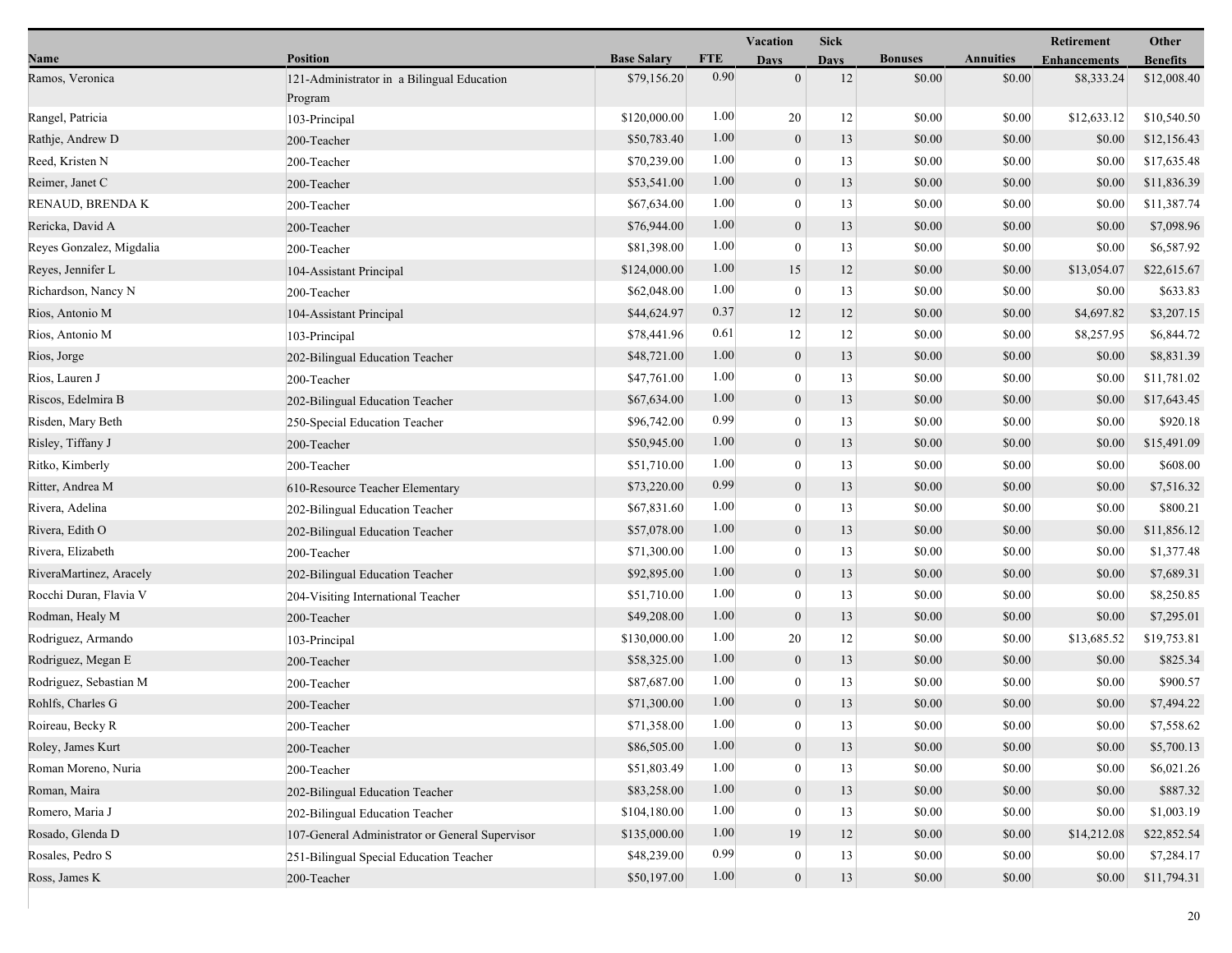| Name                    | <b>Position</b>                          | <b>Base Salary</b> |            |                  |             |                |                  |                     |                 |
|-------------------------|------------------------------------------|--------------------|------------|------------------|-------------|----------------|------------------|---------------------|-----------------|
|                         |                                          |                    | <b>FTE</b> | <b>Days</b>      | <b>Days</b> | <b>Bonuses</b> | <b>Annuities</b> | <b>Enhancements</b> | <b>Benefits</b> |
| Ross, Laurie A          | 200-Teacher                              | \$89,549.00        | 1.00       | $\boldsymbol{0}$ | 13          | \$0.00         | \$0.00           | \$0.00              | \$930.15        |
| Ruiz, Patricia          | 202-Bilingual Education Teacher          | \$86,805.00        | 1.00       | $\mathbf{0}$     | 13          | \$0.00         | \$0.00           | \$0.00              | \$17,822.13     |
| Runge, Heather A        | 200-Teacher                              | \$82,529.00        | 1.00       | $\bf{0}$         | 13          | \$0.00         | \$0.00           | \$0.00              | \$12,095.39     |
| Saadiq, Muhammed A      | 203-English as a Second Language Teacher | \$73,045.00        | 1.00       | $\mathbf{0}$     | 13          | \$0.00         | \$0.00           | \$0.00              | \$7,301.81      |
| Salazar, Elizabeth A    | 200-Teacher                              | \$67,673.00        | 1.00       | $\mathbf{0}$     | 13          | \$0.00         | \$0.00           | \$0.00              | \$11,755.93     |
| Salemi, Denise M        | 200-Teacher                              | \$111,075.00       | 1.00       | $\mathbf{0}$     | 13          | \$0.00         | \$0.00           | \$0.00              | \$6,852.10      |
| Salmeron, Griselda      | 202-Bilingual Education Teacher          | \$76,250.00        | 1.00       | $\mathbf{0}$     | 13          | \$0.00         | \$0.00           | \$0.00              | \$17,630.79     |
| Salzmann, Victoria J    | 200-Teacher                              | \$47,761.00        | 1.00       | $\mathbf{0}$     | 13          | \$0.00         | \$0.00           | \$0.00              | \$5,660.32      |
| Samp, Lisa M            | 200-Teacher                              | \$62,048.00        | 1.00       | $\boldsymbol{0}$ | 13          | \$0.00         | \$0.00           | \$0.00              | \$1,083.30      |
| Sanchez, Jeannette      | 203-English as a Second Language Teacher | \$86,505.00        | 1.00       | $\mathbf{0}$     | 13          | \$0.00         | \$0.00           | \$0.00              | \$7,099.37      |
| Sandacz, Kathleen       | 611-Resource Teacher Other               | \$92,262.00        | 0.99       | $\mathbf{0}$     | 13          | \$0.00         | \$0.00           | \$0.00              | \$17,850.17     |
| Sanders, Alison L       | 200-Teacher                              | \$75,082.00        | 1.00       | $\mathbf{0}$     | 13          | \$0.00         | \$0.00           | \$0.00              | \$7,533.29      |
| Sandoval, Laura         | 103-Principal                            | \$123,000.00       | 1.00       | 20               | 12          | \$0.00         | \$0.00           | \$12,948.72         | \$22,560.53     |
| Sansone-Gall, Michele L | 250-Special Education Teacher            | \$112,470.00       | 0.99       | $\mathbf{0}$     | 13          | \$0.00         | \$0.00           | \$0.00              | \$12,346.37     |
| SARTORI, DANIEL A       | 200-Teacher                              | \$58,325.00        | 1.00       | $\boldsymbol{0}$ | 13          | \$0.00         | \$0.00           | \$0.00              | \$7,369.50      |
| Savage, Scott L         | 104-Assistant Principal                  | \$115,000.00       | 1.00       | $\mathbf{0}$     | 12          | \$0.00         | \$0.00           | \$0.00              | \$14,191.32     |
| Savage, Tyrone L        | 200-Teacher                              | \$51,799.00        | 0.85       | $\mathbf{0}$     | 11          | \$0.00         | \$0.00           | \$0.00              | \$3,877.14      |
| Savino, Robin M         | 200-Teacher                              | \$62,048.00        | 1.00       | $\mathbf{0}$     | 13          | \$0.00         | \$0.00           | \$0.00              | \$7,408.58      |
| Savoie, Meagan          | 200-Teacher                              | \$57,352.92        | 0.98       | $\mathbf{0}$     | 13          | \$0.00         | \$0.00           | \$0.00              | \$7,025.40      |
| Savoie, Robert T        | 200-Teacher                              | \$62,048.00        | 1.00       | $\mathbf{0}$     | 13          | \$0.00         | \$0.00           | \$0.00              | \$7,415.12      |
| Scanlin, Sarah E        | 200-Teacher                              | \$60,186.00        | 1.00       | $\mathbf{0}$     | 13          | \$0.00         | \$0.00           | \$0.00              | \$7,389.42      |
| Schanks, Katherine S    | 202-Bilingual Education Teacher          | \$111,910.00       | 1.00       | $\mathbf{0}$     | 13          | \$0.00         | \$0.00           | \$0.00              | \$18,035.67     |
| Scheffler, Mary S       | 250-Special Education Teacher            | \$71,358.00        | 0.99       | $\mathbf{0}$     | 13          | \$0.00         | \$0.00           | \$0.00              | \$12,000.35     |
| Schimeck, Krista P      | 250-Special Education Teacher            | \$49,208.00        | 0.99       | $\mathbf{0}$     | 13          | \$0.00         | \$0.00           | \$0.00              | \$7,293.49      |
| Schindlbeck, Caryn E    | 200-Teacher                              | \$64,660.00        | 1.00       | $\mathbf{0}$     | 13          | \$0.00         | \$0.00           | \$0.00              | \$11,895.77     |
| Schlarb, Rory K         | 200-Teacher                              | \$73,220.00        | 1.00       | $\mathbf{0}$     | 13          | \$0.00         | \$0.00           | \$0.00              | \$7,444.13      |
| <b>SCHMALE, JILL A</b>  | 200-Teacher                              | \$40,218.89        | 0.78       | $\mathbf{0}$     | 10          | \$0.00         | \$0.00           | \$0.00              | \$5,483.25      |
| Schmale, Julie M        | 250-Special Education Teacher            | \$48,721.00        | 0.99       | $\boldsymbol{0}$ | 13          | \$0.00         | \$0.00           | \$0.00              | \$7,294.87      |
| Schmidt, Karen M        | 200-Teacher                              | \$50,945.00        | 1.00       | $\mathbf{0}$     | 13          | \$0.00         | \$0.00           | \$0.00              | \$11,213.02     |
| Schoenfielder, Amanda M | 200-Teacher                              | \$87,097.00        | 1.00       | $\mathbf{0}$     | 13          | \$0.00         | \$0.00           | \$0.00              | \$17,836.06     |
| Schomas, Nicole G       | 250-Special Education Teacher            | \$30,192.83        | 0.56       | $\boldsymbol{0}$ | 13          | \$0.00         | \$0.00           | $\$0.00$            | \$12,254.23     |
| Schrage, Trevor F       | 200-Teacher                              | \$55,000.00        | 1.00       | $\mathbf{0}$     | 13          | \$0.00         | \$0.00           | \$0.00              | \$568.39        |
| Schrepfer, Ashlyn D     | 200-Teacher                              | \$64,660.00        | 1.00       | $\theta$         | 13          | \$0.00         | \$0.00           | \$0.00              | \$7,427.64      |
| Schuetz, Stephanie M    | 200-Teacher                              | \$60,186.00        | 1.00       | $\mathbf{0}$     | 13          | \$0.00         | \$0.00           | \$0.00              | \$7,144.10      |
| Schweiger, Danielle R   | 200-Teacher                              | \$49,700.00        | 1.00       | $\left($         | 13          | \$0.00         | \$0.00           | \$0.00              | \$11,748.86     |
| Scott, Alan A           | 200-Teacher                              | \$60,186.00        | 1.00       | $\mathbf{0}$     | 13          | \$0.00         | \$0.00           | \$0.00              | \$15,026.89     |
| Segura, Evelyn          | 200-Teacher                              | \$99,160.00        | 1.00       | $\mathbf{0}$     | 13          | \$0.00         | \$0.00           | \$0.00              | \$1,029.77      |
| Sem, Ines Y             | 103-Principal                            | \$120,500.00       | 1.00       | $20\,$           | 12          | \$0.00         | \$0.00           | \$12,685.68         | \$2,969.19      |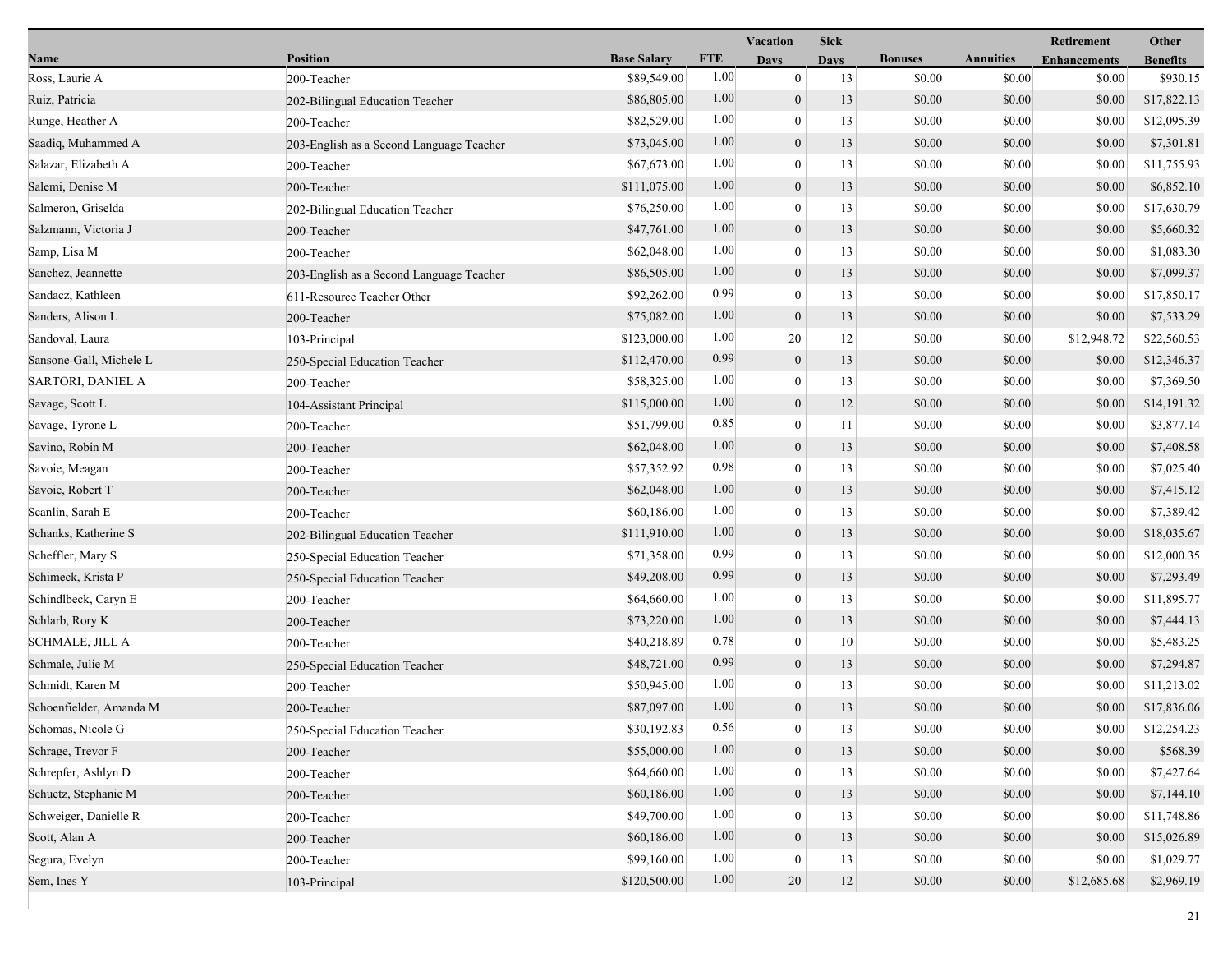|                         |                                                 |                    |            | <b>Vacation</b>  | <b>Sick</b> |                |                  | Retirement          | Other           |
|-------------------------|-------------------------------------------------|--------------------|------------|------------------|-------------|----------------|------------------|---------------------|-----------------|
| Name                    | <b>Position</b>                                 | <b>Base Salary</b> | <b>FTE</b> | <b>Days</b>      | <b>Days</b> | <b>Bonuses</b> | <b>Annuities</b> | <b>Enhancements</b> | <b>Benefits</b> |
| Serrano, Ivonne         | 202-Bilingual Education Teacher                 | \$58,505.00        | 1.00       | $\mathbf{0}$     | 13          | \$0.00         | \$0.00           | \$0.00              | \$9,928.94      |
| Servos, Megan L         | 200-Teacher                                     | \$48,721.00        | 1.00       | $\mathbf{0}$     | 13          | \$0.00         | \$0.00           | \$0.00              | \$7,280.00      |
| Sevcik, Barbara T       | 202-Bilingual Education Teacher                 | \$39,733.33        | 0.83       | $\boldsymbol{0}$ | 13          | \$0.00         | \$0.00           | \$0.00              | \$6,046.84      |
| SHANLEY, BROOKE ANN     | 202-Bilingual Education Teacher                 | \$74,106.00        | 1.00       | $\mathbf{0}$     | 13          | \$0.00         | \$0.00           | \$0.00              | \$7,272.92      |
| Shelby, Tiffany L       | 250-Special Education Teacher                   | \$48,239.00        | 0.99       | $\boldsymbol{0}$ | 13          | \$0.00         | \$0.00           | \$0.00              | \$7,284.17      |
| Shipinski, Jason R      | 200-Teacher                                     | \$82,529.00        | 1.00       | $\mathbf{0}$     | 13          | \$0.00         | \$0.00           | \$0.00              | \$17,779.61     |
| Sickel, Jennifer A      | 200-Teacher                                     | \$70,575.00        | 1.00       | $\mathbf{0}$     | 13          | \$0.00         | \$0.00           | \$0.00              | \$7,519.24      |
| Sida Velasco, Jose Juan | 202-Bilingual Education Teacher                 | \$95,550.00        | 1.00       | $\mathbf{0}$     | 13          | \$0.00         | \$0.00           | \$0.00              | \$12,171.12     |
| Silva, Maria            | 202-Bilingual Education Teacher                 | \$87,097.00        | 1.00       | $\mathbf{0}$     | 13          | \$0.00         | \$0.00           | \$0.00              | \$10,159.05     |
| Silva, Maria A          | 202-Bilingual Education Teacher                 | \$64,578.00        | 1.00       | $\mathbf{0}$     | 13          | \$0.00         | \$0.00           | \$0.00              | \$17,580.04     |
| Simantirakis, James G   | 200-Teacher                                     | \$57,221.00        | 1.00       | $\boldsymbol{0}$ | 13          | \$0.00         | \$0.00           | \$0.00              | \$17,551.99     |
| Simon, Lisa M           | 200-Teacher                                     | \$70,575.00        | 1.00       | $\mathbf{0}$     | 13          | \$0.00         | \$0.00           | \$0.00              | \$7,487.64      |
| Simpson, Jeffrey G      | 200-Teacher                                     | \$90,444.00        | 1.00       | $\mathbf{0}$     | 13          | \$0.00         | \$0.00           | \$0.00              | \$1,605.01      |
| Simpson, Jonathan C     | 103-Principal                                   | \$156,000.00       | 1.00       | 20               | 12          | \$0.00         | \$0.00           | \$16,422.96         | \$23,347.60     |
| Sinwelski, Alysia N     | 200-Teacher                                     | \$45,571.94        | 1.00       | $\bf{0}$         | 13          | \$0.00         | \$0.00           | \$0.00              | \$9,188.53      |
| Sipes, Zachary P        | 200-Teacher                                     | \$55,686.00        | 1.00       | $\mathbf{0}$     | 13          | \$0.00         | \$0.00           | \$0.00              | \$16,220.12     |
| Skattum, Justin A       | 200-Teacher                                     | \$55,000.00        | 1.00       | 20               | 13          | \$0.00         | \$0.00           | \$0.00              | \$577.39        |
| Skelly, Lisa M          | 107-General Administrator or General Supervisor | \$119,389.31       | 0.88       | 20               | 12          | \$0.00         | \$0.00           | \$12,568.65         | \$19,909.46     |
| Skriba, Brian J         | 200-Teacher                                     | \$99,160.00        | 1.00       | $\mathbf{0}$     | 13          | \$0.00         | \$0.00           | \$0.00              | \$17,926.91     |
| Smith, Kathryn F        | 200-Teacher                                     | \$59,339.32        | 1.00       | $\mathbf{0}$     | 13          | \$0.00         | \$0.00           | \$0.00              | \$17,482.98     |
| Smith, Mary Carol       | 200-Teacher                                     | \$30,447.75        | 0.71       | $\boldsymbol{0}$ | 9           | \$0.00         | \$0.00           | \$0.00              | \$5,104.38      |
| Snodgrass, Ann          | 250-Special Education Teacher                   | \$77,870.00        | 0.99       | $\mathbf{0}$     | 13          | \$0.00         | \$0.00           | \$0.00              | \$11,883.75     |
| Soelke, Natalie C       | 200-Teacher                                     | \$75,602.00        | 1.00       | $\mathbf{0}$     | 13          | \$0.00         | \$0.00           | \$0.00              | \$751.40        |
| Sofos, Melissa R        | 200-Teacher                                     | \$38,236.72        | 0.73       | $\mathbf{0}$     | 9           | \$0.00         | \$0.00           | \$0.00              | \$7,805.02      |
| Solfisburg, Loretta M   | 200-Teacher                                     | \$101,816.00       | 1.00       | $\theta$         | 13          | \$0.00         | \$0.00           | \$0.00              | \$967.40        |
| Sosa, Melissa           | 202-Bilingual Education Teacher                 | \$46,820.00        | 1.00       | $\mathbf{0}$     | 13          | \$0.00         | \$0.00           | \$0.00              | \$4,148.61      |
| Souders, Rodger F       | 200-Teacher                                     | \$70,239.00        | 1.00       | $\overline{0}$   | 13          | \$0.00         | \$0.00           | \$0.00              | \$11,848.14     |
| Soumar, Kaleigh A       | 250-Special Education Teacher                   | \$47,761.00        | 0.99       | $\mathbf{0}$     | 13          | \$0.00         | \$0.00           | \$0.00              | \$458.90        |
| Spychalski, Abby A      | 200-Teacher                                     | \$46,820.00        | 1.00       | $\mathbf{0}$     | 13          | \$0.00         | \$0.00           | \$0.00              | \$17,062.19     |
| Sroka, James C          | 200-Teacher                                     | \$63,910.00        | 1.00       | $\overline{0}$   | 13          | \$0.00         | \$0.00           | \$0.00              | \$7,439.18      |
| St Germain, Noelle C    | 200-Teacher                                     | \$63,910.00        | 1.00       | $\bf{0}$         | 13          | \$0.00         | \$0.00           | \$0.00              | \$7,429.80      |
| Stack, Ashley M         | 200-Teacher                                     | \$58,325.00        | 1.00       | $\overline{0}$   | 13          | \$0.00         | \$0.00           | \$0.00              | \$7,345.06      |
| Stade, Eric D           | 200-Teacher                                     | \$89,549.00        | 1.00       | $\theta$         | 13          | \$0.00         | \$0.00           | \$0.00              | \$17,851.04     |
| Staker, Brandon M       | 200-Teacher                                     | \$50,197.00        | 1.00       | $\theta$         | 13          | \$0.00         | \$0.00           | \$0.00              | \$11,792.21     |
| STALEY, AMANDA          | 203-English as a Second Language Teacher        | \$48,077.36        | 0.97       | $\Omega$         | 13          | \$0.00         | \$0.00           | \$0.00              | \$6,006.10      |
| Stanfa, Dawn M          | 610-Resource Teacher Elementary                 | \$96,328.00        | 0.99       | $\overline{0}$   | 13          | \$0.00         | \$0.00           | \$0.00              | \$7,720.41      |
| Stear, Erin M           | 200-Teacher                                     | \$64,578.00        | 1.00       | $\overline{0}$   | 13          | \$0.00         | \$0.00           | \$0.00              | \$649.62        |
| Stein, Kelly L          | 200-Teacher                                     | \$49,421.89        | 0.92       | $\mathbf{0}$     | 13          | \$0.00         | \$0.00           | \$0.00              | \$6,331.83      |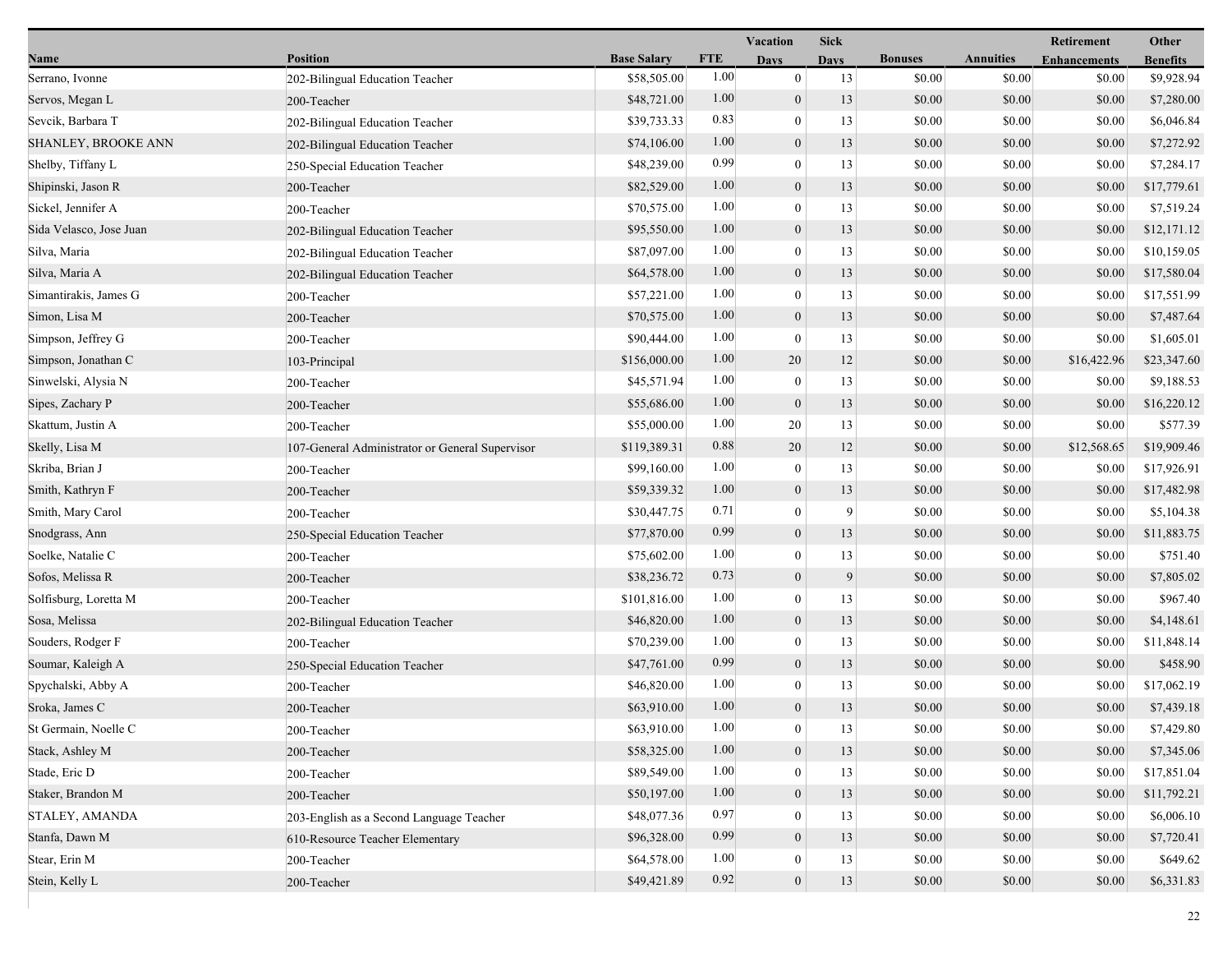|                           |                                                 |                    |            | <b>Vacation</b>  | <b>Sick</b>    |                |                  | Retirement          | Other           |
|---------------------------|-------------------------------------------------|--------------------|------------|------------------|----------------|----------------|------------------|---------------------|-----------------|
| Name                      | <b>Position</b>                                 | <b>Base Salary</b> | <b>FTE</b> | Days             | <b>Days</b>    | <b>Bonuses</b> | <b>Annuities</b> | <b>Enhancements</b> | <b>Benefits</b> |
| Stein, Scarlott A         | 200-Teacher                                     | \$48,239.00        | 1.00       | $\mathbf{0}$     | 13             | \$0.00         | \$0.00           | \$0.00              | \$1,157.69      |
| Steinbrecher, Stephanie R | 104-Assistant Principal                         | \$102,565.44       | 1.00       | $\boldsymbol{0}$ | 12             | \$0.00         | \$0.00           | \$0.00              | \$22,110.02     |
| Stellman, Theresa M       | 200-Teacher                                     | \$50,699.00        | 1.00       | $\boldsymbol{0}$ | 13             | \$0.00         | \$0.00           | \$0.00              | \$11,749.50     |
| Steltenpohl, Lois B       | 200-Teacher                                     | \$59,967.00        | 1.00       | $\boldsymbol{0}$ | 13             | \$0.00         | \$0.00           | \$0.00              | \$11,887.77     |
| Stepnoski, Elizabeth      | 200-Teacher                                     | \$60,186.00        | 1.00       | $\boldsymbol{0}$ | 13             | \$0.00         | \$0.00           | \$0.00              | \$5,698.59      |
| Sternberg, Jennifer L     | 107-General Administrator or General Supervisor | \$40,620.25        | 0.49       | $7\phantom{.0}$  | 6              | \$0.00         | \$0.00           | \$4,276.36          | \$9,527.75      |
| STEVENS, ALISHA M         | 201-Reading Teacher                             | \$58,325.00        | 1.00       | $\mathbf{0}$     | 13             | \$0.00         | \$0.00           | \$0.00              | \$6,999.32      |
| StGermain, Abigail        | 200-Teacher                                     | \$46,820.00        | 1.00       | $\boldsymbol{0}$ | 13             | \$0.00         | \$0.00           | \$0.00              | \$5,978.46      |
| Stolpestad, Kimberly A    | 200-Teacher                                     | \$65,870.00        | 1.00       | $\boldsymbol{0}$ | 13             | \$0.00         | \$0.00           | \$0.00              | \$15,090.79     |
| Stone, Sarah              | 202-Bilingual Education Teacher                 | \$50,193.00        | 1.00       | $\boldsymbol{0}$ | 13             | \$0.00         | \$0.00           | \$0.00              | \$11,203.15     |
| Strausberger, Shawnna M   | 200-Teacher                                     | \$67,634.00        | 1.00       | $\boldsymbol{0}$ | 13             | \$0.00         | \$0.00           | \$0.00              | \$17,111.97     |
| Sullivan, Katlynn R       | 200-Teacher                                     | \$48,239.00        | 1.00       | $\boldsymbol{0}$ | 13             | \$0.00         | \$0.00           | \$0.00              | \$11,785.69     |
| Susberry, Autumn Y        | 201-Reading Teacher                             | \$61,240.00        | 1.00       | $\mathbf{0}$     | 13             | \$0.00         | \$0.00           | \$0.00              | \$7,399.20      |
| Swanson, Bonita C         | 200-Teacher                                     | \$71,358.00        | 1.00       | $\boldsymbol{0}$ | 13             | \$0.00         | \$0.00           | \$0.00              | \$9,519.32      |
| Swanson, Kathryn E        | 200-Teacher                                     | \$49,799.70        | 1.00       | $\boldsymbol{0}$ | 13             | \$0.00         | \$0.00           | \$0.00              | \$17,228.27     |
| Swanson, Michael          | 200-Teacher                                     | \$60,186.00        | 1.00       | $\boldsymbol{0}$ | 13             | \$0.00         | \$0.00           | \$0.00              | \$17,097.31     |
| Swanson, Wesley A         | 200-Teacher                                     | \$47,288.00        | 1.00       | $\boldsymbol{0}$ | 13             | \$0.00         | \$0.00           | \$0.00              | \$495.07        |
| Swedberg, Mary A          | 200-Teacher                                     | \$33,810.11        | 0.49       | $\boldsymbol{0}$ | 13             | \$0.00         | \$0.00           | \$0.00              | \$6,507.09      |
| Sweeney, Samantha M       | 200-Teacher                                     | \$62,048.00        | 1.00       | $\boldsymbol{0}$ | 13             | \$0.00         | \$0.00           | \$0.00              | \$642.91        |
| Tamez Hull, Lilia         | 251-Bilingual Special Education Teacher         | \$63,910.00        | 0.99       | $\boldsymbol{0}$ | 13             | \$0.00         | \$0.00           | \$0.00              | \$7,429.80      |
| Taulbee, Jerry W          | 200-Teacher                                     | \$81,398.00        | 1.00       | $\mathbf{0}$     | 13             | \$0.00         | \$0.00           | \$0.00              | \$17,724.49     |
| Taylor, Bryan J           | 200-Teacher                                     | \$49,700.00        | 1.00       | $\boldsymbol{0}$ | 13             | \$0.00         | \$0.00           | \$0.00              | \$11,779.75     |
| Taylor, Collette          | 200-Teacher                                     | \$75,082.00        | 1.00       | $\boldsymbol{0}$ | 13             | \$0.00         | \$0.00           | \$0.00              | \$12,034.70     |
| TAYLOR, JULIE A           | 611-Resource Teacher Other                      | \$74,106.00        | 0.99       | $\boldsymbol{0}$ | 13             | \$0.00         | \$0.00           | \$0.00              | \$17,282.65     |
| Taylor, Michelle C        | 200-Teacher                                     | \$59,967.00        | 1.00       | $\boldsymbol{0}$ | 13             | \$0.00         | \$0.00           | \$0.00              | \$11,869.20     |
| Thacker, Kevin            | 200-Teacher                                     | \$83,258.00        | 1.00       | $\boldsymbol{0}$ | 13             | \$0.00         | \$0.00           | \$0.00              | \$836.23        |
| Thayer, Peggy L           | 200-Teacher                                     | \$92,433.00        | 1.00       | $\boldsymbol{0}$ | 13             | \$0.00         | \$0.00           | \$0.00              | \$15,299.17     |
| Thomas, Melinda G         | 200-Teacher                                     | \$85,825.00        | 1.00       | $\boldsymbol{0}$ | 13             | \$0.00         | \$0.00           | \$0.00              | \$12,092.03     |
| Thompson, Amie Foster     | 202-Bilingual Education Teacher                 | \$93,406.00        | 1.00       | $\theta$         | 13             | \$0.00         | \$0.00           | \$0.00              | \$10,125.07     |
| Timm, Bryan M             | 200-Teacher                                     | \$69,817.00        | 1.00       | $\boldsymbol{0}$ | 13             | \$0.00         | \$0.00           | \$0.00              | \$7,210.32      |
| Todas, Laurel C           | 200-Teacher                                     | \$62,048.00        | $1.00\,$   | $\overline{0}$   | 13             | \$0.00         | \$0.00           | \$0.00              | \$11,884.66     |
| Todd, Matthew S           | 200-Teacher                                     | \$28,439.44        | 0.57       | $\boldsymbol{0}$ | 13             | \$0.00         | \$0.00           | \$0.00              | \$4,075.64      |
| Toman, Erik               | 200-Teacher                                     | \$62,800.00        | 1.00       | $\boldsymbol{0}$ | 13             | \$0.00         | \$0.00           | \$0.00              | \$7,164.17      |
| Torres, Filberto M        | 107-General Administrator or General Supervisor | \$92,352.50        | 1.00       | 20               | 12             | \$0.00         | \$0.00           | \$9,722.41          | \$17,431.04     |
| Torres, Jessica           | 202-Bilingual Education Teacher                 | \$48,239.00        | 1.00       | $\mathbf{0}$     | 13             | \$0.00         | \$0.00           | \$0.00              | \$9,621.75      |
| Torres, Roberto           | 104-Assistant Principal                         | \$100,253.16       | 0.93       | $\boldsymbol{0}$ | $\overline{2}$ | \$0.00         | \$0.00           | \$10,554.18         | \$8,551.25      |
| Torres, Rosalba           | 202-Bilingual Education Teacher                 | \$23,350.67        | 0.44       | $\boldsymbol{0}$ | 6              | \$0.00         | \$0.00           | \$0.00              | \$5,138.64      |
| Tortorello, Angela M      | 200-Teacher                                     | \$50,699.00        | 1.00       | $\mathbf{0}$     | 13             | \$0.00         | \$0.00           | \$0.00              | \$554.58        |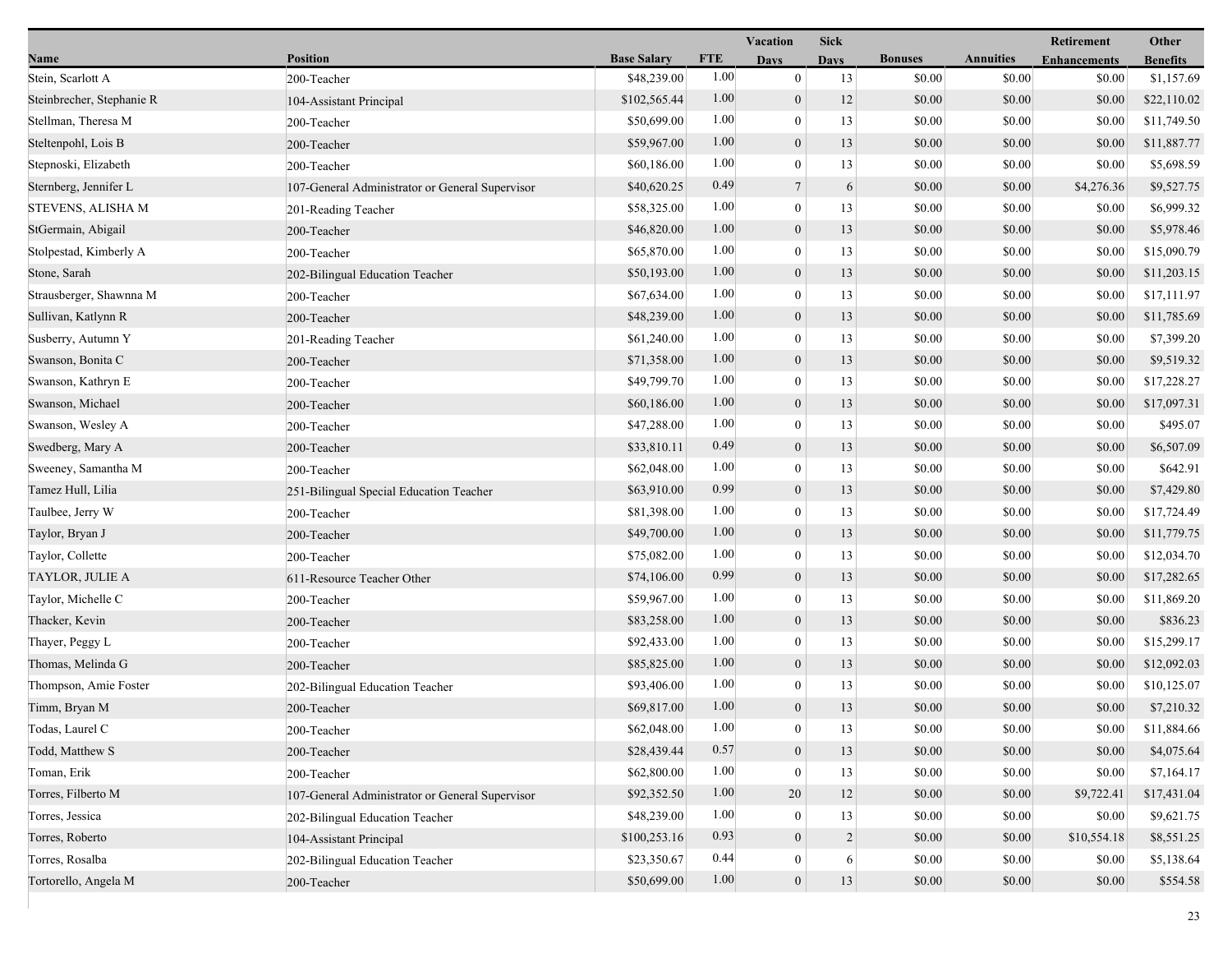|                            |                                                       |                    |            | Vacation         | <b>Sick</b> |                |                  | <b>Retirement</b>   | Other           |
|----------------------------|-------------------------------------------------------|--------------------|------------|------------------|-------------|----------------|------------------|---------------------|-----------------|
| Name                       | <b>Position</b>                                       | <b>Base Salary</b> | <b>FTE</b> | <b>Days</b>      | <b>Days</b> | <b>Bonuses</b> | <b>Annuities</b> | <b>Enhancements</b> | <b>Benefits</b> |
| Tracy, Amanda R            | 200-Teacher                                           | \$50,951.33        | 1.00       | $\mathbf{0}$     | 13          | \$0.00         | \$0.00           | \$0.00              | \$17,499.21     |
| Trejo, Erin K              | 200-Teacher                                           | \$89,117.00        | 1.00       | $\mathbf{0}$     | 13          | \$0.00         | \$0.00           | \$0.00              | \$17,834.36     |
| Trejo, Jorge               | 202-Bilingual Education Teacher                       | \$89,117.00        | 1.00       | $\overline{0}$   | 13          | \$0.00         | \$0.00           | \$0.00              | \$899.28        |
| Trilling, Jessica D        | 200-Teacher                                           | \$89,398.00        | 1.00       | $\boldsymbol{0}$ | 13          | \$0.00         | \$0.00           | \$0.00              | \$12,127.86     |
| Trofimuk, Patrick R        | 250-Special Education Teacher                         | \$48,239.00        | 0.99       | $\overline{0}$   | 13          | \$0.00         | \$0.00           | \$0.00              | \$6,304.46      |
| Trygar, Brett R            | 200-Teacher                                           | \$50,197.00        | 1.00       | $\boldsymbol{0}$ | 13          | \$0.00         | \$0.00           | \$0.00              | \$6,304.17      |
| Tryzna, Joseph J           | 200-Teacher                                           | \$47,288.00        | 1.00       | $\theta$         | 13          | \$0.00         | \$0.00           | \$0.00              | \$11,394.55     |
| Tsang, Autumn M            | 208-Career and Technical Educator (CTE)               | \$42,918.35        | 0.92       | $\mathbf{0}$     | 12          | \$0.00         | \$0.00           | \$0.00              | \$6,130.16      |
| Tsioupros, Kaliopi         | 200-Teacher                                           | \$93,406.00        | 1.00       | $\mathbf{0}$     | 13          | \$0.00         | \$0.00           | \$0.00              | \$15,330.94     |
| Valdez, Margarito          | 202-Bilingual Education Teacher                       | \$86,972.00        | 1.00       | $\boldsymbol{0}$ | 13          | \$0.00         | \$0.00           | \$0.00              | \$12,383.69     |
| Valerio, Jaquelin          | 202-Bilingual Education Teacher                       | \$46,820.00        | 1.00       | $\overline{0}$   | 13          | \$0.00         | \$0.00           | \$0.00              | \$417.19        |
| Van Cura, Amy              | 200-Teacher                                           | \$111,910.00       | 1.00       | $\mathbf{0}$     | 13          | \$0.00         | \$0.00           | \$0.00              | \$15,452.40     |
| Van Horn, Kristin M        | 200-Teacher                                           | \$49,208.00        | 1.00       | $\theta$         | 13          | \$0.00         | \$0.00           | \$0.00              | \$13,838.12     |
| Vargas, Michelle           | 202-Bilingual Education Teacher                       | \$51,206.00        | 1.00       | $\boldsymbol{0}$ | 13          | \$0.00         | \$0.00           | \$0.00              | \$12,037.77     |
| Vargas, Nelson R           | 202-Bilingual Education Teacher                       | \$68,531.00        | 1.00       | $\mathbf{0}$     | 13          | \$0.00         | \$0.00           | \$0.00              | \$17,673.66     |
| Varney, Gregory R          | 200-Teacher                                           | \$111,075.00       | 1.00       | $\boldsymbol{0}$ | 13          | \$0.00         | \$0.00           | \$0.00              | \$7,085.36      |
| Vasa, Thomas M             | 200-Teacher                                           | \$63,910.00        | 1.00       | $\mathbf{0}$     | 13          | \$0.00         | \$0.00           | \$0.00              | \$7,172.51      |
| Vazquez, Erica Y           | 202-Bilingual Education Teacher                       | \$78,805.00        | 1.00       | $\mathbf{0}$     | 13          | \$0.00         | \$0.00           | \$0.00              | \$17,763.94     |
| Vazquez, Sandra            | 202-Bilingual Education Teacher                       | \$49,912.05        | 0.95       | $\theta$         | 12          | \$0.00         | \$0.00           | \$0.00              | \$4,765.94      |
| Vega, Jessica S            | 202-Bilingual Education Teacher                       | \$73,220.00        | 1.00       | $\boldsymbol{0}$ | 13          | \$0.00         | \$0.00           | \$0.00              | \$11,972.87     |
| Velasquez, Jennifer        | 200-Teacher                                           | \$47,288.00        | 1.00       | $\boldsymbol{0}$ | 13          | \$0.00         | \$0.00           | \$0.00              | \$6,283.67      |
| VelazquezRamos, Veronica L | 202-Bilingual Education Teacher                       | \$65,870.00        | 1.00       | $\mathbf{0}$     | 13          | \$0.00         | \$0.00           | \$0.00              | \$17,630.21     |
| Vera, Elma C               | 202-Bilingual Education Teacher                       | \$6,861.16         | 0.09       | $\theta$         | 13          | \$0.00         | \$0.00           | \$0.00              | \$88.21         |
| Vivanco, Elizabeth M       | 121-Administrator in a Bilingual Education<br>Program | \$16,875.00        | 0.79       | 12               | 12          | \$0.00         | \$0.00           | \$1,776.51          | \$7,549.60      |
| Vocelka, Camille           | 202-Bilingual Education Teacher                       | \$46,820.00        | 1.00       | $\mathbf{0}$     | 13          | \$0.00         | \$0.00           | \$0.00              | \$7,271.61      |
| Vogt, Darrin F             | 200-Teacher                                           | \$57,078.00        | 1.00       | $\mathbf{0}$     | 13          | \$0.00         | \$0.00           | \$0.00              | \$1,017.71      |
| Vukovich, Monique B        | 200-Teacher                                           | \$86,972.00        | 1.00       | $\overline{0}$   | 13          | \$0.00         | \$0.00           | \$0.00              | \$890.42        |
| Wagner, Peggy J            | 200-Teacher                                           | \$54,517.00        | 1.00       | $\boldsymbol{0}$ | 13          | \$0.00         | \$0.00           | \$0.00              | \$1,278.59      |
| Walker, Matthew M          | 200-Teacher                                           | \$49,451.00        | 1.00       | $\overline{0}$   | 13          | \$0.00         | \$0.00           | \$0.00              | \$12,126.66     |
| Wallbaum, James R          | 200-Teacher                                           | \$59,095.00        | 1.00       | $\mathbf{0}$     | 13          | \$0.00         | \$0.00           | \$0.00              | \$15,034.39     |
| Walter, Christopher J      | 200-Teacher                                           | \$49,208.00        | 1.00       | $\mathbf{0}$     | 13          | \$0.00         | \$0.00           | \$0.00              | \$7,270.10      |
| Ward, Brian J              | 202-Bilingual Education Teacher                       | \$80,539.00        | 1.00       | $\boldsymbol{0}$ | 13          | \$0.00         | \$0.00           | \$0.00              | \$12,059.75     |
| Ward, Jason J              | 104-Assistant Principal                               | \$125,500.00       | 1.00       | 20               | 12          | \$0.00         | \$0.00           | \$13,211.99         | \$3,196.71      |
| Ward, Leslie O             | 200-Teacher                                           | \$60,186.00        | 1.00       | $\boldsymbol{0}$ | 13          | \$0.00         | \$0.00           | \$0.00              | \$17,553.82     |
| Wardynski, Joanna          | 200-Teacher                                           | \$63,384.00        | 1.00       | $\Omega$         | 13          | \$0.00         | \$0.00           | \$0.00              | \$14,334.36     |
| Wargo, Michelle J          | 200-Teacher                                           | \$96,742.00        | 1.00       | $\boldsymbol{0}$ | 13          | \$0.00         | \$0.00           | \$0.00              | \$15,368.82     |
| Wargo, William W           | 200-Teacher                                           | \$73,959.00        | 1.00       | $\mathbf{0}$     | 13          | \$0.00         | \$0.00           | \$0.00              | \$778.17        |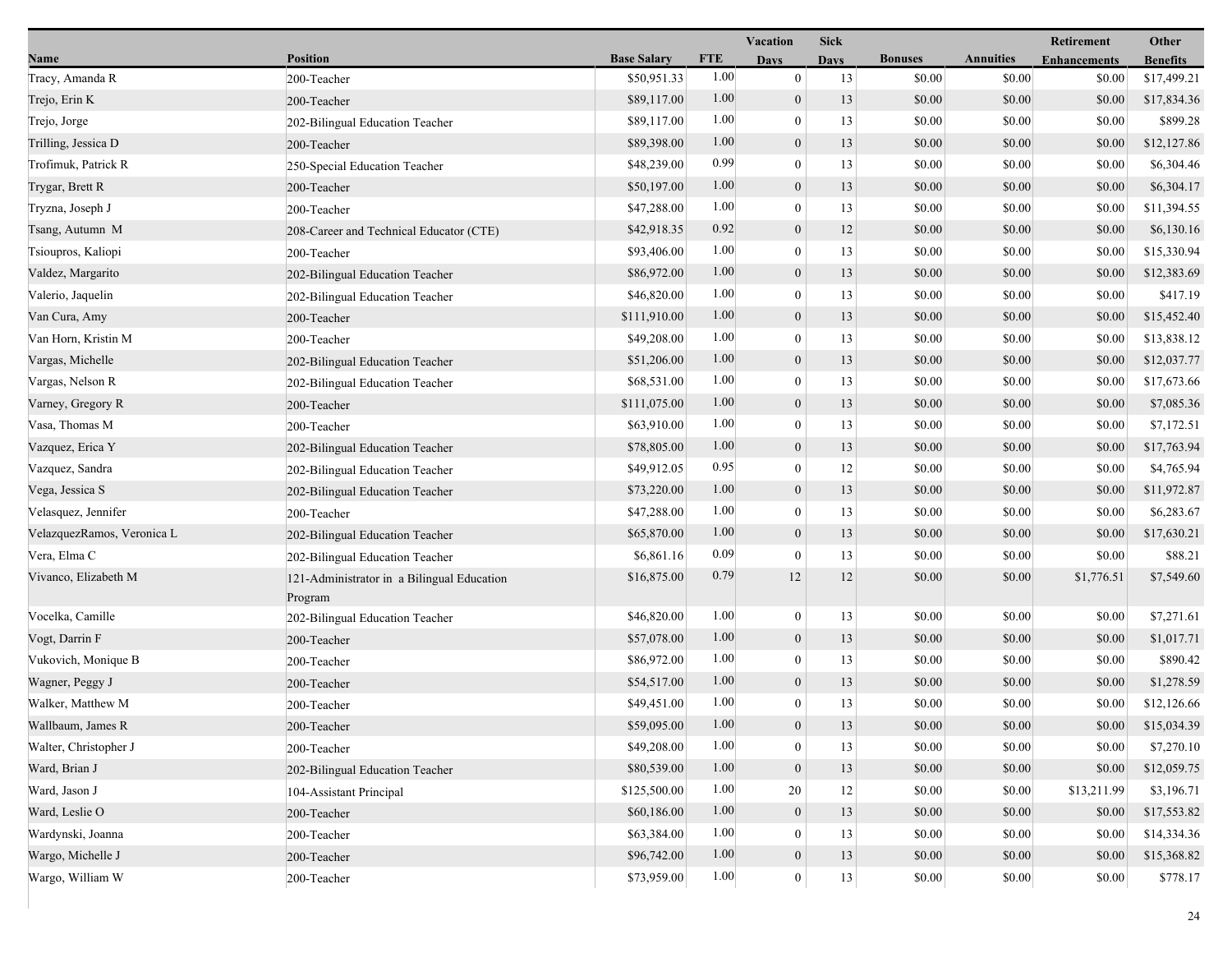|                           |                                                        |                    |            | Vacation         | <b>Sick</b> |                |                  | Retirement          | Other           |
|---------------------------|--------------------------------------------------------|--------------------|------------|------------------|-------------|----------------|------------------|---------------------|-----------------|
| Name                      | <b>Position</b>                                        | <b>Base Salary</b> | <b>FTE</b> | <b>Days</b>      | Days        | <b>Bonuses</b> | <b>Annuities</b> | <b>Enhancements</b> | <b>Benefits</b> |
| Warner, Amanda M          | 200-Teacher                                            | \$63,910.00        | 1.00       | $\mathbf{0}$     | 13          | \$0.00         | \$0.00           | \$0.00              | \$11,931.19     |
| Warren, Christine M       | 250-Special Education Teacher                          | \$51,196.34        | 0.99       | $\overline{0}$   | 13          | \$0.00         | \$0.00           | \$0.00              | \$16,136.93     |
| Watermann, Holly A        | 200-Teacher                                            | \$94,382.00        | 1.00       | $\overline{0}$   | 13          | \$0.00         | \$0.00           | \$0.00              | \$17,886.57     |
| Weber, Dana M             | 200-Teacher                                            | \$74,180.00        | 1.00       | $\overline{0}$   | 13          | \$0.00         | \$0.00           | \$0.00              | \$749.71        |
| Wecker, Paul A            | 250-Special Education Teacher                          | \$53,002.00        | 0.99       | $\boldsymbol{0}$ | 13          | \$0.00         | \$0.00           | \$0.00              | \$8,795.33      |
| Wedll, Dawn R             | 200-Teacher                                            | \$94,767.00        | 1.00       | $\boldsymbol{0}$ | 13          | \$0.00         | \$0.00           | \$0.00              | \$1,633.81      |
| Wehling, Lisa Marie       | 202-Bilingual Education Teacher                        | \$86,505.00        | 1.00       | $\mathbf{0}$     | 13          | \$0.00         | \$0.00           | \$0.00              | \$17,816.90     |
| Wehrle, Margaret C        | 200-Teacher                                            | \$63,910.00        | 1.00       | $\overline{0}$   | 13          | \$0.00         | \$0.00           | \$0.00              | \$618.86        |
| Weidemiller, Cassie Marie | 200-Teacher                                            | \$70,575.00        | 1.00       | $\overline{0}$   | 13          | \$0.00         | \$0.00           | \$0.00              | \$11,951.64     |
| Weintraub, Julie M        | 200-Teacher                                            | \$85,825.00        | 1.00       | $\overline{0}$   | 13          | \$0.00         | \$0.00           | \$0.00              | \$926.30        |
| Weissinger, Patricia J    | 200-Teacher                                            | \$76,042.00        | 1.00       | $\overline{0}$   | 13          | \$0.00         | \$0.00           | \$0.00              | \$7,547.80      |
| Werner, Katherine R       | 200-Teacher                                            | \$91,261.00        | 1.00       | $\overline{0}$   | 13          | \$0.00         | \$0.00           | \$0.00              | \$17,773.49     |
| Wetzel, Christopher M     | 208-Career and Technical Educator (CTE)                | \$63,910.00        | 1.00       | $\mathbf{0}$     | 13          | \$0.00         | \$0.00           | \$0.00              | \$1,088.14      |
| Wheeler, Ross A           | 200-Teacher                                            | \$80,667.00        | 1.00       | $\overline{0}$   | 13          | \$0.00         | \$0.00           | \$0.00              | \$17,771.54     |
| White, Sara B             | 200-Teacher                                            | \$71,358.00        | 1.00       | $\boldsymbol{0}$ | 13          | \$0.00         | \$0.00           | \$0.00              | \$11,616.20     |
| White, Tandalaya          | 124-Dean of Students Admin (admin<br>endorsement held) | \$91,500.00        | 1.00       | 0                | 12          | \$0.00         | \$0.00           | \$9,231.27          | \$10,262.27     |
| Whitehorn, Alethea        | 203-English as a Second Language Teacher               | \$27,728.92        | 0.53       | $\boldsymbol{0}$ | $\tau$      | \$0.00         | \$0.00           | \$0.00              | \$403.25        |
| Whyte, Roderick           | 200-Teacher                                            | \$58,325.00        | 1.00       | $\overline{0}$   | 13          | \$0.00         | \$0.00           | \$0.00              | \$16,933.41     |
| Wiacek, Carmina           | 200-Teacher                                            | \$63,910.00        | 1.00       | $\overline{0}$   | 13          | \$0.00         | \$0.00           | \$0.00              | \$9,591.19      |
| Wieher, Brad M            | 107-General Administrator or General Supervisor        | \$130,000.00       | 1.00       | 20               | 12          | \$0.00         | \$0.00           | \$13,685.52         | \$22,698.94     |
| Wilcoxen, Jill M          | 202-Bilingual Education Teacher                        | \$55,686.00        | 1.00       | $\boldsymbol{0}$ | 13          | \$0.00         | \$0.00           | \$0.00              | \$7,313.01      |
| Wilder, Thomas J          | 250-Special Education Teacher                          | \$65,772.00        | 0.99       | $\overline{0}$   | 13          | \$0.00         | \$0.00           | \$0.00              | \$7,474.16      |
| Wilding, Rebecca Jo       | 200-Teacher                                            | \$55,000.00        | 1.00       | $\overline{0}$   | 13          | \$0.00         | \$0.00           | \$0.00              | \$546.27        |
| Wilkie, Diana L           | 200-Teacher                                            | \$111,075.00       | 1.00       | $\overline{0}$   | 13          | \$0.00         | \$0.00           | \$0.00              | \$7,840.89      |
| Williams, Ann             | 114-Chief School Business Official                     | \$160,000.00       | 1.00       | 20               | 12          | \$0.00         | \$0.00           | \$16,843.91         | \$11,694.56     |
| Williams, Don A           | 200-Teacher                                            | \$108,940.00       | 1.00       | $\overline{0}$   | 13          | \$0.00         | \$0.00           | \$0.00              | \$10,294.28     |
| Williams, Karen M         | 250-Special Education Teacher                          | \$55,686.00        | 0.99       | $\boldsymbol{0}$ | 13          | \$0.00         | \$0.00           | \$0.00              | \$17,524.62     |
| Williams, Marlon R        | 104-Assistant Principal                                | \$111,000.00       | 1.00       | $\bf{0}$         | 12          | \$0.00         | \$0.00           | \$0.00              | \$10,859.97     |
| Williams, Sandra I        | 251-Bilingual Special Education Teacher                | \$51,818.75        | 0.99       | $\boldsymbol{0}$ | 13          | \$0.00         | \$0.00           | \$0.00              | \$6,326.56      |
| Williams, Tiffany M       | 155-Supervisor of One School Support Personnel<br>Area | \$68,380.00        | 0.99       | $\mathbf{0}$     | 13          | \$0.00         | \$0.00           | $\$0.00$            | \$7,681.60      |
| Wilson, Jennifer L        | 200-Teacher                                            | \$1,272.48         | 1.00       | $\boldsymbol{0}$ | 13          | \$0.00         | \$0.00           | \$0.00              | \$11.69         |
| Winders, Brian T          | 200-Teacher                                            | \$62,048.00        | 1.00       | $\theta$         | 13          | \$0.00         | \$0.00           | \$0.00              | \$7,408.58      |
| Wintermute, Joseph A      | 200-Teacher                                            | \$93,961.00        | 1.00       | $\overline{0}$   | 13          | \$0.00         | \$0.00           | \$0.00              | \$17,869.62     |
| Winz, Bridget J           | 200-Teacher                                            | \$62,048.00        | 1.00       | $\overline{0}$   | 13          | \$0.00         | \$0.00           | \$0.00              | \$15,053.29     |
| Wise, Maritere            | 202-Bilingual Education Teacher                        | \$58,505.00        | 1.00       | $\mathbf{0}$     | 13          | \$0.00         | \$0.00           | \$0.00              | \$15,001.27     |
| Wisnewski, Michelle M     | 202-Bilingual Education Teacher                        | \$48,239.00        | 1.00       | $\theta$         | 13          | \$0.00         | \$0.00           | \$0.00              | \$7,277.89      |
| Wisniewski, Nancy C       | 200-Teacher                                            | \$56,463.00        | 1.00       | $\mathbf{0}$     | 13          | \$0.00         | \$0.00           | \$0.00              | \$592.96        |